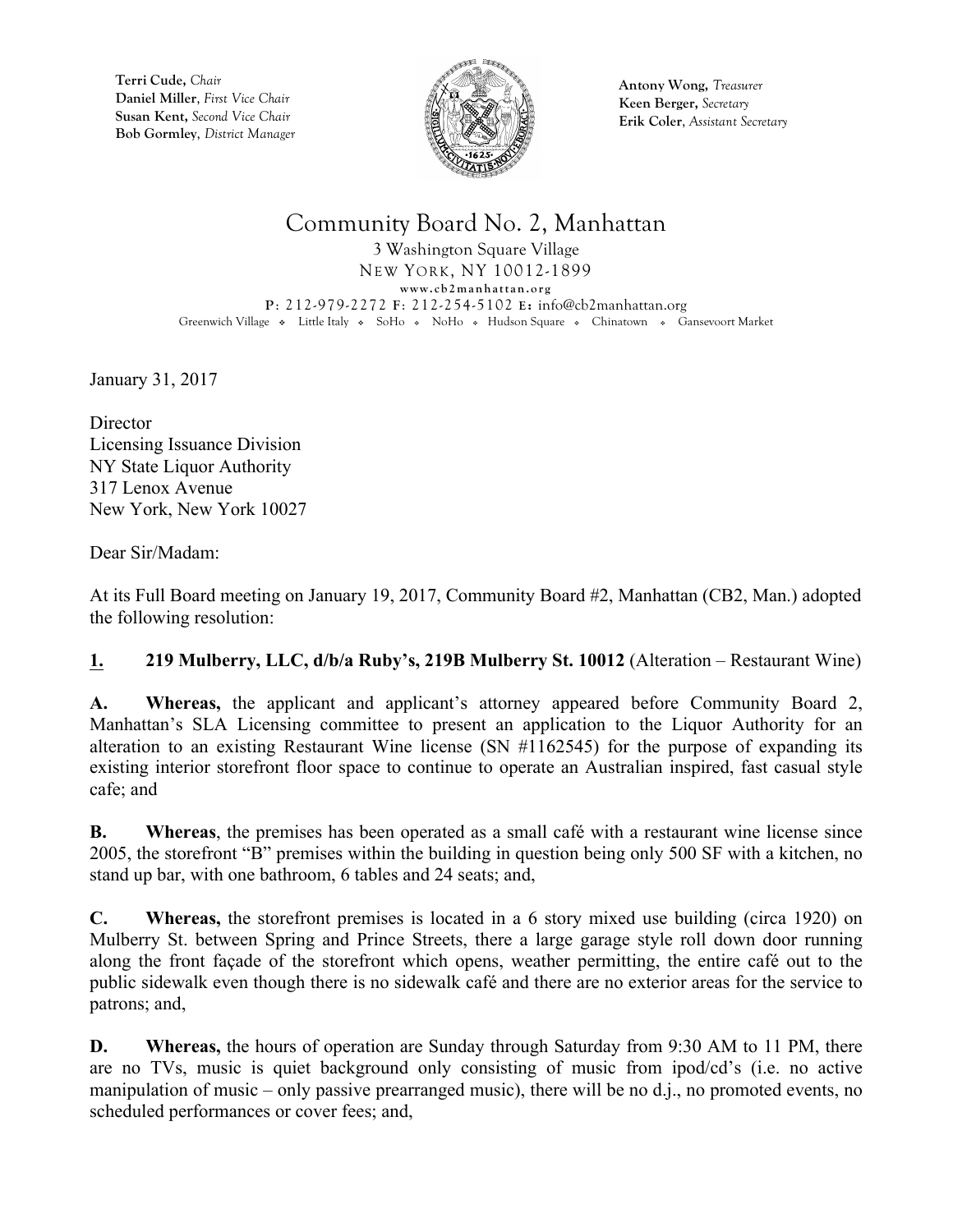**E. Whereas**, this application was also heard simultaneously with a second presentation by the same applicant to open up a second, albeit separate storefront within the same building to operate a second café with the same method of operation and hours, the second café being opened to add space to alleviate over-crowding on the public sidewalk in front of the premises by patrons waiting for a table at his existing Café; and,

**F. Whereas**, photographs were presented showing large groups of patrons waiting on the public sidewalk for a table to enter the restaurant and a square wood bench built around a tree and over a tree pit blocking access from pedestrians navigating the existing public sidewalk in front of the premises, a sidewalk which is narrow, the entrance to the existing café also being immediately adjacent to the entrance to residential apartments over which the café storefront is located; and,

**G. Whereas**, there have also been complaints registered by residents living behind and above the existing storefront premises relating to an exterior HVAC systems and refrigeration compressor installed and located in the rear exterior of the premises within a courtyard which was loud, not turned off at night and caused vibrations to many surrounding apartments, as well as employees from the Café at night allowing a rear door to bang compounding quality of life issues in the rear courtyard; and,

**H. Whereas**, the owner of the café appeared and acknowledged complaints from neighbors about these existing problems and indicated that he was meeting with his neighbors and adjacent residents living nearby to address these complaints while working with them to alleviate the noise and disturbance, and expressed a willingness to work with them to maintain a peaceful and neighborly coexistence; and,

**I. Whereas,** the applicant and operator agreed to remove the bench over the tree pit and surrounding the tree immediately in front of the premises to permit more room for pedestrians to navigate the narrow sidewalk thereat; and,

**J. Whereas**, the applicant executed a stipulations agreement with CB2, Man. that will be submitted to the SLA and the applicant agreed those stipulations would be attached and incorporated into their method of operation as a part of its restaurant wine license stating that:

- 1. The premises will be advertised and operated as a full service café/restaurant.
- 2. The hours of operation will be from 9:30 AM to 11 PM Sunday through Saturday. All patrons will be cleared and no patrons will remain after stated closing times.
- 3. The premises will not operate as a lounge, tavern or sports bar or allow any portion of the premises to be operated in such a manner.
- 4. The premises will not have any televisions.
- 5. The premises will not permit dancing.
- 6. The premises will not operate a backyard garden, sidewalk cafe or any outdoor area for commercial purposes.
- 7. The premises will play quiet ambient, recorded background music only. No music will be audible in any adjacent residences at any time.
- 8. The premises will not have DJ's, live music, promoted events, any event where a cover fee is charged or any scheduled performances.
- 9. All doors and windows will be close by 10 PM every night.
- 10. There will be no all you can eat/all you drink special or boozy brunches.
- 11. There will be no use by employees of rear exterior areas of building/premises by employees, including service door leading to rear courtyard after 10 PM every night.
- 12. There will be no benches on the sidewalk or street furniture; and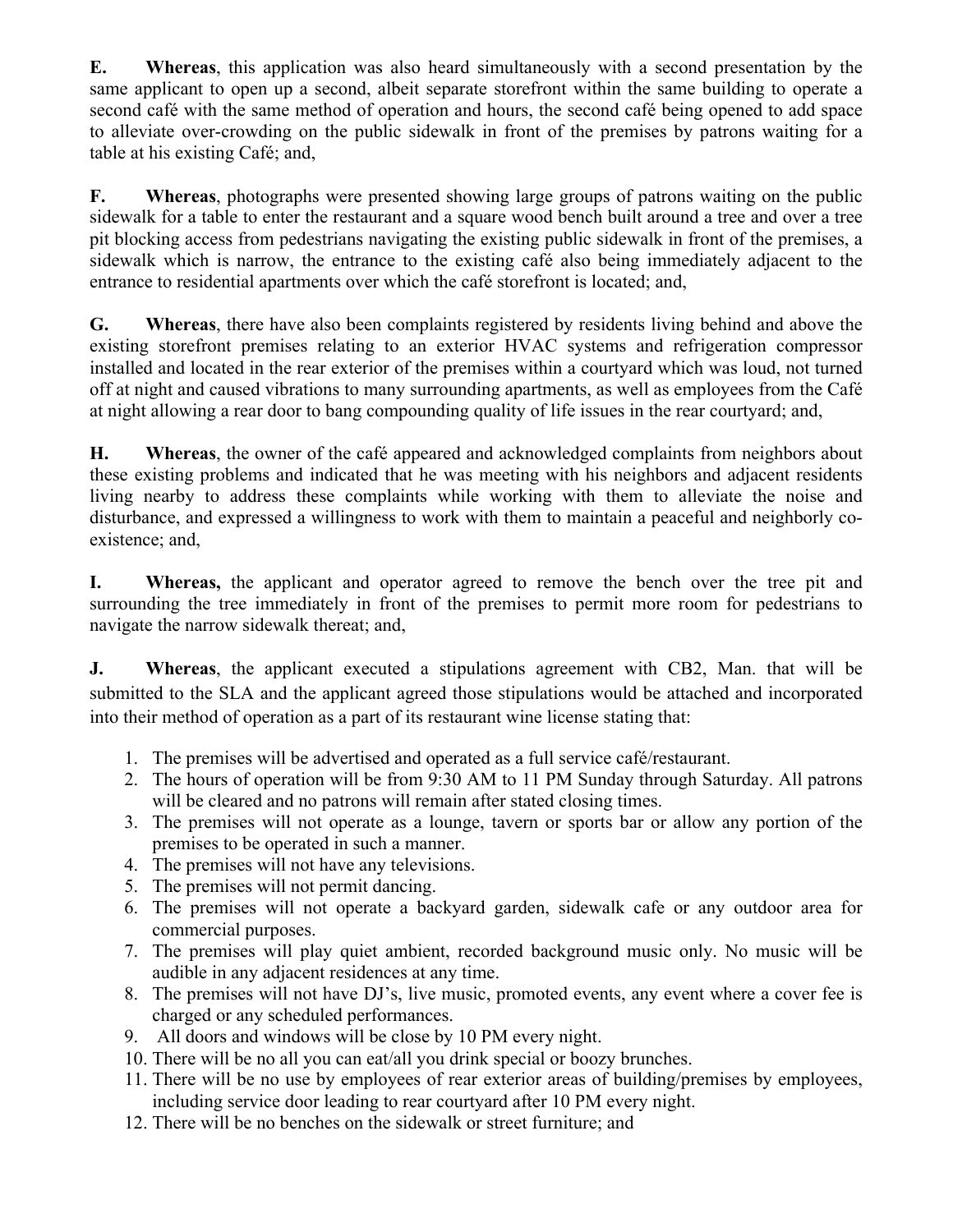**K. Whereas**, this application being for the service of Beer and Wine only and thus not subject to the 500 Foot Rule; and,

**THEREFORE BE IT RESOLVED** that CB2, Man. recommends **denial** of an alteration to an existing Restaurant Wine for **219 Mulberry, LLC, d/b/a Ruby's, 219B Mulberry St. 10012 unless** the statements the applicant has presented are accurate and complete, and that those conditions and stipulations agreed to by the applicant above are incorporated into the "Method of Operation" on the SLA Restaurant Wine License.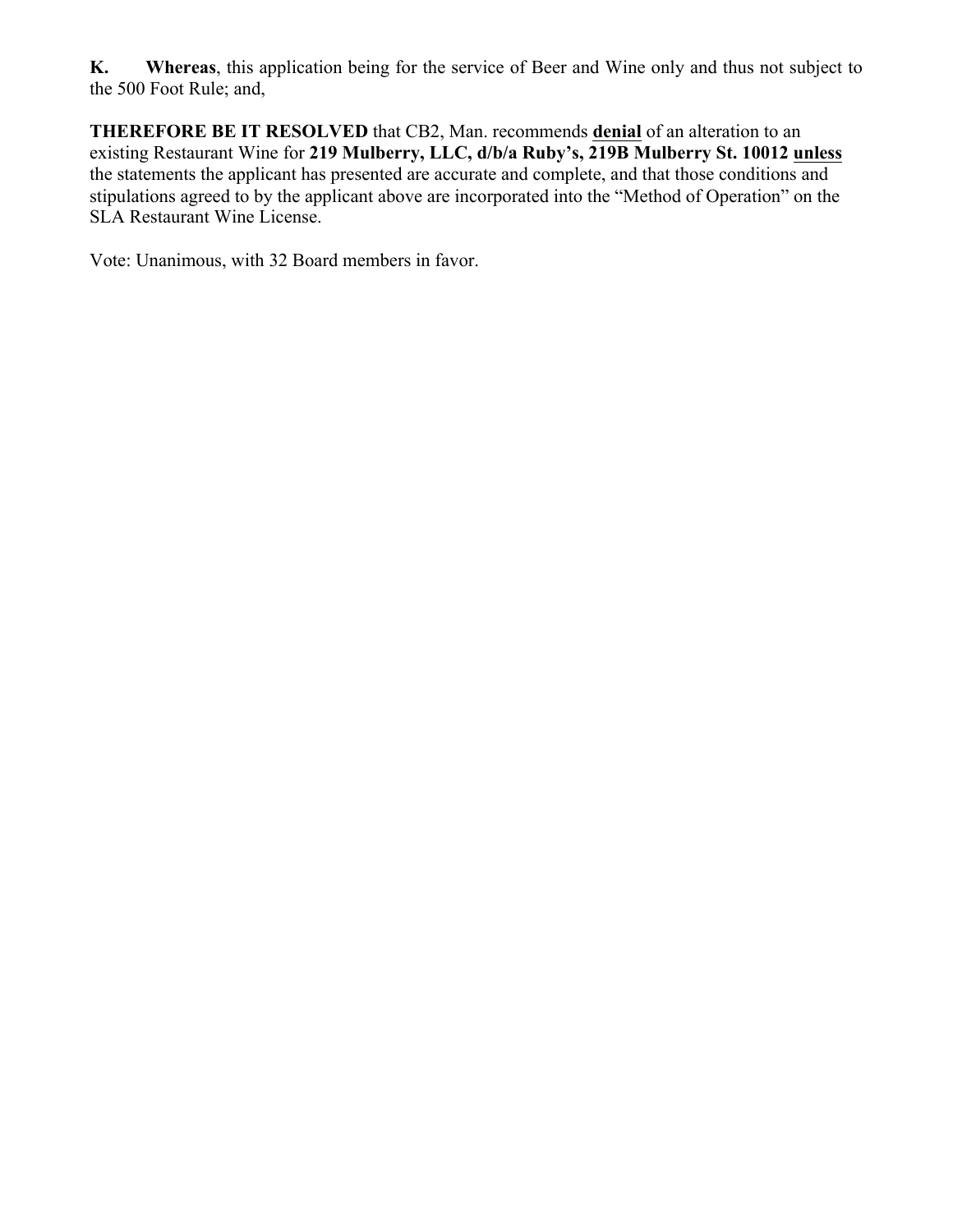

**Antony Wong,** *Treasurer* **Keen Berger,** *Secretary* **Erik Coler**, *Assistant Secretary*

## Community Board No. 2, Manhattan

3 Washington Square Village NEW YORK, NY 10012-1899 **www.cb2manhattan.org P**: 212-979-2272 **F**: 212-254-5102 **E:** info@cb2manhattan.org Greenwich Village • Little Italy • SoHo • NoHo • Hudson Square • Chinatown • Gansevoort Market

January 31, 2017

**Director** Licensing Issuance Division NY State Liquor Authority 317 Lenox Avenue New York, New York 10027

Dear Sir/Madam:

At its Full Board meeting on January 19, 2017, Community Board #2, Manhattan (CB2, Man.) adopted the following resolution:

**2. 219B, LLC, d/b/a TBD, 219C Mulberry St. 10012** (Restaurant Wine–Previously Unlicensed location)

**A. Whereas,** the applicant and applicant's attorney appeared before Community Board 2, Manhattan's SLA Licensing committee to present an application to the Liquor Authority for new Restaurant Wine license for the purpose of extending and opening an Australian inspired, fast casual, café in a storefront located in a 6 story mixed use building (circa 1920) on Mulberry St. between Springs and Prince Streets; and

**B. Whereas**, the storefront "C" premises within this building was previously occupied and used as a retail clothing store and has never in the past been occupied for eating and drinking or for the service of alcohol, the applicant proposing to gut renovate the entire space and to add a kitchen where none previously existed; and

**C. Whereas,** because the applicant already operates a small café within the same building not connected to these premises with a roll down door that opens his existing café (storefront "B") out to the public sidewalk, and because the entrance to the residential building is between both storefronts on a small, narrow sidewalk, the applicant has agreed to maintain fixed windows and doors at this particular storefront premises and not to install French doors, roll down doors or windows along the front façade of this particular storefront; and

**D. Whereas**, the interior storefront premises will be 500 SF, there will be a kitchen with one food counter, one bathroom, 5 tables and 24 patron seats but there will be no sidewalk café, the sidewalk in front of the premises being very narrow, there being no outdoor areas for service to patrons; and,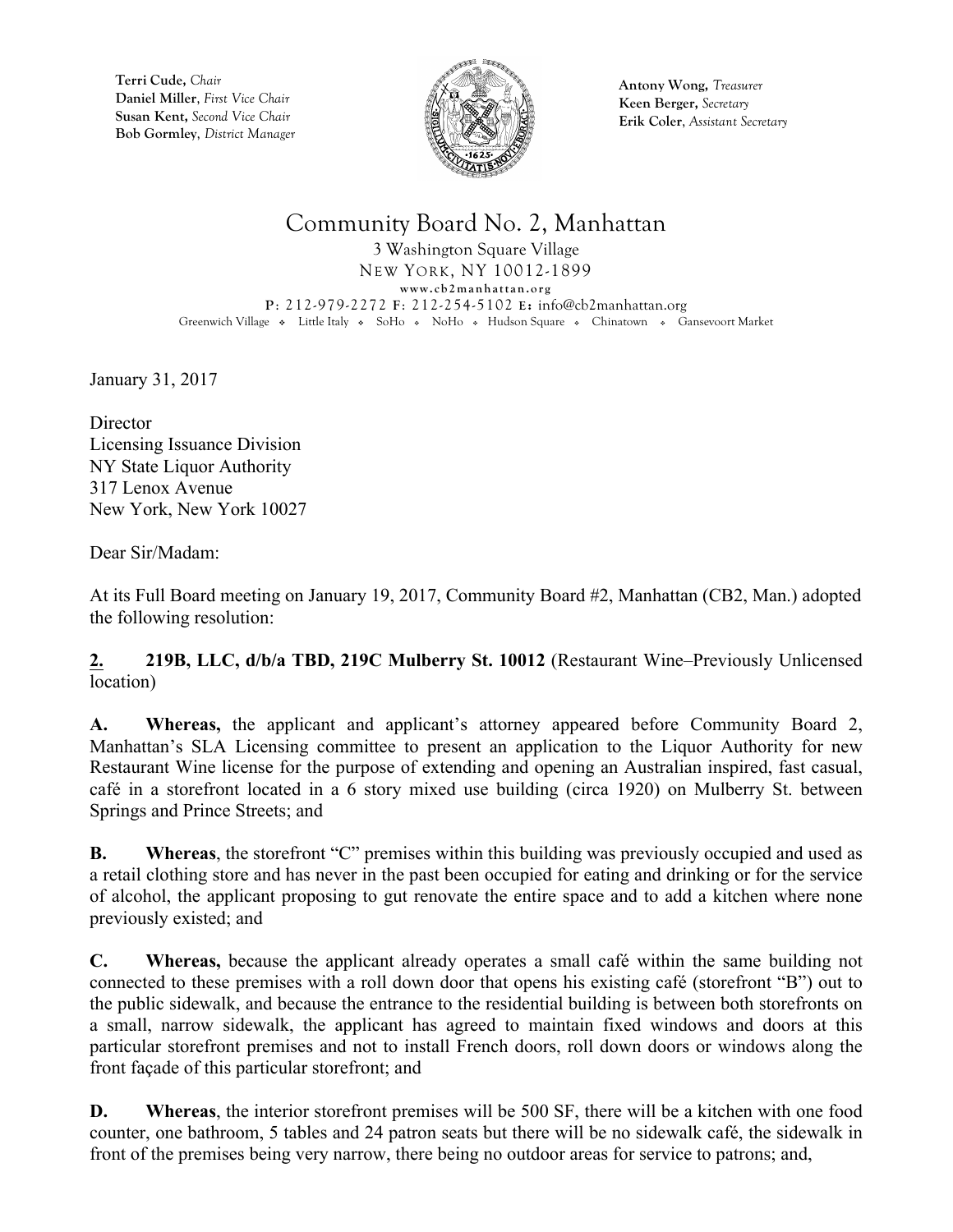**E. Whereas**, the hours of operation are Sunday through Saturday from 9:30 AM to 11 PM, there will be no TVs, music will be quiet background only consisting of music from ipod/cd's (i.e. no active manipulation of music – only passive prearranged music), there will be no d.j., no promoted events, no scheduled performances or cover fees; and,

**F. Whereas**, CB2, Man. did receive complaints from residents living behind and above the applicant's existing café located within the same building, those complaints relating to an exterior HVAC systems and refrigeration compressor installed and located in the rear exterior of the premises within a courtyard which was loud, not turned off at night and causing disturbing vibrations to many surrounding apartments, as well as employees from the Café at night allowing a rear door to bang compounding quality of life issues in the rear courtyard; and,

**G. Whereas**, the applicant and owner of the existing café in the same building appeared and acknowledged these existing complaints, indicated that he was meeting with residents of the building who registered these complaints and was working with them to alleviate their concerns of noise and disturbances in the rear courtyard, and expressed a willingness to work with them to maintain a peaceful and neighborly co-existence; and,

**H. Whereas**, when photos were presented by members of the public appearing in opposition to the application, showing a square wood bench built around a tree and over a tree pit blocking the public sidewalk in front of the premises, the bench structure having been erected by the applicant had built years ago, as well as additional benches placed on the public sidewalk in the past blocking the sidewalk, the applicant agreed to remove the bench structure around the tree and further agreed not to place benches or street furniture onto the narrow sidewalk in front of the café premises; and,

**I. Whereas**, the applicant executed a stipulations agreement with CB2, Man. that will be submitted to the SLA and the applicant agreed those stipulations would be attached and incorporated into their method of operation as a part of the café/restaurant on premise license stating that:

- 1. The premises will be advertised and operated as a full service café/restaurant.
- 2. The hours of operation will be from 9:30 AM to 11 PM Sunday through Saturday. All patrons will be cleared and no patrons will remain after stated closing times.
- 3. The premises will not operate as a lounge, tavern or sports bar or allow any portion of the premises to be operated in such a manner.
- 4. The premises will not have any televisions.
- 5. The premises will not permit dancing.
- 6. The premises will not operate a backyard garden, sidewalk cafe or any outdoor area for commercial purposes.
- 7. The premises will play quiet ambient recorded background music only. No music will be audible in any adjacent residences at any time.
- 8. The premises will not have DJ's, live music, promoted events, any event where a cover fee is charged or any scheduled performances.
- 9. Will not install or have French style doors, operable windows or doors and will close all doors by 10 PM every night.
- 10. There will be no all you can eat/all you drink special or boozy brunches.
- 11. There will be no use of rear area of premises and service door leading to rear courtyard after 10 PM.
- 12. There will be no benches or street furniture placed on the sidewalk in front of the premises; and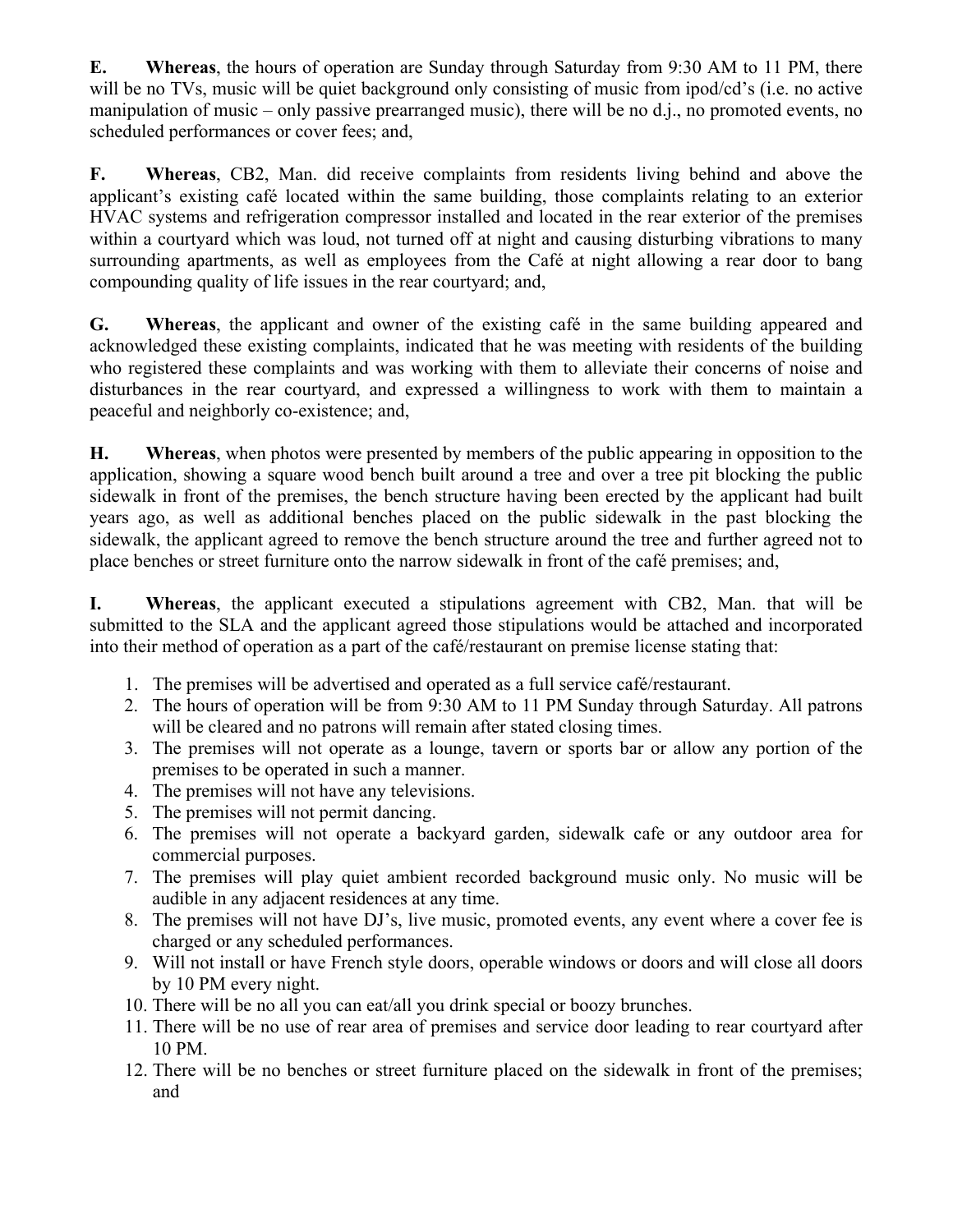**J. Whereas**, this application being for the service of Beer and Wine only and thus not subject to the 500 Foot Rule;

**THEREFORE BE IT RESOLVED** that CB2, Man. recommends **denial** of a Restaurant Wine license for **219B, LLC, d/b/a TBD, 219C Mulberry St. 10012 unless** the statements the applicant has presented are accurate and complete, and that those conditions and stipulations agreed to by the applicant above are incorporated into the "Method of Operation" on the SLA Restaurant Wine License.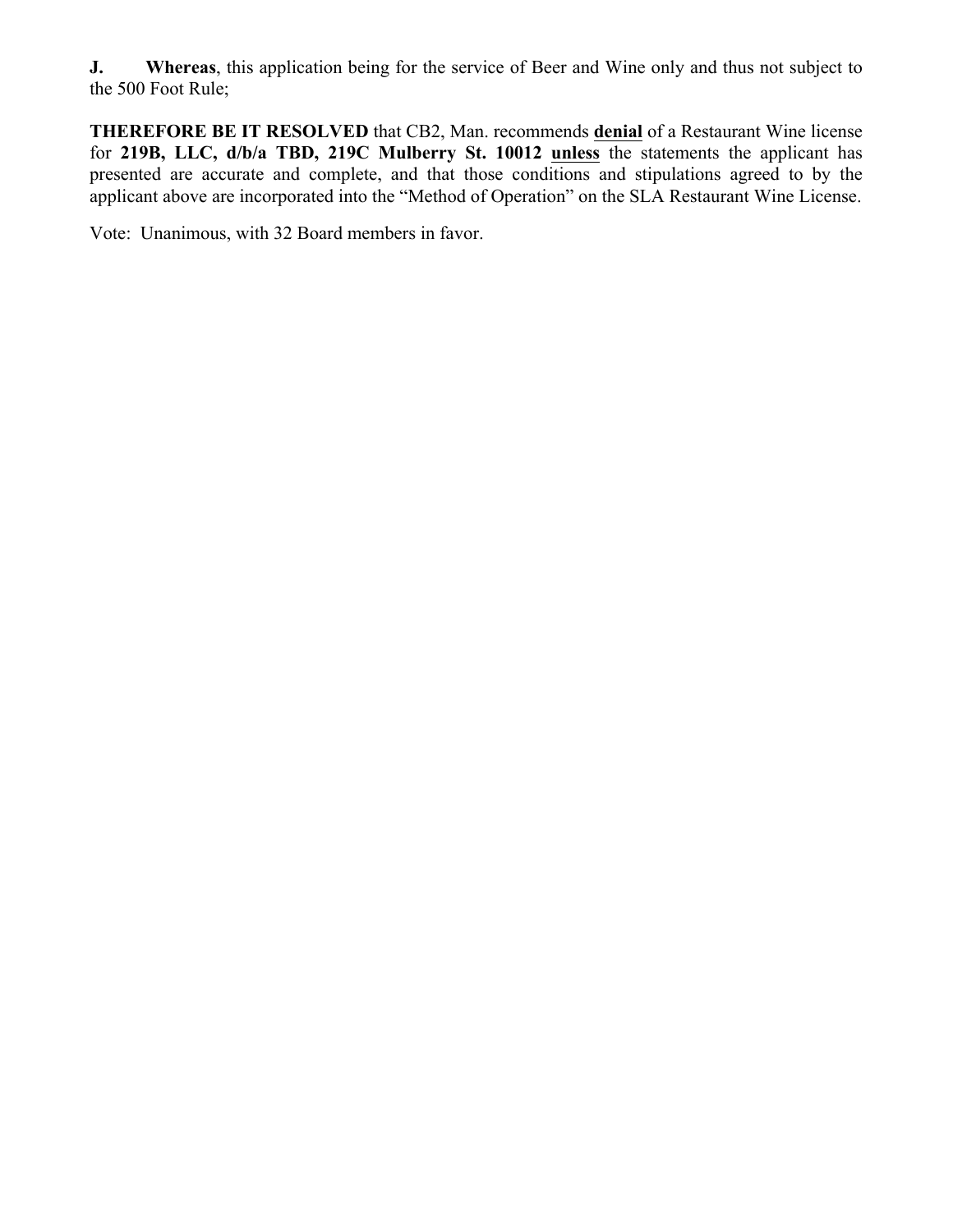

**Antony Wong,** *Treasurer* **Keen Berger,** *Secretary* **Erik Coler**, *Assistant Secretary*

## Community Board No. 2, Manhattan

3 Washington Square Village NEW YORK, NY 10012-1899 **www.cb2manhattan.org P**: 212-979-2272 **F**: 212-254-5102 **E:** info@cb2manhattan.org Greenwich Village • Little Italy • SoHo • NoHo • Hudson Square • Chinatown • Gansevoort Market

January 31, 2017

**Director** Licensing Issuance Division NY State Liquor Authority 317 Lenox Avenue New York, New York 10027

Dear Sir/Madam:

At its Full Board meeting on January 19, 2017, Community Board #2, Manhattan (CB2, Man.) adopted the following resolution:

**3. Bros Seafood, LLC, d/b/a Unagi Aburi Ittetsu, 60 Kenmare St. 10012** (Restaurant Wine– Previously Unlicensed location)

**A. Whereas**, the applicant appeared before Community Board 2, Manhattan's SLA Licensing committee to present an application to the Liquor Authority for a Restaurant Wine license to operate a new Japanese Restaurant specializing in grilled freshwater eel within a ground floor storefront located in a six-story mixed use building (Circa 1900) located on Kenmare Street between Mott and Elizabeth Streets in the Special Little Italy District; and,

**B. Whereas**, the premises was previously operated as a Dry Cleaners, the storefront premises having never previously been occupied or used for eating and drinking or licensed for the service of alcohol, there being no certificate of occupancy or letter of no objection presented, the applicant presenting plans for the gut renovation of the existing storefront premises but all exterior facades (windows and doors) will remain fixed and not operable; and,

**C. Whereas**, the storefront premises is approximately 735 Sq. ft. (375 sq. ft. ground floor and 360 sq. ft. basement), there will be a grill for cooking, kitchen, one bathroom and interior stairs to basement, there will be one bar with 3 patron seats and 4 tables with 14 patron table seats, there is no sidewalk café and no other outdoor areas for patrons; and,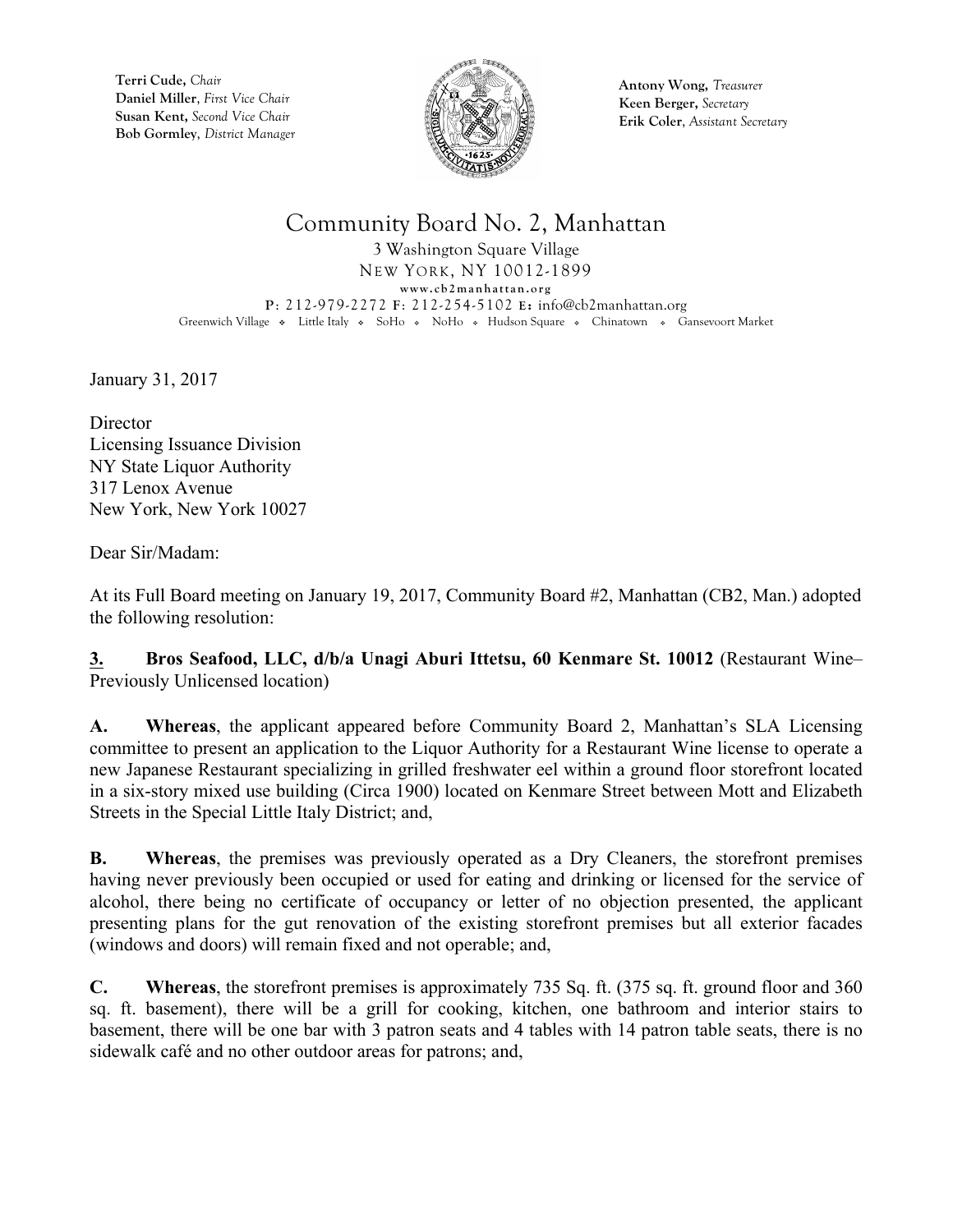**C. Whereas**, the hours of operation will be from 12 PM to 11 PM Sunday through Thursday and from 12 PM to 12 AM Fridays and Saturdays, there will be no TVs, music will be quiet background only consisting of music from ipod/cd's (i.e. no active manipulation of music – only passive prearranged music), all doors and windows will be closed except for patron ingress and egress, there will be no d.j., no promoted events, no private parties, no scheduled performances or cover fees, no velvet ropes, no movable barriers; and,

**D. Whereas**, the applicant executed a stipulations agreement with CB2 Man. that they agreed would be attached and incorporated in to their method of operation on their Restaurant Wine license and the stipulations are as follows:

- 1. The premises will be advertised and operated as a Japanese Restaurant specializing in grilled eel dishes.
- 2. The hours of operation will be from 12 PM to 11 PM Sunday through Thursday and from 12 PM to 12 AM Fridays and Saturdays. All patrons will be cleared and no patrons will remain after stated closing times.
- 3. The premises will not operate as a lounge, tavern or sports bar or allow any portion of the premises to be operated in such a manner.
- 4. The premises will have no televisions.
- 5. The premises will not permit dancing.
- 6. The premises will not operate a backyard garden, sidewalk cafe or any outdoor area for commercial purposes.
- 7. The premises will play quiet ambient recorded background music only.
- 8. The premises will not have DJ's, live music, promoted events, any event where a cover fee is charged or any scheduled performances.
- 9. The premises will not have French doors, operable windows or open facades and will keep all doors closed except for patron ingress and egress.
- 10. There will be no pitchers of beer.
- 11. There will be no benches placed on the public sidewalk; and

**E. Whereas**, this application being for the service of Beer and Wine only and thus not subject to the 500 Foot Rule;

**THEREFORE BE IT RESOLVED** that CB2, Man. recommends **denial** of the Restaurant Wine application to **Bros Seafood, LLC, d/b/a Unagi Aburi Ittetsu, 60 Kenmare St. 10012 unless** the statements of the applicant as presented to CB2 are accurate and complete, and that those conditions and stipulations agreed to by the applicant relating to the above-stated stipulations are incorporated into the "Method of Operation" on the Restaurant Wine License.

Vote: Passed, with 27 Board members in favor, and 5 in opposition (R. Goldberg, L. Racusin, R. Rothstein, S. Russo, K. Shea).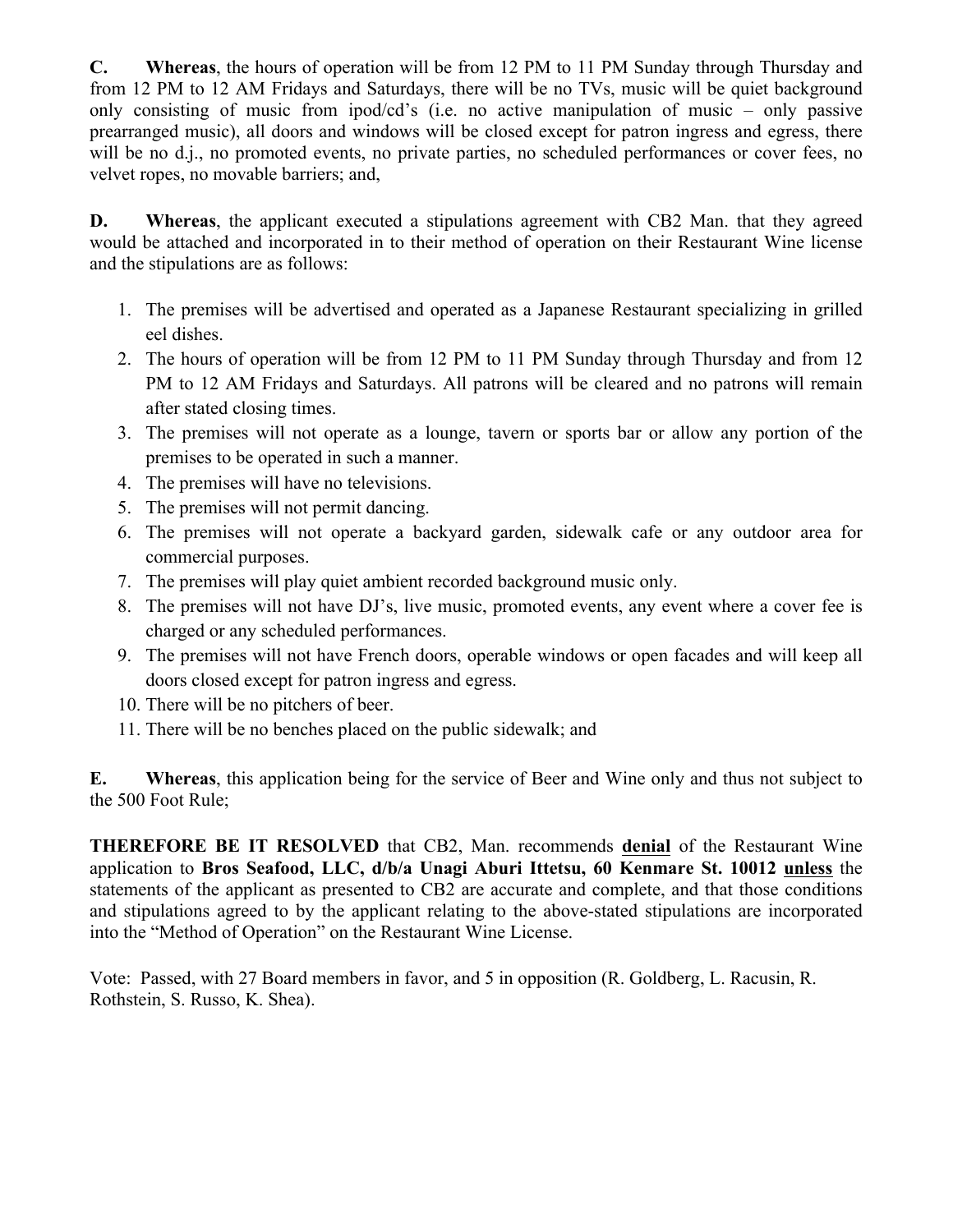

**Antony Wong,** *Treasurer* **Keen Berger,** *Secretary* **Erik Coler**, *Assistant Secretary*

## Community Board No. 2, Manhattan

3 Washington Square Village NEW YORK, NY 10012-1899 **www.cb2manhattan.org P**: 212-979-2272 **F**: 212-254-5102 **E:** info@cb2manhattan.org Greenwich Village • Little Italy • SoHo • NoHo • Hudson Square • Chinatown • Gansevoort Market

January 31, 2017

**Director** Licensing Issuance Division NY State Liquor Authority 317 Lenox Avenue New York, New York 10027

Dear Sir/Madam:

At its Full Board meeting on January 19, 2017, Community Board #2, Manhattan (CB2, Man.) adopted the following resolution:

### **4. JR's Pizza & Brew Corp., d/b/a TBD, 95 MacDougal St. Store B 10012** (Transfer of Restaurant Wine)

**A. Whereas,** the applicant and applicant's attorney appeared before Community Board 2, Manhattan's SLA Licensing committee to present an application to the Liquor Authority for a transfer of an existing Tavern Wine license to operate a pizzeria within a 5 story mixed use building (circa 1900) on MacDougal St. between W. 3rd and Bleecker Streets; and

**B. Whereas**, the premises has been operated as a pizzeria for years, with take-out services selling pizza by the slice, the premises being approximately 780 sq. ft., 6 tables and 12 seats, one counter with no seats for a total patron seating capacity of 14, there being exterior signage advertising for \$2 dollar beer and \$1 pizza slice, the premises having previously been licensed for the service of beer and wine despite **there currently being no bathroom accessible to patrons** within the storefront premises; and,

**C. Whereas,** the applicant seeks to operate with hours of operation from Sunday through Wednesday from 10 AM to 2 AM, Thursdays from 10 AM to 3 AM and from 10 AM to 5 AM on Fridays and Saturdays, there is one large TV, music will be quiet background only, there will be no d.j., no promoted events, no scheduled performances or cover fees; and,

**D. Whereas**, the applicant did have a plan to make a bathroom in the rear of the premises behind the kitchen and pizza oven accessible as a patron bathroom and also stated that he planned to remove the exterior signage but sought the license transfer before those changes have occurred; and.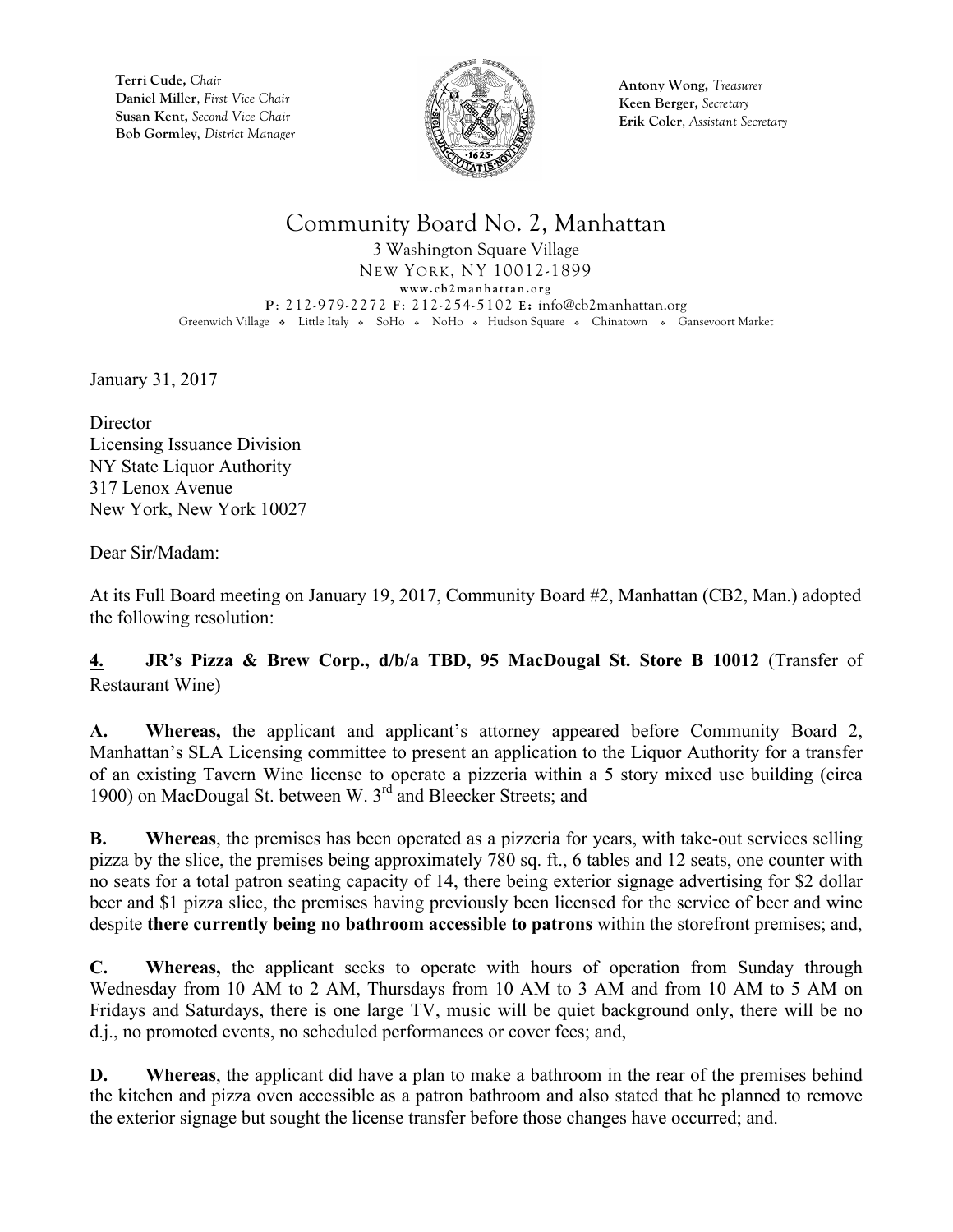**E. Whereas**, there being no positive or coherent reasoning that exists, presented or advanced by applicant for the service of cheap and inexpensive alcoholic beverages in a pizzeria after 2 AM in an area already greatly saturated with late night establishments on MacDougal Street, there being 72 on premise licenses within 750 ft. of the subject premises, an additional 10 pending licenses within 750 ft. of the subject premise and an unknown number of beer and wine licenses within the same area; and,

**F. Whereas**, there being other similar fast causal eateries on MacDougal Street and in the same area which have agreed to stop the service of alcoholic beverages after 2 AM despite such businesses being open and serving food after 2 AM; and

**G. Whereas**, despite the above-referenced concerns being raised, the applicant refused and would not agree to cease serving alcoholic beverages after 2 AM at these premises; and,

**H. Whereas** in October 2013, the current Licensee from which this License is sought to be transferred, Slice & Co Brick Oven Pizza Inc., was asked to appear before CB2 Manhattan regarding renewal of the existing license and a number of issues were raised including loud music, open windows until 4 and 5AM, open plastic cups being removed from the premises, lack of staff supervision of the premises, lack of a patron bathroom as required by the Liquor Authority and the Licensee was asked to consider stopping beer service at 2AM; CB2 has previously asked the Liquor Authority to investigate how the premises at 95 MacDougal was licensed and whether there were misrepresentations if there is no current patron bathroom and asked to conduct enforcement; the Licensee Slice & Co Brick Oven Pizza Inc. also operates Slice & Co Fine Gourmet Brick Oven Pizza Inc. which opened in late 2013 also in CB2 and at that location, in consideration of the issuance of that license, the operator agreed to stop service of beer and wine at 2AM with no limit on the hours of operation for food in consideration of the ongoing issues with the service of beer after2AM and the impact on quality of life and the complaints generated by their establishment at 95 MacDougal St.; and*,*

**THEREFORE BE IT RESOLVED** that CB2, Man. recommends **denial** for **JR's Pizza & Brew Corp., d/b/a TBD, 95 MacDougal St. Store B 10012** on its application seeking a transfer of an existing tavern wine license; and

**THEREFORE BE IT FURTHER RESOLVED** that should this application be considered by the SLA, CB2, Man. respectfully requests that this item be Calendared to appear before the Full Board of the SLA;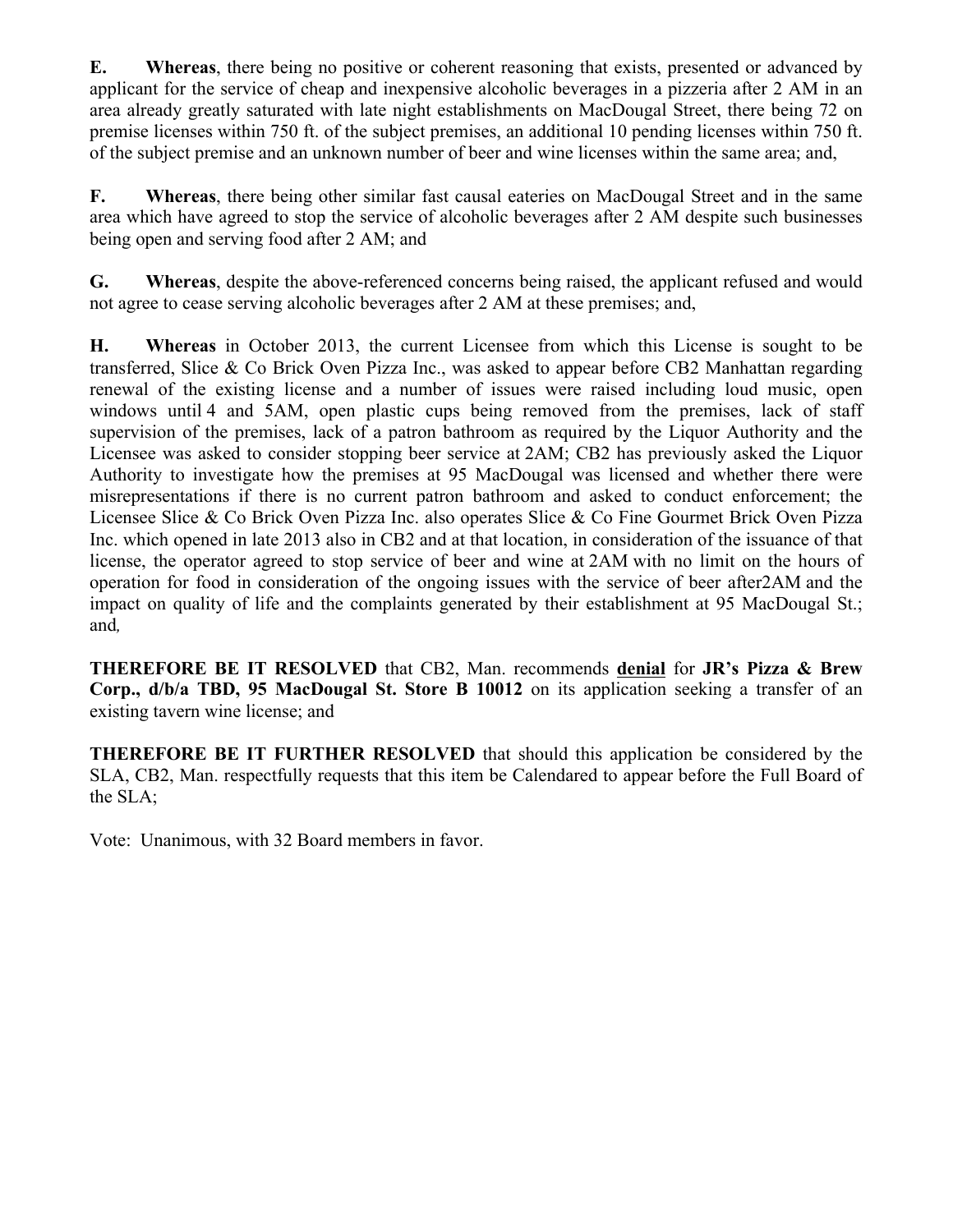

**Antony Wong,** *Treasurer* **Keen Berger,** *Secretary* **Erik Coler**, *Assistant Secretary*

## Community Board No. 2, Manhattan

3 Washington Square Village NEW YORK, NY 10012-1899 **www.cb2manhattan.org P**: 212-979-2272 **F**: 212-254-5102 **E:** info@cb2manhattan.org Greenwich Village • Little Italy • SoHo • NoHo • Hudson Square • Chinatown • Gansevoort Market

January 31, 2017

**Director** Licensing Issuance Division NY State Liquor Authority 317 Lenox Avenue New York, New York 10027

Dear Sir/Madam:

At its Full Board meeting on January 19, 2017, Community Board #2, Manhattan (CB2, Man.) adopted the following resolution:

**5. Hello Saigon, Inc., d/b/a N/A, 180 Bleecker St. 10012** (Restaurant Wine–Previously Unlicensed location)

**A. Whereas**, the applicant appeared before Community Board 2, Manhattan's SLA Licensing committee to present an application to the Liquor Authority for a Restaurant Wine license to operate a new Vietnamese Restaurant within a ground floor storefront located in a 4-story mixed-use building (Circa 1900) located on Bleecker Street between Sullivan and MacDougal Streets; and,

**B. Whereas**, the premises was previously operated as a clothing retail store, the storefront premises having never previously been occupied or used for eating and drinking or licensed for the service of alcohol, there being no certificate of occupancy or letter of no objection presented, the applicant presenting plans for the gut renovation of the existing storefront premises, including the installation of a full service kitchen but all exterior facades (windows and doors) will remain fixed and not operable; and,

**C. Whereas**, the storefront premises is approximately 1650 Sq. ft. (ground floor and basement), a full service kitchen, two bathrooms, two TVs and an interior stairs to basement, 11 tables with 44 patron table seats but there will be no stand up bar, no sidewalk café and no outdoor areas for service to patrons; and,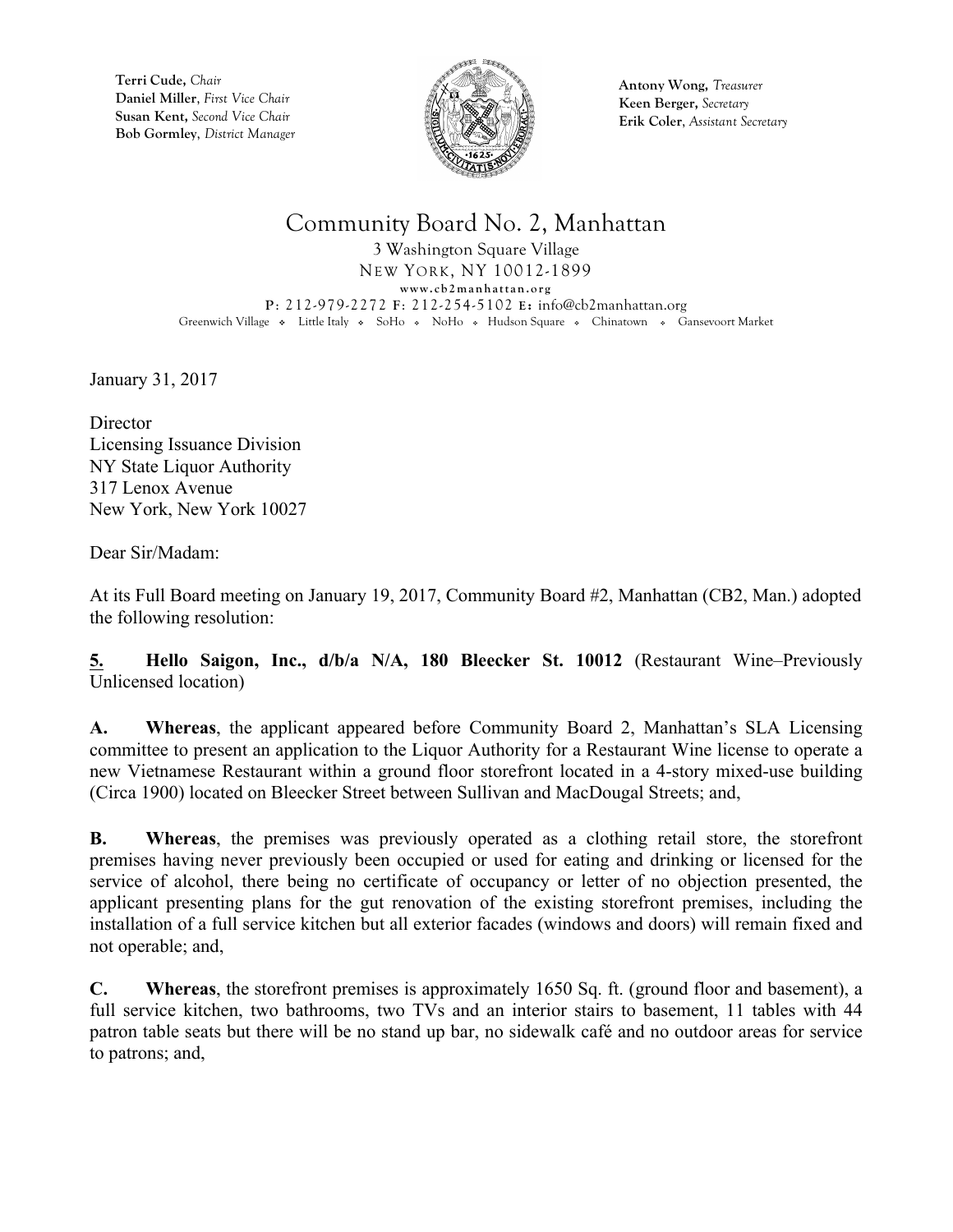**C. Whereas**, the hours of operation will be from 11 AM to 10:30 PM Monday through Thursday and from 11 AM to 12 AM Friday through Sunday, music will be quiet background only consisting of music from ipod/cd's (i.e. no active manipulation of music – only passive prearranged music), all doors and windows will be closed except for patron ingress and egress, there will be no d.j., no promoted events, no private parties, no scheduled performances or cover fees; and,

**D. Whereas**, the applicant executed a stipulations agreement with CB2, Man. that they agreed would be attached and incorporated in to their method of operation on their Restaurant Wine license and the stipulations are as follows:

- 1. The premises will be advertised and operated as a Vietnamese Restaurant with a full service kitchen.
- 2. The hours of operation will be from 12 PM to 11 PM Sunday through Thursday and from 12 PM to 12 AM Fridays and Saturdays. All patrons will be cleared and no patrons will remain after stated closing times.
- 3. The premises will not operate as a lounge, tavern or sports bar or allow any portion of the premises to be operated in such a manner.
- 4. The premises will have two televisions.
- 5. The premises will not permit dancing.
- 6. The premises will not operate a backyard garden, sidewalk café or any outdoor area for commercial purposes.
- 7. The premises will install a sound limiter and play quiet ambient recorded background music only.
- 8. The premises will not have DJ's, live music, promoted events, any event where a cover fee is charged or any scheduled performances.
- 9. The premises will not have French doors, operable windows or open facades and will keep all doors closed except for patron ingress and egress.
- 10. There will be no pitchers of beer.
- 11. There will be no all you eat/drink specials.

**E. Whereas**, this application being for the service of Beer and Wine only and thus not subject to the 500 Foot Rule;

**THEREFORE BE IT RESOLVED** that CB2, Man. recommends **denial** of the Restaurant Wine application to **Hello Saigon, Inc., d/b/a N/A, 180 Bleecker St. 10012 unless** the statements of the applicant as presented to CB2 are accurate and complete, and that those conditions and stipulations agreed to by the applicant relating to the above-stated stipulations are incorporated into the "Method of Operation" on the Restaurant Wine License.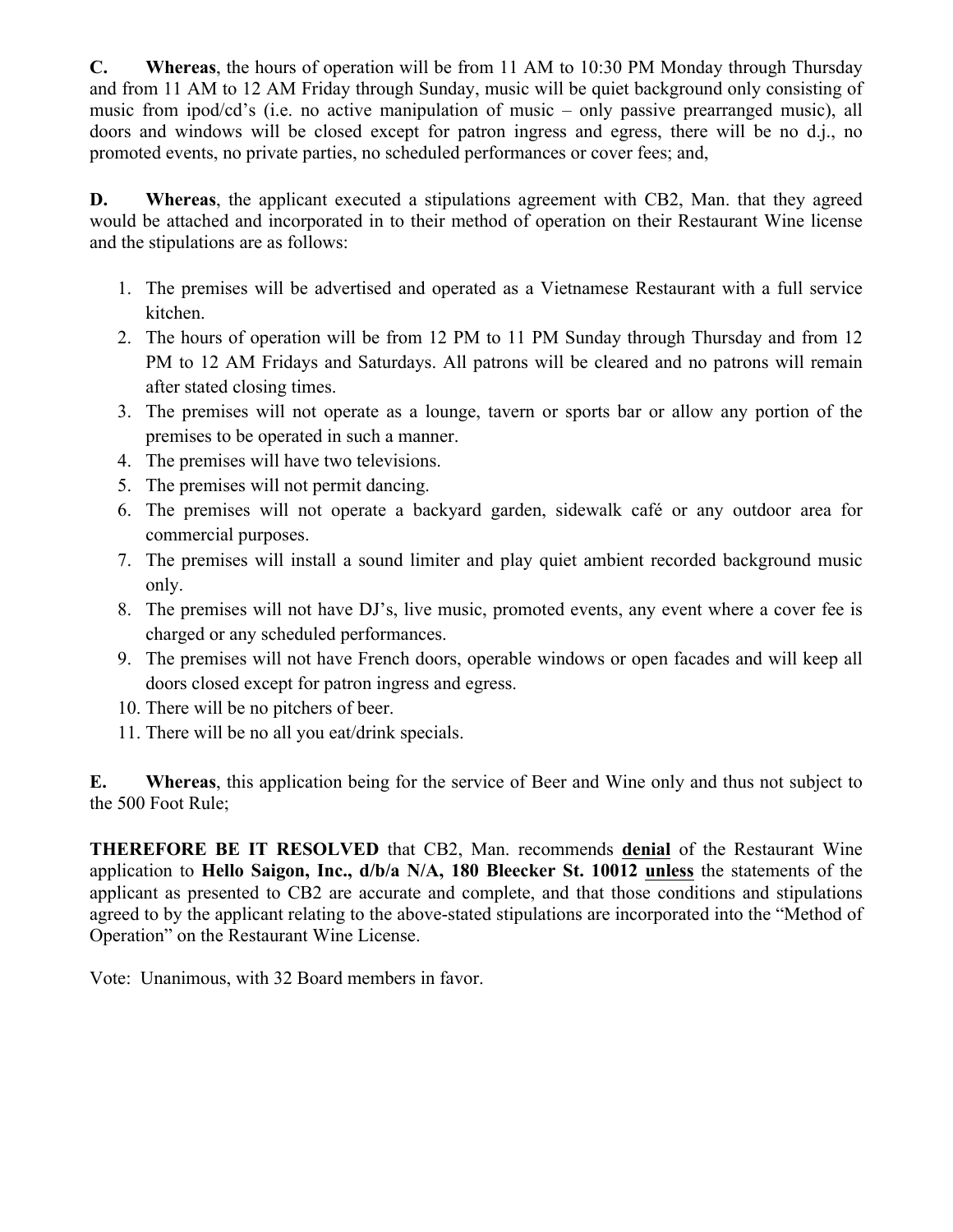

**Antony Wong,** *Treasurer* **Keen Berger,** *Secretary* **Erik Coler**, *Assistant Secretary*

# Community Board No. 2, Manhattan

3 Washington Square Village NEW YORK, NY 10012-1899 **www.cb2manhattan.org P**: 212-979-2272 **F**: 212-254-5102 **E:** info@cb2manhattan.org Greenwich Village • Little Italy • SoHo • NoHo • Hudson Square • Chinatown • Gansevoort Market

January 31, 2017

**Director** Licensing Issuance Division NY State Liquor Authority 317 Lenox Avenue New York, New York 10027

Dear Sir/Madam:

At its Full Board meeting on January 19, 2017, Community Board #2, Manhattan (CB2, Man.) adopted the following resolution:

### **6. 330 WB Operations, LLC, d/b/a TBD, 330 West Broadway 10013** (New Restaurant OP)

**A. Whereas,** the applicant and the applicant's attorney appeared before Community Board 2, Manhattan's SLA Licensing committee to present an application for a new on premise liquor license to operate a full service Italian Restaurant specializing in pasta dishes, serving brunch, lunch, and Dinner in a commercial 1 story building with 3 separate retail units, the premises being the most southern on West Broadway between Grand and Canal Streets; and

**B. Whereas**, the premises was previously operated as the Italian Restaurant "Salume" closing by 11 PM every night and before that a sandwich shop, there being a certificate of occupancy presented for eating and drinking for the subject premises; and,

**C. Whereas**, there will be no changes to the exterior façade of the storefront premises, the exterior façade will continue to have fixed windows which do not open, there will be no sidewalk café or licensed outdoor area for patron service; and

**D. Whereas**, the approximately 1500 SF interior premises has two patron bathrooms, 1 large dinning counter located around the kitchen with 14 seats, 1 bar with 5 patron seats and 9 tables with 28 seats for a total interior patron seating capacity of 47; and,

**E. Whereas,** the hours of operation will be Sunday through Saturday from 10 AM to 11:30 PM, music will be quiet background only consisting of music from ipod/cd's (i.e. no active manipulation of music – only passive prearranged music), there will no TVs, no promoted events, no scheduled performances or cover fees; and,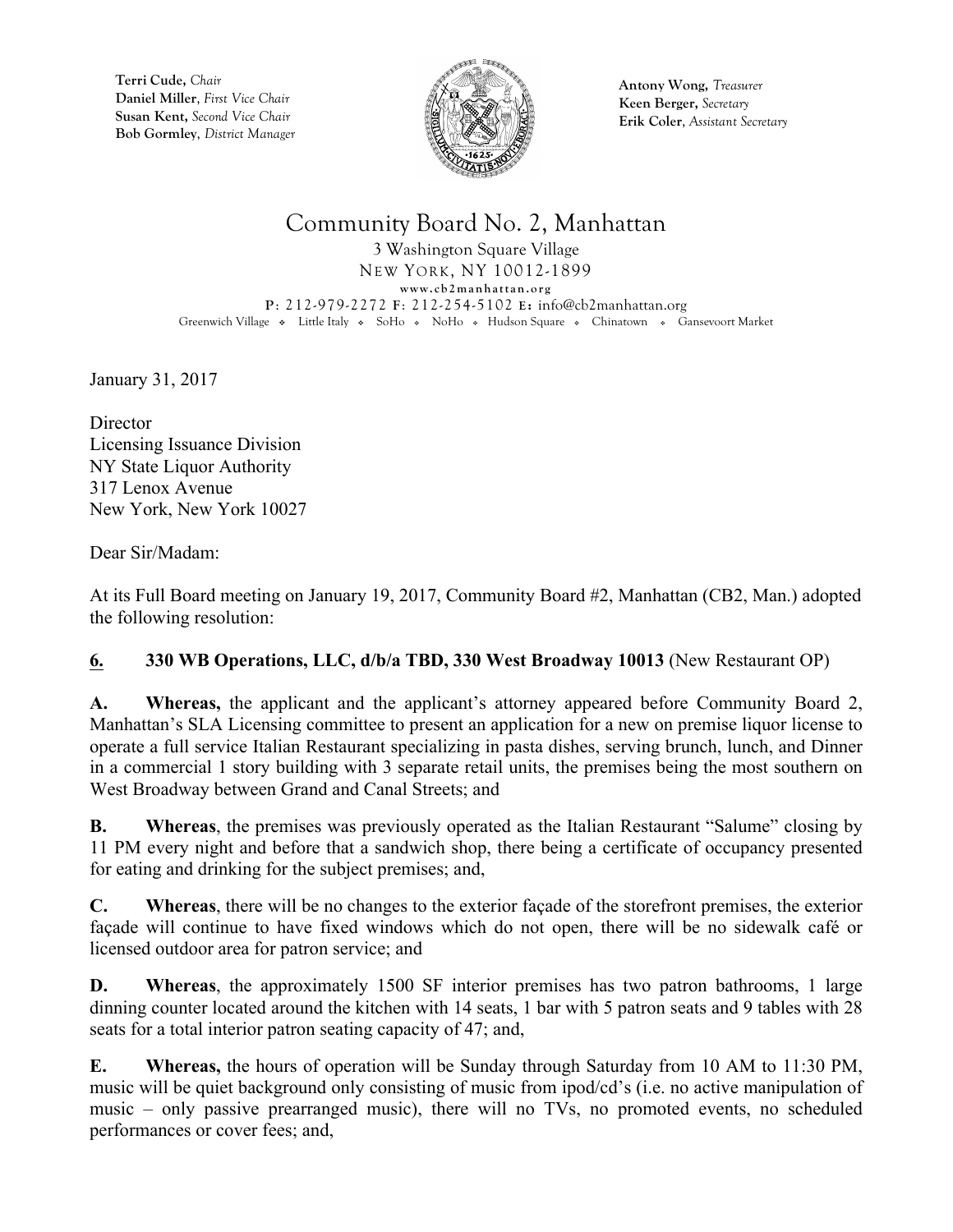**F. Whereas**, CB2, Man. received opposition to this application, that opposition being mostly opposed to the significant numbers of liquor licenses within the surrounding area and community but without significant complaint regarding the prior operations at these premises; and

**G. Whereas**, based on the applicant's proposed method of operation and hours of operation consistent with a full service restaurant specializing in "excellent pasta dishes" seeking to serve the local neighborhood while also not establishing a significant impact on the existing neighborhood by maintaining a fixed front façade containing noise therein, the public interest will be served despite there being 35 existing on premise licenses within a 750 foot radius of the premises and there being an additional 4 pending on premise licenses within that same radius of the premises; and

**H. Whereas**, the applicant executed a stipulations agreement with CB2, Man. that will be submitted to the SLA and the applicant agreed those stipulations would be attached and incorporated into the method of operation as a part of the restaurant on premise license stating that:

- 1. The premises will be advertised and operated as a full service Italian Restaurant specializing in pasta dishes.
- 2. The hours of operation will be Sunday through Saturday from 10 AM to 11:30 PM.
- 3. The premises will not operate as a lounge, tavern or sports bar or allow any portion of the premises to be operated in such a manner.
- 4. The premises will not have televisions.
- 5. The premises will not permit dancing.
- 6. The premises will not operate a backyard garden or any outdoor area for commercial purposes.
- 7. The premises will play quiet ambient-recorded background music only.
- 8. The premises will not have DJ's, live music, promoted events, any event where a cover fee is charged or any scheduled performances.
- 9. There will not be any French doors or windows installed to the front façade and all existing doors and windows will close by 10 PM every night except for patron egress.
- 10. There will be no all you can eat/all you drink special or boozy brunches.

**THEREFORE BE IT RESOLVED** that CB2, Man. recommends **denial** of a new Restaurant On Premises Liquor License for **330 WB Operations, LLC, d/b/a TBD, 330 West Broadway 10013 unless** the statements the applicant has presented are accurate and complete, and that those conditions and stipulations agreed to by the applicant above are incorporated into the "Method of Operation" on the SLA On Premise License, and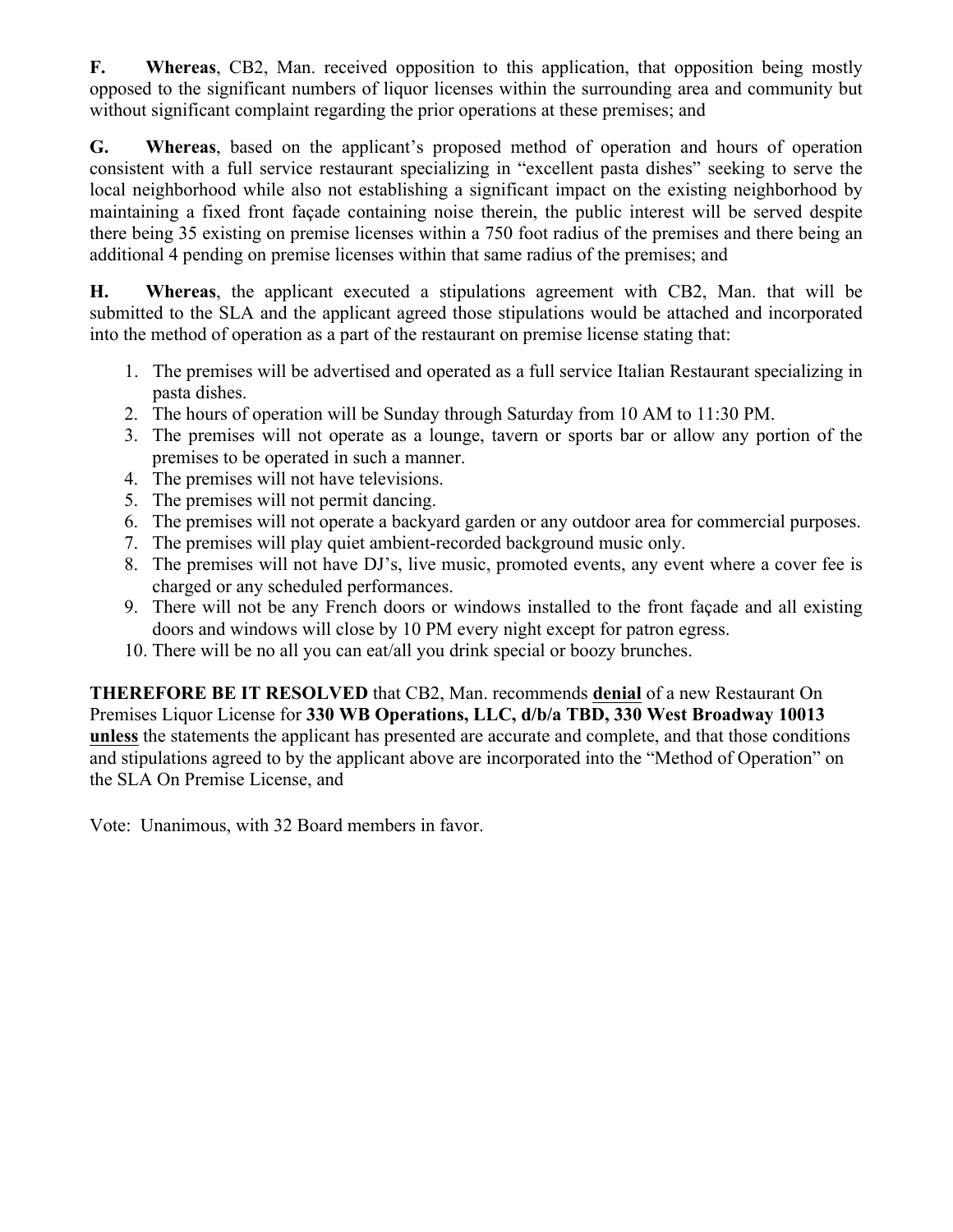

**Antony Wong,** *Treasurer* **Keen Berger,** *Secretary* **Erik Coler**, *Assistant Secretary*

# Community Board No. 2, Manhattan

3 Washington Square Village NEW YORK, NY 10012-1899 **www.cb2manhattan.org P**: 212-979-2272 **F**: 212-254-5102 **E:** info@cb2manhattan.org Greenwich Village • Little Italy • SoHo • NoHo • Hudson Square • Chinatown • Gansevoort Market

January 31, 2017

**Director** Licensing Issuance Division NY State Liquor Authority 317 Lenox Avenue New York, New York 10027

Dear Sir/Madam:

At its Full Board meeting on January 19, 2017, Community Board #2, Manhattan (CB2, Man.) adopted the following resolution:

**7. Corp. being formed by Scott Perez, d/b/a Toad Hall, 57 Grand St.** (OP Removal – Tavern until 4 AM—previously unlicensed location)

**A. Whereas,** the applicant appeared before CB2's SLA committee for the purpose of relocating his existing Tavern across the street from its current location (62 to 57 Grand Street) to operate a Bar and Tavern at a previously unlicensed storefront location within a seven-story mixed use building (circa 1920), zoned M1-5A on Grand Street between West Broadway and Wooster Streets; and

**B. Whereas**, there has never been an on premise license at 57 Grand Street at any point in the past, the storefront premises therein having been previously used and occupied as a furniture store and prior to that for two decades as a dress shop, the premises having never previously been used or occupied for eating and drinking; and

**C. Whereas**, the building currently has numerous violations issued against it by the NYC Dept. of Buildings, there being a stop work order issued for the premises which the applicant was aware of and stated would have to be cleared up in the future; and

**D. Whereas**, the proposed storefront premises will require a gut renovation with the installation of new mechanical systems, albeit the proposed Tavern will not have a full service kitchen, the interior storefront being approximately 3400 sq. ft. (1900 sq. ft. first floor and 1500 sq. ft. basement) with one entrance and two bathrooms; and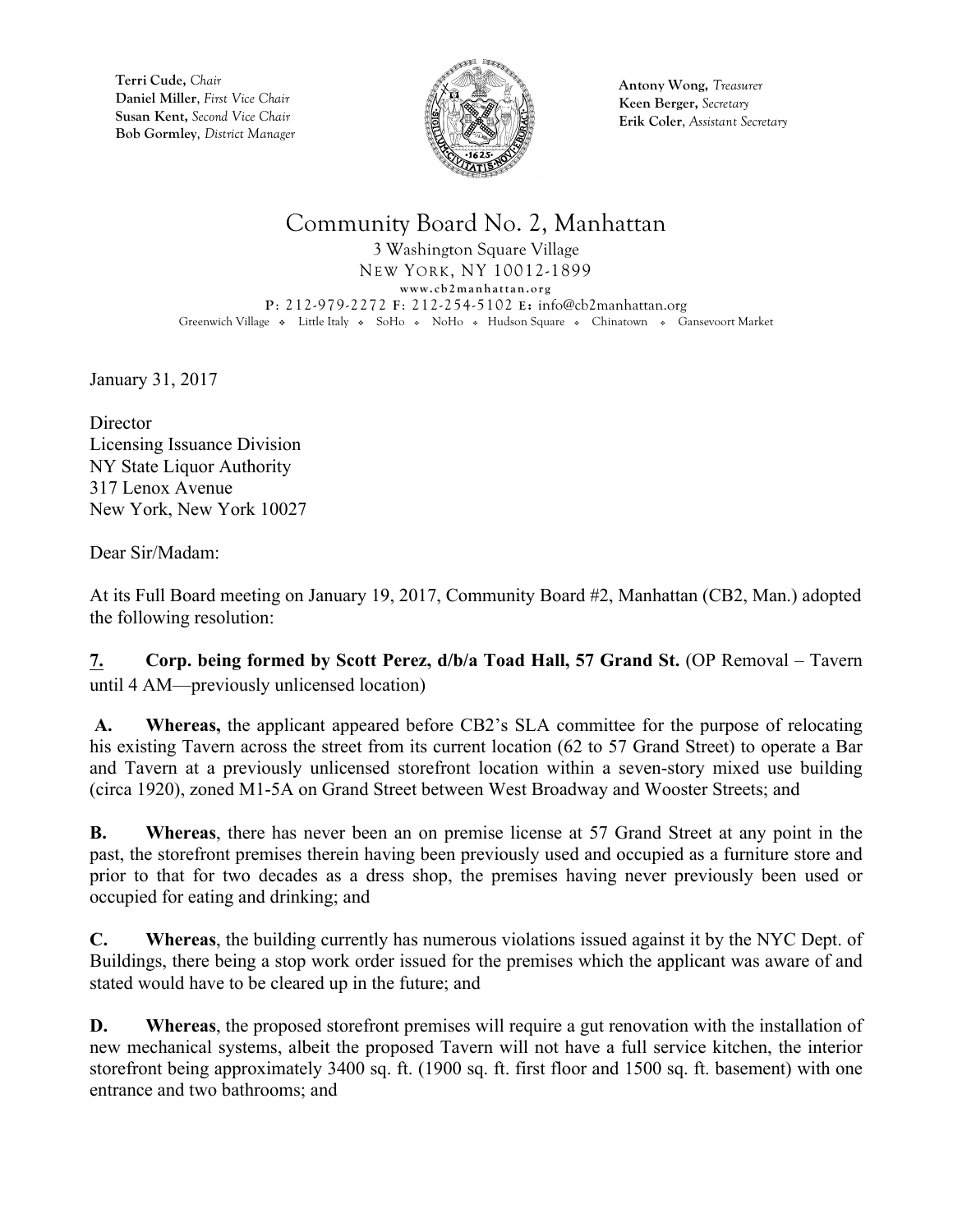**E. Whereas**, the proposed hours of operation will be 12 PM to 4 AM seven days a week, with 1 stand up bar with 18 patron seats, 20 tables and 64 patron seats for a total patron seating occupancy of 82, there will be three TVs, music will be background only, all doors and windows will be fixed and closed at all times except for patron egress through the front door, there will be no d.j.s, no promoted events, no scheduled performances or cover fees, no velvet ropes, no movable barriers and there will be security personnel every night; and

**F. Whereas**, when questioned about the applicant's existing location and the reasons he sought to move across the street to a new location, he explained that he has been operating his existing bar and tavern at the same location since 1992 but that he entered into a new lease with the landlord four years ago that increased his monthly rent and he was now trying to find a new location within the same neighborhood, much larger but for less money, further explaining that he also faced additional costs to repair water leaks and repair his kitchen even though he had not used his existing kitchen for years and had no plans to install one in the new location; and

**G. Whereas**, CB2 Man. received numerous correspondence from residents living in the immediate area and from the SoHo Alliance in opposition to the licensing of this previously unlicensed storefront location, and still other residents from the immediate neighborhood appeared in opposition to the application on two separate occasions in December/2016 and again in January/2017, concerned that because the location where applicant currently operates his bar and tavern has been continuously licensed prior to the advent of the 500 foot rule, it would not be subject to the rule causing the neighborhood to endure two 4 AM tavern or bar licenses located immediately across the street from each other midblock in a primarily residential block, raising significant concerns about an increase in late night noise and traffic between midnight and 4AM in a neighborhood which already endures such late night activities and noise from revelers entering and leaving the applicant's existing Tavern; and

**H. Whereas**, this application being subject to the 500 ft. rule requiring the applicant to demonstrate a recognizable public interest for adding yet another on premise liquor license in an area that is already greatly saturated with licensed establishments contributing to late night noise and late night revelers when local residents are asleep between the hours of 12 AM and 4 AM, it creating additional traffic in the area, more early morning trash pick-ups and more delivery trucks rolling out kegs of beer, the storefront premises in question having never previously been licensed for the service of alcohol, never used and occupied for eating and drinking, the prior occupancy and use being a retail clothing store closing by 7 PM every evening, it not being in the public interest to add another, second late night Tavern in the same neighborhood when the applicant could remain at the storefront premises where he currently has a leasehold, or find a more suitable location elsewhere in NYC, there being many available and more appropriate locations for a 4AM Tavern then the one selected at 57 Grand Street, the applicant not demonstrating any efforts at all to find and locate to another, new location more suitable for a 4AM Tavern, there being nothing unique about this proposed tavern or bar that does not already exist, there being many existing bars in taverns in the immediate area and within lower Manhattan like this one, it not being in the public interest to add yet another late night bar in an area already saturated with late night eating and drinking establishments, there being 18 existing on premise licenses within 500 ft. of the subject premises and 33 existing on premise licenses within 750 ft. of the subject premises, an additional 5 on premise licenses pending with the NYS Liquor Authority in this same area without even including the vast numbers of eating and drinking establishments in the area holding beer and wine licenses; and

**I. Whereas**, the licensee did present a petition in support of the current application but no one appeared in support of the license, the petition not being signed by any people living on Grand Street in the immediate impact area where the new licensed is proposed to be located; and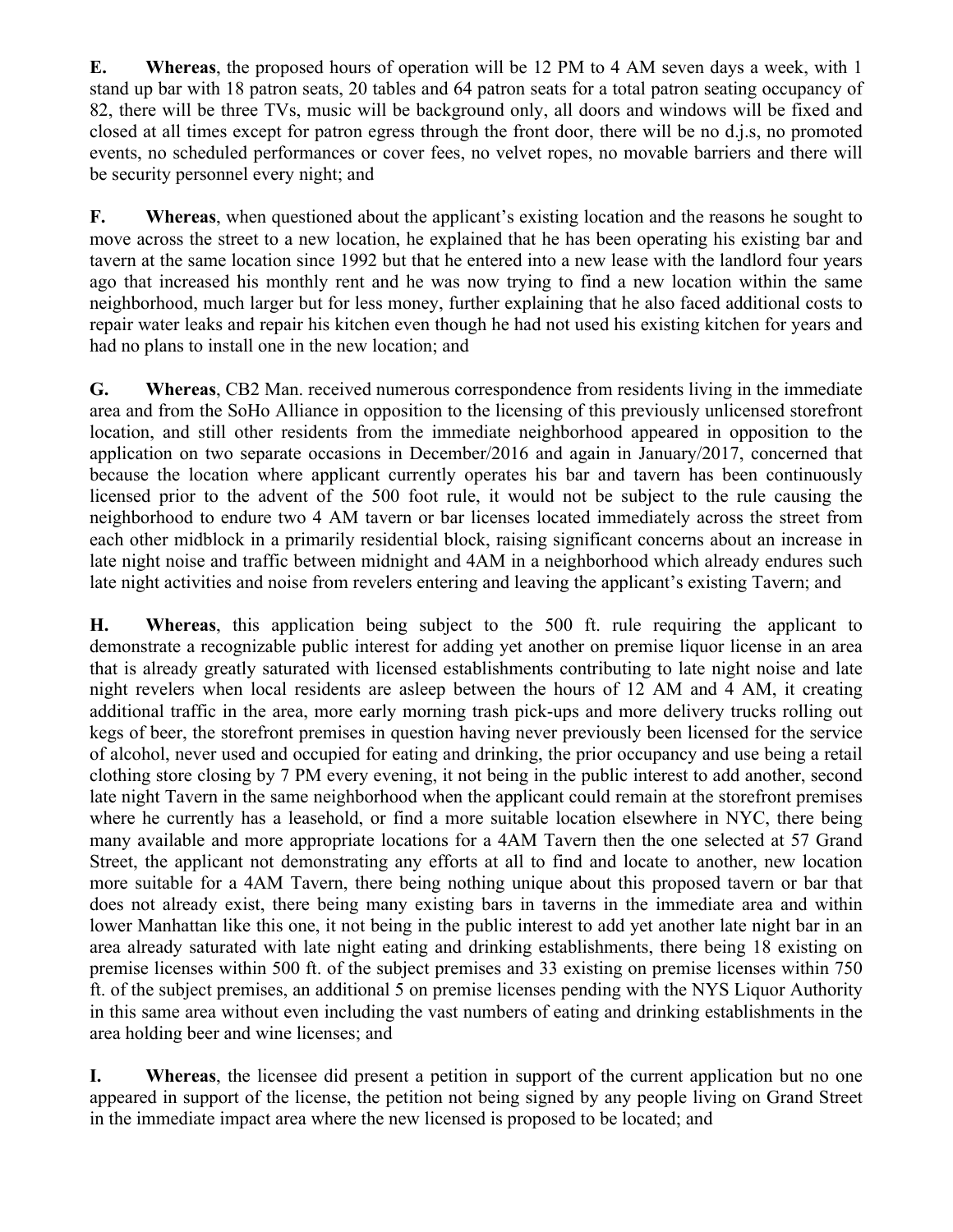**J. Whereas**, a petition was presented by people living on Grand Street immediately above and adjacent to the proposed premises sought to be licensed and within the immediate impact area where the new license is being proposed, neighbors appeared in opposition to the new license and CB2 Man. received numerous correspondence in opposition, citing prior complaints, noise and late night disturbances from applicant's existing Tavern located across the street; and

**K. Whereas**, the SoHo Alliance also forwarded and presented a stipulation and agreement dated April 7, 1997 and executed by Thomas McKeon on behalf of the New York State Liquor Authority, wherein in 1997 the NYS SLA acknowledged that the immediate area in SoHo where this particular application is being made is over-saturated with liquor licenses and further agreed to restrict all future licenses within this particular area (ie within 500 ft. of 72 Grand Street) which seek closing hours beyond 12:30 AM Monday through Thursdays and beyond 1:30 AM Fridays and Saturdays, this particular application being subject to that prior restriction agreed to and binding on the NYS Liquor Authority; and

**THEREFORE BE IT RESOLVED** that CB2, Man. recommends **denial** for **Corp. being formed by**  Scott Perez,  $d/b/a$  Toad Hall, 57 Grand St. on its application seeking a new OP license.

**THEREFORE BE IT FURTHER RESOLVED** that should this application be considered by the SLA, CB2, Man. respectfully requests that this item be Calendared to appear before the Full Board of the SLA; and,

**THEREFORE BE IT FURTHER RESOLVED** that if this application is considered by the SLA, despite CB2, Manhattan's recommendation to deny this application, CB2, Man. requests that the SLA conduct a 500 foot hearing because the premises thereat has never been licensed for the service of alcohol at any point in the past.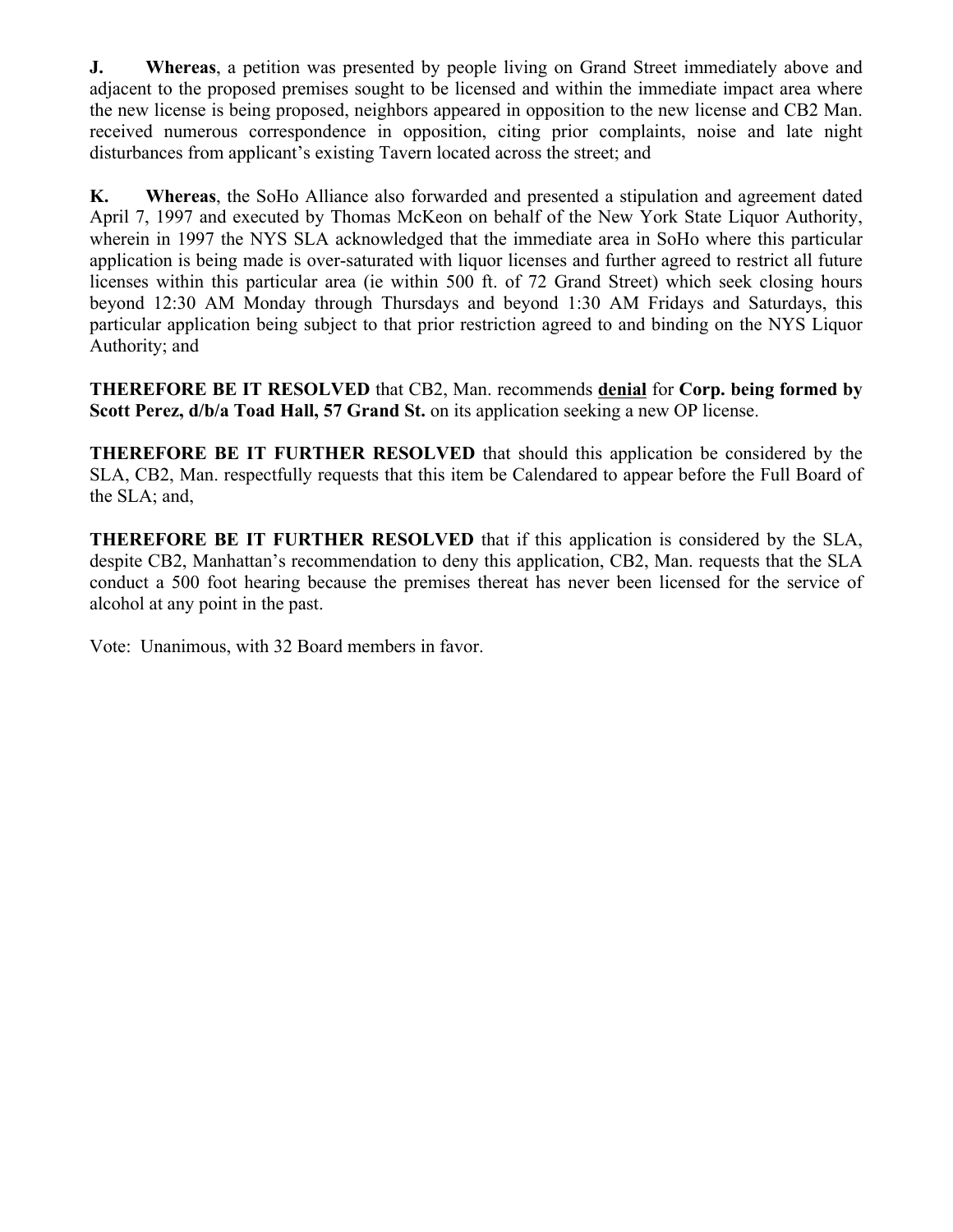

**Antony Wong,** *Treasurer* **Keen Berger,** *Secretary* **Erik Coler**, *Assistant Secretary*

## Community Board No. 2, Manhattan

3 Washington Square Village NEW YORK, NY 10012-1899 **www.cb2manhattan.org P**: 212-979-2272 **F**: 212-254-5102 **E:** info@cb2manhattan.org Greenwich Village • Little Italy • SoHo • NoHo • Hudson Square • Chinatown • Gansevoort Market

January 31, 2017

**Director** Licensing Issuance Division NY State Liquor Authority 317 Lenox Avenue New York, New York 10027

Dear Sir/Madam:

At its Full Board meeting on January 19, 2017, Community Board #2, Manhattan (CB2, Man.) adopted the following resolution:

**8. Romagna Corp. d/b/a Romagna Ready 2 Go, 182 Bleecker St. 10012** (Class Change – New On Premise License).

**A. Whereas,** the applicant appeared before CB2's SLA Licensing committee to present an application for a new On Premise license to operate a Italian restaurant and Pizzeria with a full service kitchen on Bleecker Street between Sullivan and McDougal Streets in a mixed use building (Circa 1900) within a Historic District; and

**B. Whereas**, this location was not previously licensed for the service of alcohol before 2014, has only been operated since 2014 with a Restaurant Wine license and prior to that as a yogurt store; and

**C. Whereas**, the applicant has been operating the existing restaurant at the premises for approximately one year and when he appeared in May/2015 to present a restaurant wine license stated he had no intention of applying for an on premise license at the premises and due to concerns with the significant number of existing licensed premises in the immediate area further agreed with CB2, Man. to never seek a full OP license at this particular location; and

**D. Whereas**, the interior premises is 1,435 SF, with only 785 SF on the first floor and 650 SF in the basement but the basement will not be used for eating and drinking, the applicant produced an interior seating diagram showing 13 tables with 31 seats, one bar with 6 seats for a total number of interior patron seats at 37, there is only one bathroom, music is background only; and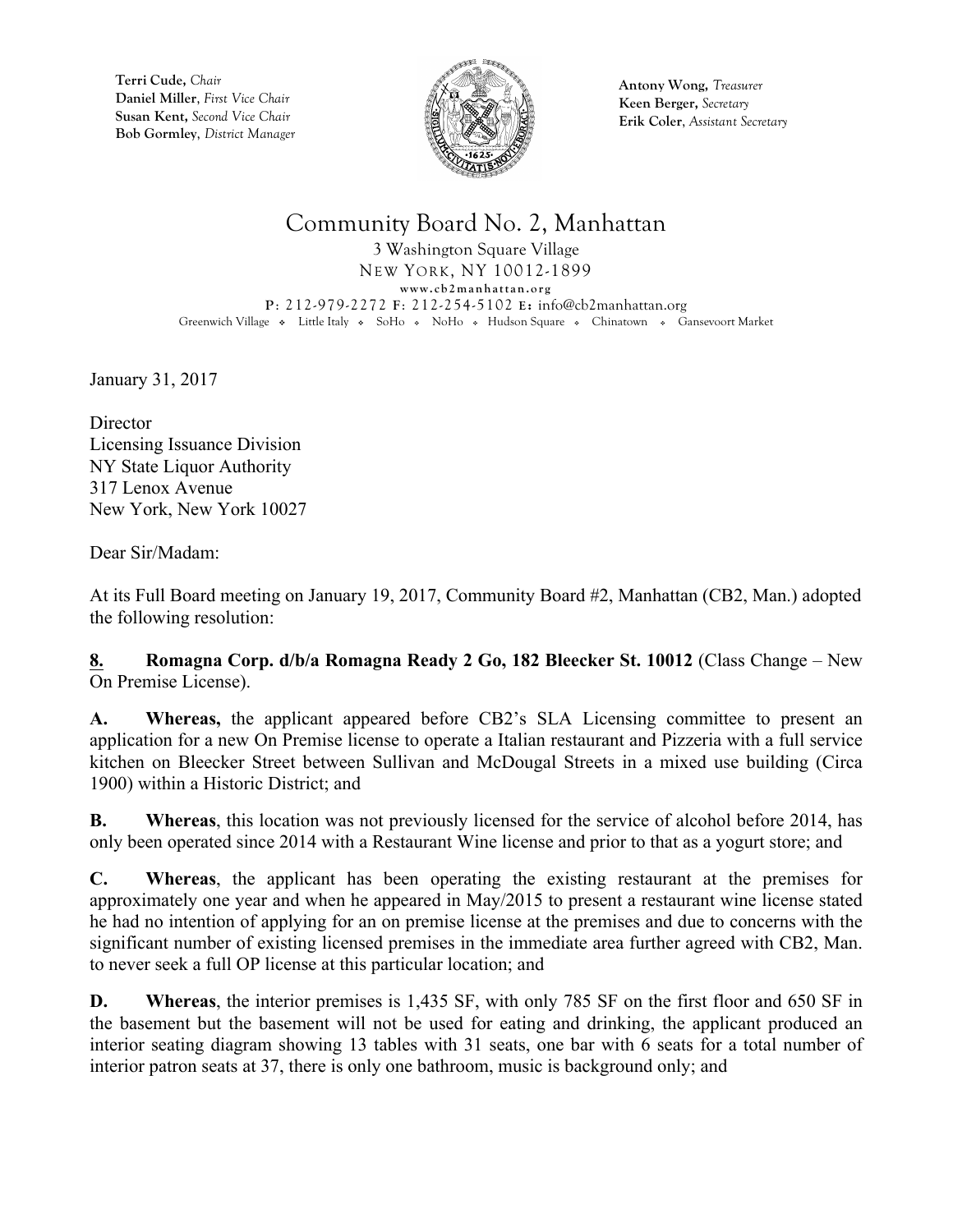**E. Whereas**, the storefront premises has a letter of no objection (LNO) from the Department of Buildings dated October 31, 2013 for an eating and drinking establishment, use group 6 for an occupancy of no more than 74 but the LNO is limited to the interior premises and does not extend to the exterior rear yard where the applicant proposes to operate with its BW license; and

**F. Whereas**, when the applicant appeared before CB2 Man. in May/2015 he also sought to operate and serve beer/wine in the backyard garden and produced a diagram showing 14 tables and 28 seats in the exterior space but as previously stated herein, did not present any permit, letter of no objection and certificate of occupancy that permitted eating and drinking in the exterior rear yard; and

**G. Whereas**, the above-referenced rear yard area is surrounded by residential buildings and adjacent communal rear yards belonging to private residences making up the MacDougal-Sullivan Gardens Historic District, where the use and occupancy of this rear yard for eating and drinking or the service of alcohol will result in a significant impact and infringement on neighbors due to an increase in noise levels during daytime, evening and nighttime hours where no such infringement previously existed; and

**H. Whereas**, the prior application in May/2015 being for the service of Beer and Wine only and thus not subject to the 500 Foot Rule, applicant entered into a stipulations agreement that was to be incorporated in to the existing Restaurant's method of operation on their BW license and the stipulations from May/2015 were as follows:

- 1. The premises will be advertised and operated as a full service Italian restaurant.
- 2. The hours of operation for the interior restaurant will be 10 AM to Midnight seven days per week.
- 3. There will be no operation of the exterior rear garden for eating and drinking or for the service of beer or wine without first obtaining the proper permits, LNO or certificate of occupancy from the NYC Dept. of Building which specifically mentions and allows use and occupancy for eating and drinking in the rear yard.
- 4. The backyard garden will close at 10 PM, will cease all business operations, lights will be turns off and no patrons/staff will be permitted to remain every night, seven days per week and there will be no music, no bars and no parties in the rear yard.
- 5. There will be no sidewalk café.
- 6. No French or accordion style doors will be installed at the premises and the applicant will close all exterior doors or windows by 10 PM every night.
- 7. Music will be quiet, background level inside the restaurant and there will be no live music, dj's, promoted events, scheduled performances or any events for which a cover fee is charged.
- 8. There will be no televisions and the premises will not operate as a Bar, Tavern or Sports Bar; and

**I. Whereas**, despite the applicant specifically agreeing in May/2015 not to operate the exterior rear garden for eating and drinking or to serve beer and wine in the rear yard without first obtaining the proper permits, the applicant and licensee has been operating in the rear yard area without any permits from the NYC Dept. of Buildings to do so; and

**J. Whereas**, in addition to operating in the rear yard without the proper permits to do so, the applicant and licensee has also built a glass and poly-carbon enclosure in the rear yard which has been built out with a 4 speaker system, 2 air conditioners, 2 flat screen TVs, an oil liquid fire heater and pellet wood stove located in the middle of the enclosure, a violation being issued by the NYC Fire Department on December 22, 2016, for improper ventilation with the wood burning stove, there being no permits presented from the NYC Dept. of Buildings for the erection of the exterior rear yard enclosure; and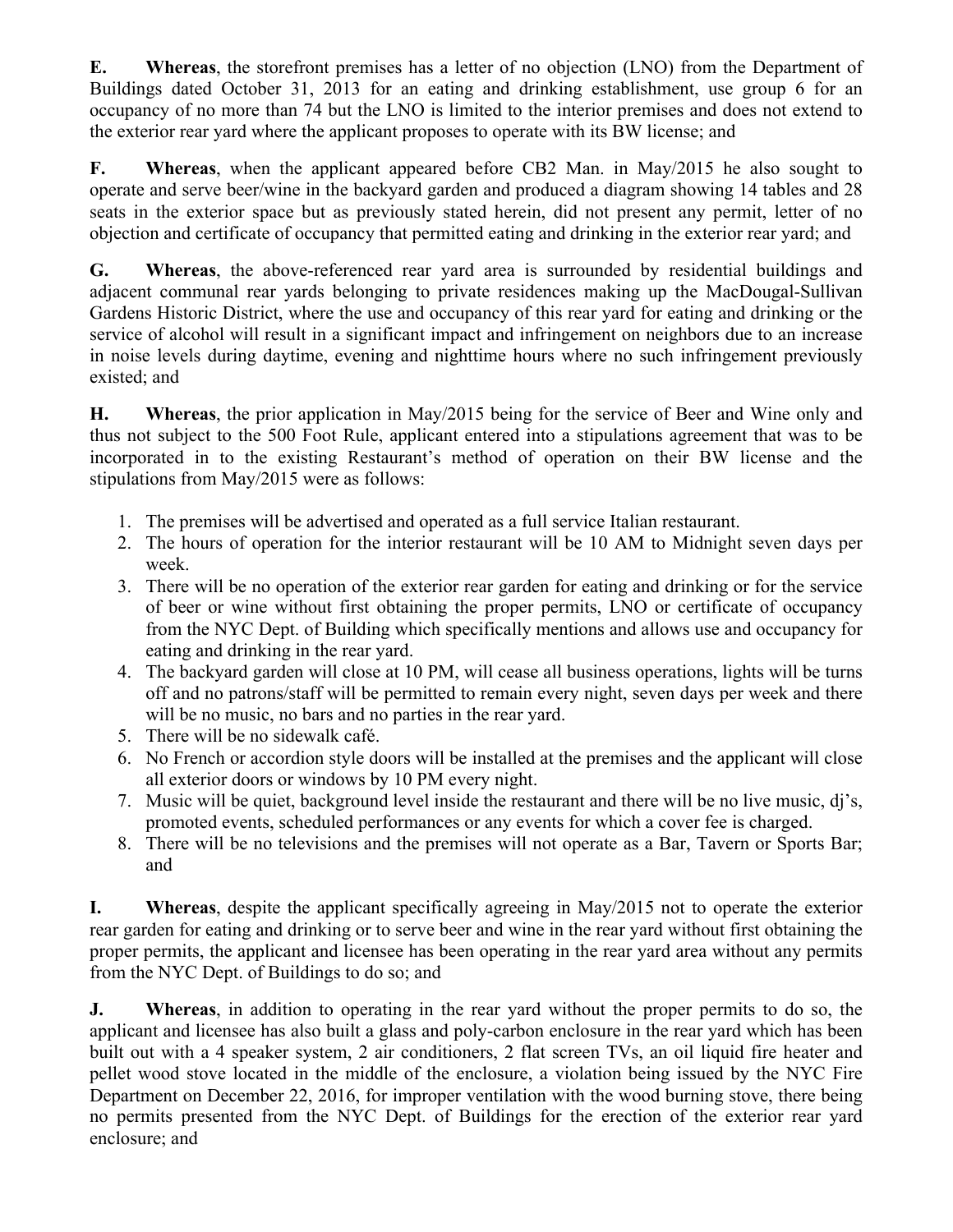**K. Whereas**, the applicant and licensee further acknowledged that live bands have performed in the rear yard for parties, there being "Yelp" reviews found in August/2016 indicating jazz bands with drums; and

**L. Whereas**, the applicant presented a petition in support of his application but the petition did not include any signatures from those residents living on MacDougal Street directly exposed to the rear yard in question, there being no outreach by the applicant directly with those residences directly impacted by the applicant's use and occupancy of the rear yard, the petition also providing discounts to those who signed it; and

**M. Whereas**, the applicant and licensee met with the Bleecker Street Merchants and Residents Association ("BAMRA"), BAMRA requesting at that time that the licensee perform outreach and speak to residents living on the immediate block of MacDougal Street where the rear yard extended to, there being no members of BAMRA represented or living on this particular block, but despite this request the applicant did not meet with resident's within that block; and

**N. Whereas**, the hours of operation for the Restaurant will continue to be from 10 AM to Midnight seven days per week and there will continue to be no sidewalk café, music will be background only, there will be no d.j. or live music, no private parties, there will be no scheduled performances or events with a cover charge; and

**O. Whereas**, this application being subject to the 500 ft. rule requiring the applicant to demonstrate a recognizable public interest for adding yet another on premise liquor license in an area that is already greatly saturated with licensed establishments, there being no certificate of occupancy or letter of no objection presented permitting the use and occupancy as an eating and drinking establishment in the rear yard enclosure, there being no permits in place for the rear yard enclosure, heating stoves or air conditioners, the applicant not following numerous aspects of his previously agreed upon stipulations agreement with CB2 Man. incorporated into his current Restaurant Wine license, the existing business not being unique to the area, the applicant thus failing to demonstrate a recognizable public interest, there being many existing eating and drinking establishments in the immediate area and within lower Manhattan like this one, an area already greatly saturated with late night eating and drinking establishments, there being 38 existing on premise licenses within 500 ft. of the subject premises and 78 existing on premise licenses within 750 ft. of the subject premises, an additional 10 on premise licenses pending with the NYS Liquor Authority in this same area without even including the vast numbers of eating and drinking establishments in the area holding beer and wine licenses; and,

**THEREFORE BE IT RESOLVED** that CB2, Man. recommends **denial** for **Romagna Corp. d/b/a Romagna Ready 2 Go, 182 Bleecker St. 10012** on its application seeking a new OP license; and

**THEREFORE BE IT FURTHER RESOLVED** that should this application be considered by the SLA, CB2, Man. respectfully requests that this item be Calendared to appear before the Full Board of the SLA; and,

**THEREFORE BE IT FURTHER RESOLVED** that if this application is considered by the SLA, despite CB2, Manhattan's recommendation to deny this application, CB2, Man. requests that the SLA conduct a 500 foot hearing because the premises and rear yard extension thereat has never been licensed for the service of alcohol at any point in the past.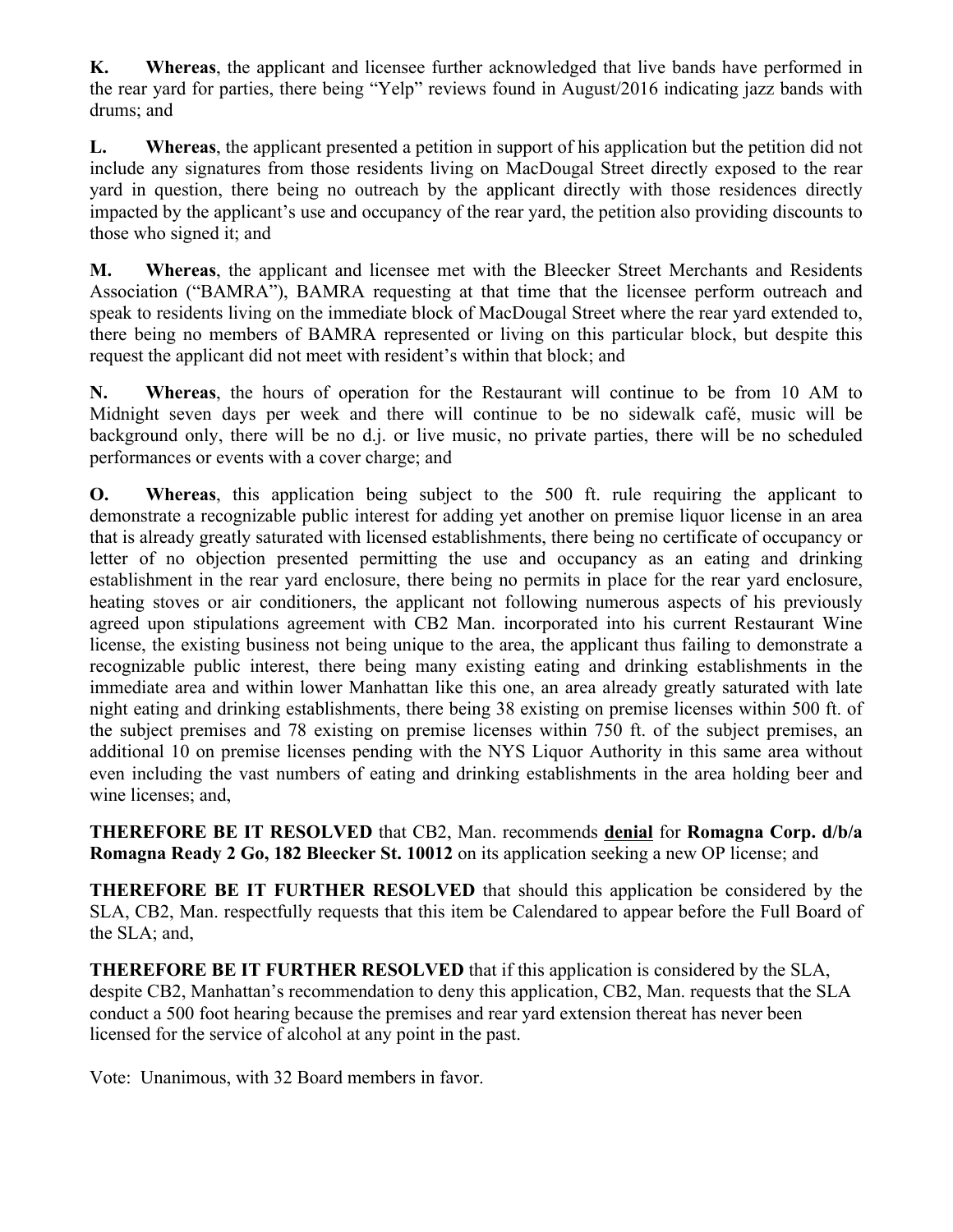

**Antony Wong,** *Treasurer* **Keen Berger,** *Secretary* **Erik Coler**, *Assistant Secretary*

## Community Board No. 2, Manhattan

3 Washington Square Village NEW YORK, NY 10012-1899 **www.cb2manhattan.org P**: 212-979-2272 **F**: 212-254-5102 **E:** info@cb2manhattan.org Greenwich Village • Little Italy • SoHo • NoHo • Hudson Square • Chinatown • Gansevoort Market

January 31, 2017

**Director** Licensing Issuance Division NY State Liquor Authority 317 Lenox Avenue New York, New York 10027

Dear Sir/Madam:

At its Full Board meeting on January 19, 2017, Community Board #2, Manhattan (CB2, Man.) adopted the following resolution:

### *THE FOLLOWING ARE RESOLUTIONS FOR ALL APPLICANTS THAT WERE LAID OVER, WITHDRAWN, OR DID NOT APPEAR BEFORE THEIR REQESTED HEARING:*

**9. Pokespot Cleveland Pl., LLC d/b/a The Pokespot, 25 Clevland Place 10012** (RW-lay over requested to February/2017)

**Whereas**, prior to this month's CB2, Manhattan's SLA Licensing Committee Meeting on January 10, 2017, the Applicant and/or its Attorney requested **to lay over** its application and presentation before CB2 Man. until February/2017;

**THEREFORE BE IT RESOLVED** that CB2, Man. strongly recommends that the SLA **deny** any type of proposed tavern wine license, restaurant wine license, any other beer and wine license, on premise liquor license, corporate change, class change, alteration, transfer, upgrade or changes to any existing license for **Pokespot Cleveland Pl., LLC d/b/a The Pokespot, 25 Cleveland Place 10012 until** the Applicant has properly presented their application in front of CB2's SLA Licensing Committee and CB2 has forwarded a recommendation to the SLA and requests that the SLA send this Applicant back to CB2, should this application proceed directly to the SLA, in order that this important step not be avoided and that the concerns of the Community be fully heard.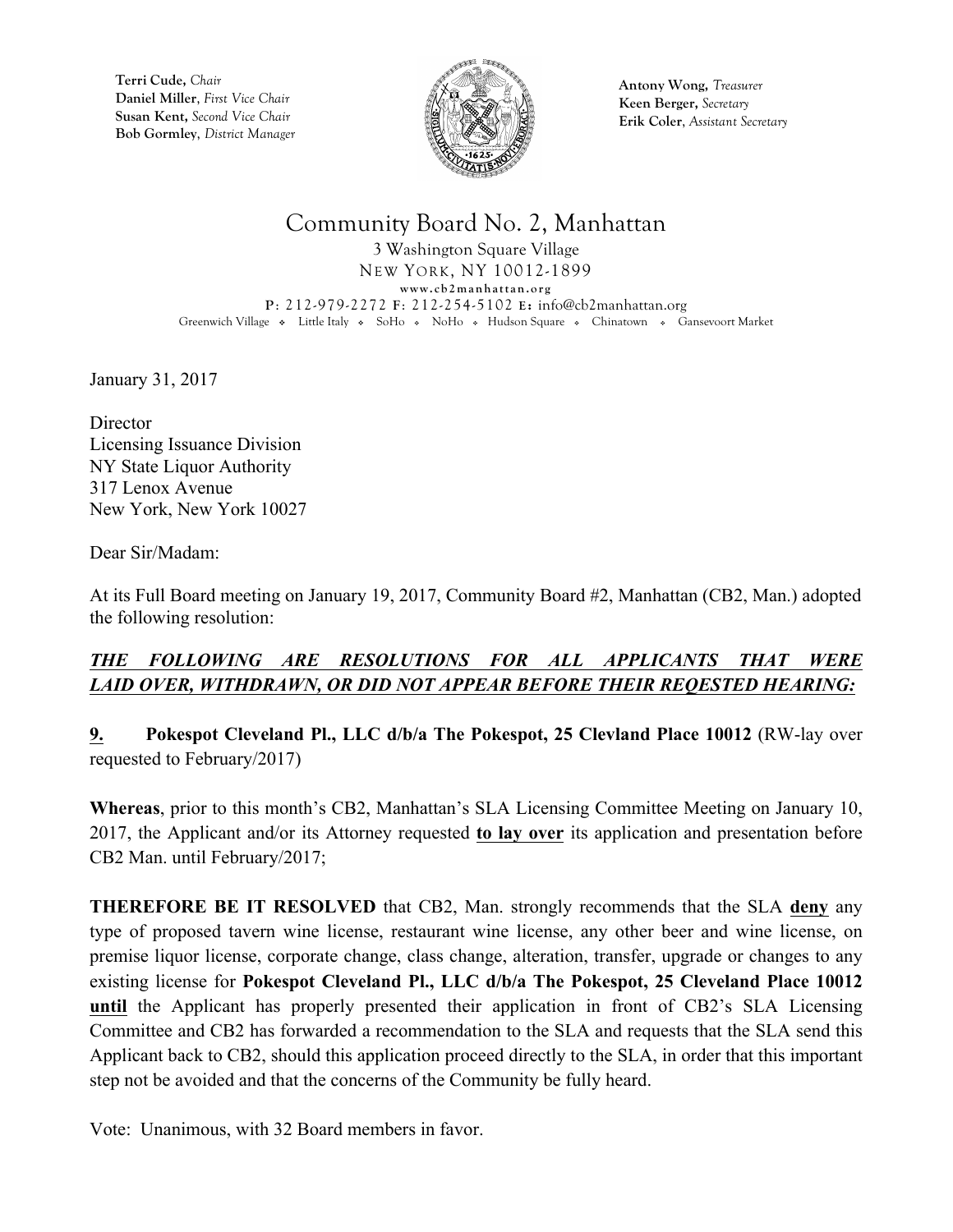

**Antony Wong,** *Treasurer* **Keen Berger,** *Secretary* **Erik Coler**, *Assistant Secretary*

### Community Board No. 2, Manhattan

3 Washington Square Village NEW YORK, NY 10012-1899 **www.cb2manhattan.org P**: 212-979-2272 **F**: 212-254-5102 **E:** info@cb2manhattan.org Greenwich Village • Little Italy • SoHo • NoHo • Hudson Square • Chinatown • Gansevoort Market

January 31, 2017

**Director** Licensing Issuance Division NY State Liquor Authority 317 Lenox Avenue New York, New York 10027

Dear Sir/Madam:

At its Full Board meeting on January 19, 2017, Community Board #2, Manhattan (CB2, Man.) adopted the following resolution:

### **10. ClimbOn, LLC, d/b/a Harri's Bistro, 202 Centre St. 10013** (OP**-** Lay over requested)

**Whereas**, at this month's CB2, Manhattan's SLA Licensing Committee Meeting on January 10, 2017, the Applicant requested to lay over this application for an on premise license to February/2017;

**THEREFORE BE IT RESOLVED** that CB2, Man. strongly recommends that the SLA **deny** any type of proposed tavern wine license, restaurant wine license, any other beer and wine license, on premise liquor license, corporate change, class change, alteration, transfer, upgrade or changes to any existing license for **ClimbOn, LLC, d/b/a Harri's Bistro, 202 Centre St. 10013 until** the Applicant has presented their application in front of CB2's SLA Licensing Committee and CB2 has forwarded a recommendation to the SLA and requests that the SLA send this Applicant back to CB2, should this application proceed directly to the SLA, in order that this important step not be avoided and that the concerns of the Community be fully heard.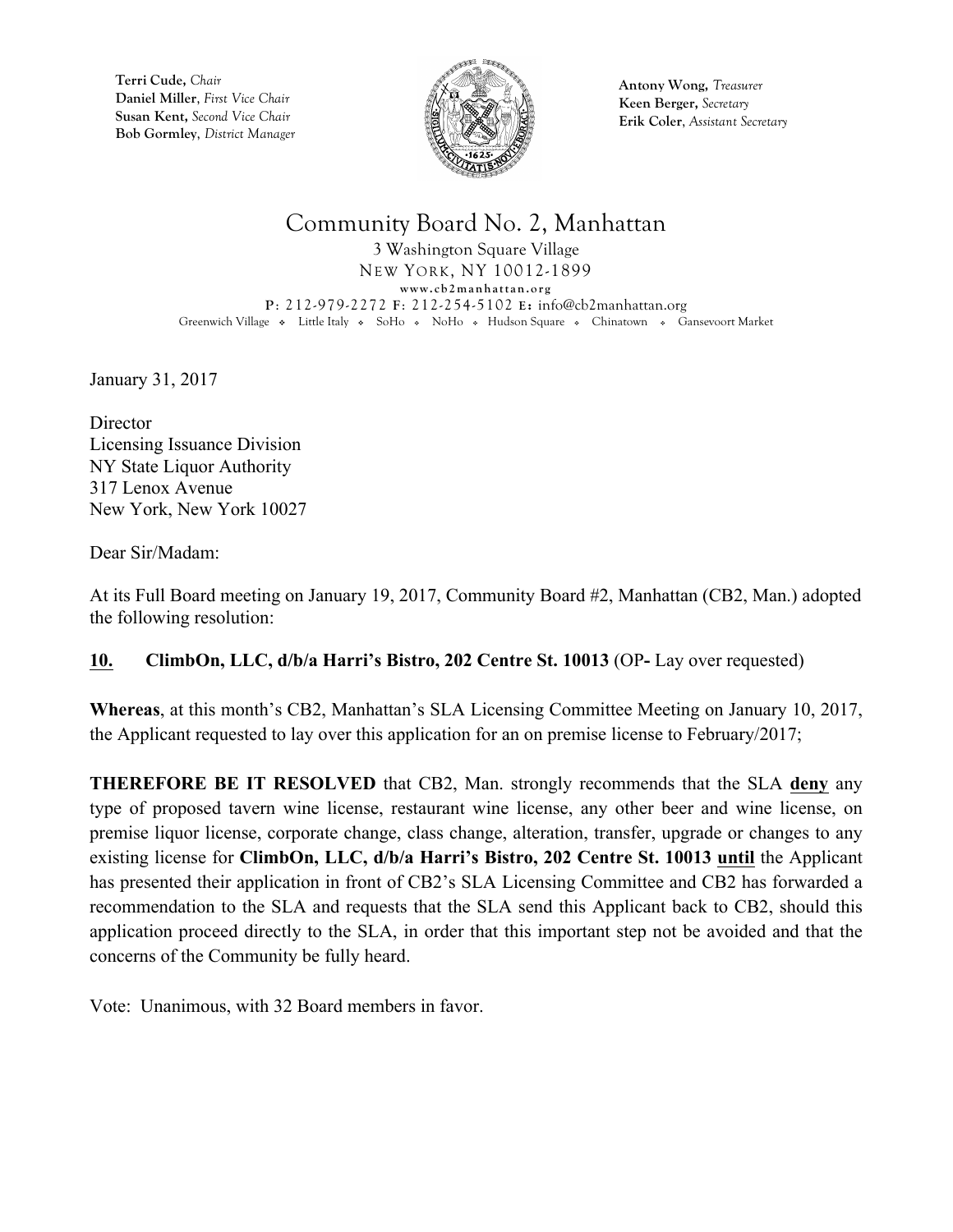

**Antony Wong,** *Treasurer* **Keen Berger,** *Secretary* **Erik Coler**, *Assistant Secretary*

## Community Board No. 2, Manhattan

3 Washington Square Village NEW YORK, NY 10012-1899 **www.cb2manhattan.org P**: 212-979-2272 **F**: 212-254-5102 **E:** info@cb2manhattan.org Greenwich Village • Little Italy • SoHo • NoHo • Hudson Square • Chinatown • Gansevoort Market

January 31, 2017

**Director** Licensing Issuance Division NY State Liquor Authority 317 Lenox Avenue New York, New York 10027

Dear Sir/Madam:

At its Full Board meeting on January 19, 2017, Community Board #2, Manhattan (CB2, Man.) adopted the following resolution:

### **11. 3 Howard, LLC, d/b/a N/A, 3 Howard St. 10013** (OP**-** Lay over requested)

**Whereas**, at this month's CB2, Manhattan's SLA Licensing Committee Meeting on January 10, 2017, the Applicant requested to lay over this application for an on premise license to February/2017;

**THEREFORE BE IT RESOLVED** that CB2, Man. strongly recommends that the SLA **deny** any type of proposed tavern wine license, restaurant wine license, any other beer and wine license, on premise liquor license, corporate change, class change, alteration, transfer, upgrade or changes to any existing license for **3 Howard, LLC, d/b/a N/A, 3 Howard St. 10013 until** the Applicant has presented their application in front of CB2's SLA Licensing Committee and CB2 has forwarded a recommendation to the SLA and requests that the SLA send this Applicant back to CB2, should this application proceed directly to the SLA, in order that this important step not be avoided and that the concerns of the Community be fully heard.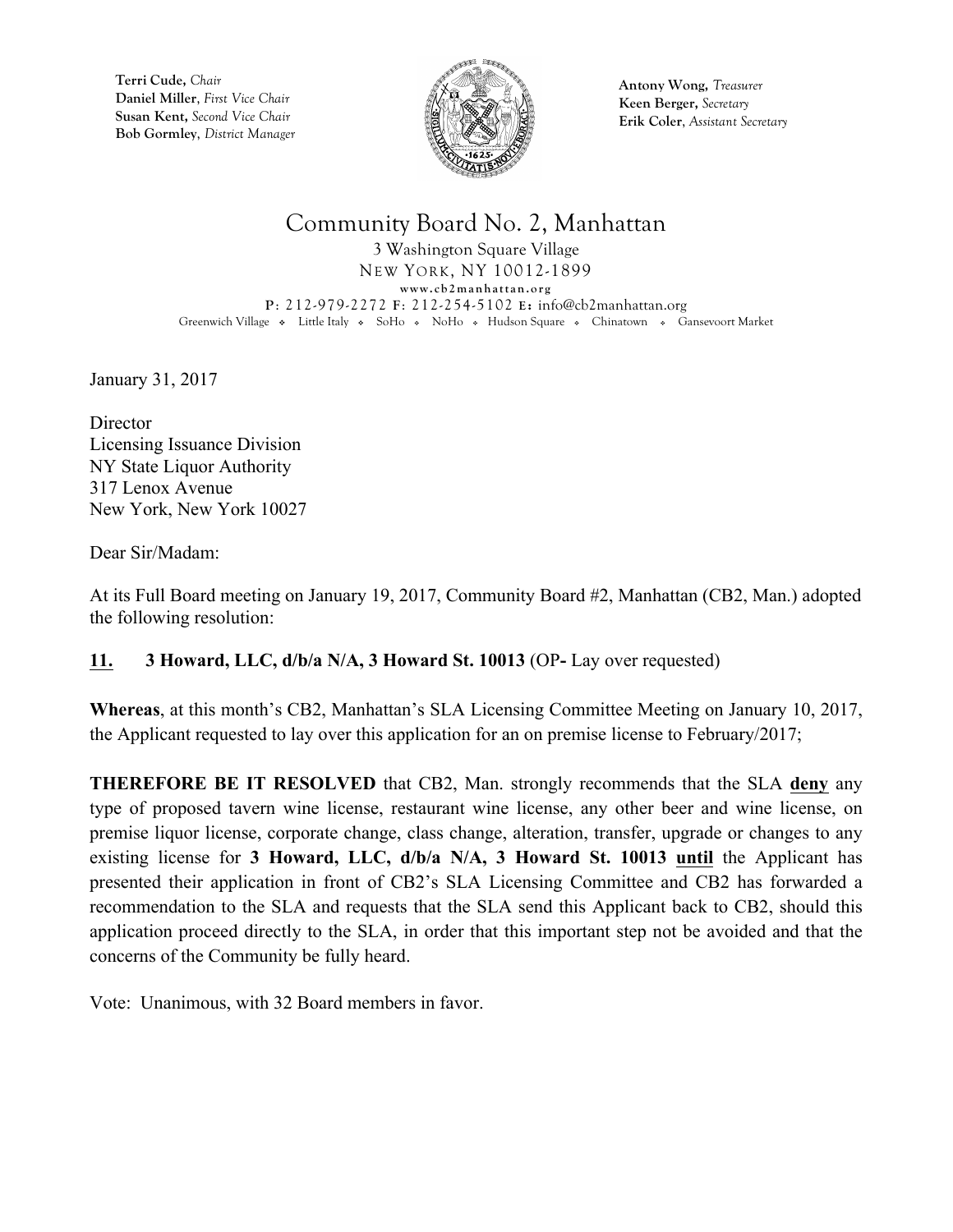

**Antony Wong,** *Treasurer* **Keen Berger,** *Secretary* **Erik Coler**, *Assistant Secretary*

## Community Board No. 2, Manhattan

3 Washington Square Village NEW YORK, NY 10012-1899 **www.cb2manhattan.org P**: 212-979-2272 **F**: 212-254-5102 **E:** info@cb2manhattan.org Greenwich Village • Little Italy • SoHo • NoHo • Hudson Square • Chinatown • Gansevoort Market

January 31, 2017

**Director** Licensing Issuance Division NY State Liquor Authority 317 Lenox Avenue New York, New York 10027

Dear Sir/Madam:

At its Full Board meeting on January 19, 2017, Community Board #2, Manhattan (CB2, Man.) adopted the following resolution:

#### **12. 55 Greenwich Café, Inc. d/b/a Bluestone Lane, 55 Greenwich Ave. 10014** (RW – Corporate Change SN#1278134)

**i. Whereas,** the attorney for the applicant appeared before Community Board 2, Manhattan's SLA Licensing committee to present a corporate change application to the Liquor Authority for an existing Restaurant Wine License SN#1278134 for a full service restaurant/café specializing in coffee (Australian style) with existing sidewalk café; the corporate change will result in Bluestone Lane Holdings, LLC with 100% interest in 55 Greenwich Café, Inc., and Nicholas Stone as the CEO/Managing Member; and,

**ii. Whereas,** the current license is for an existing Restaurant Wine License SN#1278134; the premises is in a mixed-use commercial/residential building in a mixed-use residential district located on the ground floor on the Southeast corner of Greenwich Ave and Perry St. for a roughly 1,032 sq. ft. premise (ground floor only) with a diagram indicating 14 tables and 48 seats, one window counter with 8 seats and one bar with 7 seats for a total of 63 interior seats; the premises also includes a licensed New York City Department of Consumer Affairs sidewalk café which has 9 tables and 24 Chairs; (there is another outdoor side/backyard area with access from the interior premises but there is no current permit or certificate that permits use of that outdoor side/backyard area for eating and drinking and the applicant has agreed not to use the exterior side/backyard for any purpose until the proper permits and certificates are granted and until he has properly notified and presented to CB2, Man. and the SLA a future alteration application to use this side/backyard outdoor area – CB2 has made no representations that it will make any affirmative recommendations as this is an interior courtyard style space surrounded by residential units); there is an existing certificate of occupancy; and,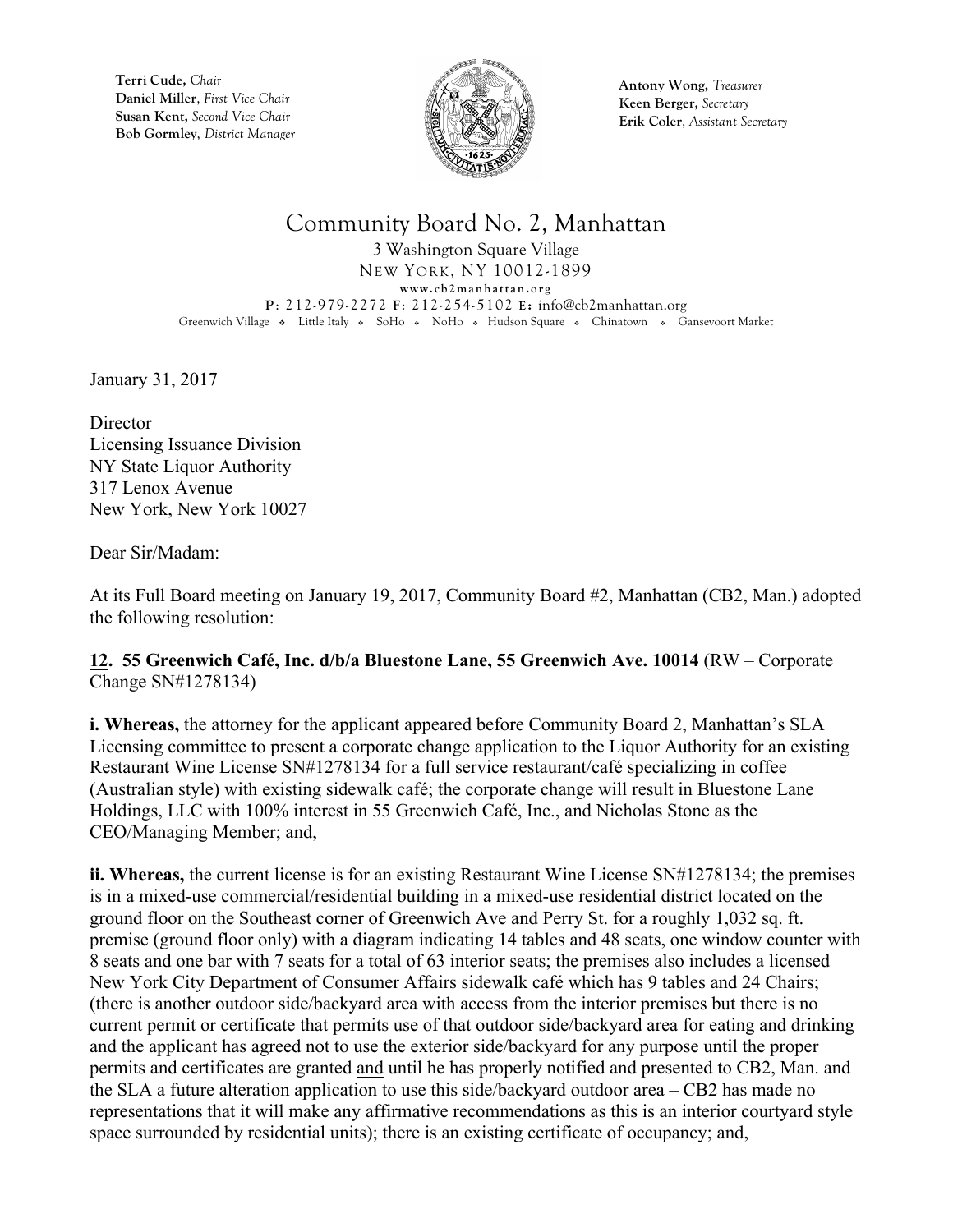**iii. Whereas,** the hours of operation of the interior of the premises will be no earlier or later than 8 am to 12 am (midnight) 7 days a week, the sidewalk café will close at 10 pm each night and all tables and chairs will be removed at that time, there are no other outdoor areas included in this application, all doors and windows will be closed by 9 pm daily on the Perry St. side of the premises and at 10 pm on the Greenwich Ave. side of the premises, music will be quiet background only consisting of music from ipod/cd's (i.e. no active manipulation of music – only passive prearranged music), there will be no d.j., no promoted events, no private parties, no scheduled performances or cover fees, no velvet ropes, no movable barriers; and,

**iv. Whereas,** the applicant executed an updated stipulations agreement with CB2 that they agreed would be attached and incorporated into the method of operation on the existing restaurant wine SLA license reflecting the corporate change stating that:

- 1. Premise will be advertised and operated as a full service restaurant/café with specialty coffee (Australian Style).
- 2. The hours of operation will no earlier or later than 8AM to 12AM 7 days a week. All patrons will be cleared and no patrons will remain after stated closing times. The premise currently closes earlier than their stipulated hours.
- 3. The premises will operate as a full service restaurant/café with specialty coffee (Australian Style), a full food menu will be available at all times and the kitchen will remain open at all hours of operation.
- 4. The premises, or any portion of the premises will not operate as a "lounge", tavern or sports bar.
- 5. The premise will not have televisions.
- 6. The premises will not permit dancing and will never seek a NYC DCA Cabaret License.
- 7. The premises will operate their sidewalk café no later than 10 PM 7 days a week (no patrons will remain in sidewalk café after sidewalk café closing hour). The Sidewalk café will not open on Sundays until 12PM. The current application includes a sidewalk café with 9 tables and 24 Seats as the only outdoor seating.
- 8. The premises will play quiet ambient-recorded background music only. All music levels and volumes will at all times comply with all New York City Laws and Regulations and will not be audible in adjacent residences at anytime.
- 9. The premises will not have DJ's, live music, cover charges or promoted events.
- 10. All doors and windows on the Perry St. side of the premises will be closed at 9 pm every night; The Perry St. Door will be for emergency egress only; All doors and windows on the Greenwich Ave side of the premises will be closed at 10 pm every night; doors will not be propped open after those hours.
- 11. Rear terrace outdoor area is not included in this application and is not for patron use. There is no backyard garden, side yard or rear terrace included in this application.
- 12. The Sidewalk Café will always be set up to plans on file with the New York City Department of Consumer Affairs and specifically will not obstruct the Perry St. side sidewalk walkway.

**THEREFORE BE IT RESOLVED** that CB2, Man. recommends **denial** of the corporate change application for the existing restaurant wine license, SN#1278134 for **55 Greenwich Café, Inc. d/b/a Bluestone Lane, 55 Greenwich Ave. 10014 unless** the statements the Applicant has presented are accurate and complete, and that those conditions and stipulations agreed to by the Applicant above are incorporated into the "Method of Operation" on the SLA Restaurant Wine license.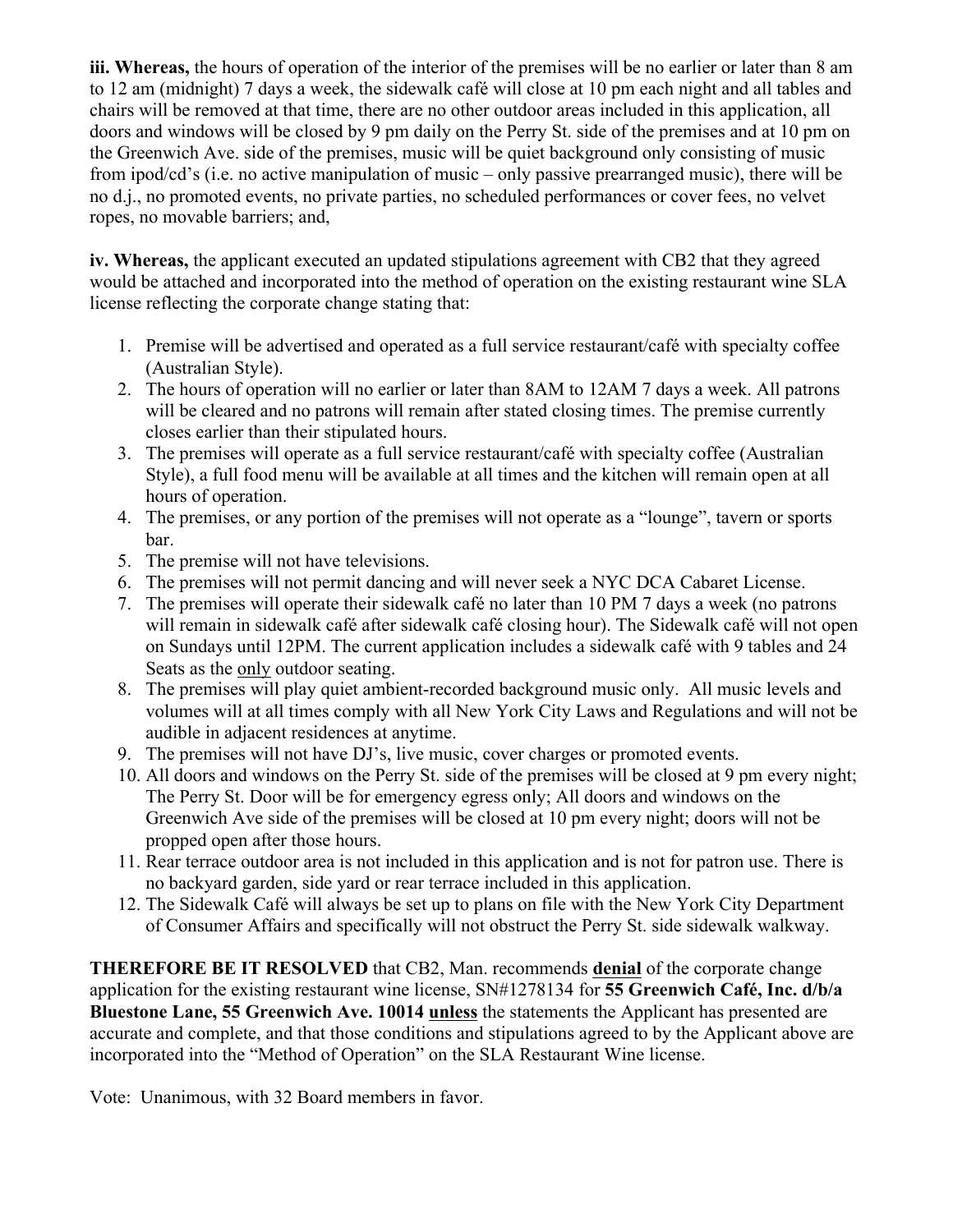

**Antony Wong,** *Treasurer* **Keen Berger,** *Secretary* **Erik Coler**, *Assistant Secretary*

### Community Board No. 2, Manhattan

3 Washington Square Village NEW YORK, NY 10012-1899 **www.cb2manhattan.org P**: 212-979-2272 **F**: 212-254-5102 **E:** info@cb2manhattan.org Greenwich Village • Little Italy • SoHo • NoHo • Hudson Square • Chinatown • Gansevoort Market

January 31, 2017

**Director** Licensing Issuance Division NY State Liquor Authority 317 Lenox Avenue New York, New York 10027

Dear Sir/Madam:

At its Full Board meeting on January 19, 2017, Community Board #2, Manhattan (CB2, Man.) adopted the following resolution:

**13. Whitney Museum of American Art, Whit Food II, LLC & Hudson Yards, Catering, LLC, d/b/a Untitled; Studio Café, 99 Gansevoort St. 10014** (OP – Restaurant & Catering Facility)(*change hours of operations & add an exterior point of sale)*

**i. Whereas,** representatives of the Licensee appeared before Community Board 2, Manhattan's SLA Licensing committee to present an alteration application to the Liquor Authority to amend the existing stipulations and to add a new standup bar to the currently licensed exterior area adjacent to ground floor restaurant currently operating as "Untitled", the existing license SN#1283649 is for the premises encompassed by the building housing the Whitney Museum of American Art located at 99 Gansevoort Street, which incorporates within the premises the Whitney Museum of American Art and includes a restaurant, a café and multiple spaces for private events that will be catered; the co-applicant Whitney Museum of American Art owns the premises and has entered into a management agreement with coapplicant Whit Food II, LLC, part of Union Square Hospitality Group, pursuant to which Whit Food II, LLC manages the food and beverage operations at the building, including a ground floor restaurant and adjacent ground floor outdoor dining area and eighth floor café; Hudson Yards Catering, LLC d/b/a Union Square Events, also part of Union Square Hospitality Group, will provide catering services throughout the rest of the museum; and,

**ii. Whereas,** the application was originally presented in December 2014 at which time the Whitney Museum of American Art had presented extensively to various Committees of CB2, Man. and any interested local organizations and community groups over the several years leading up to the original application to inform and educate everyone who might be interested on their plans and aspirations for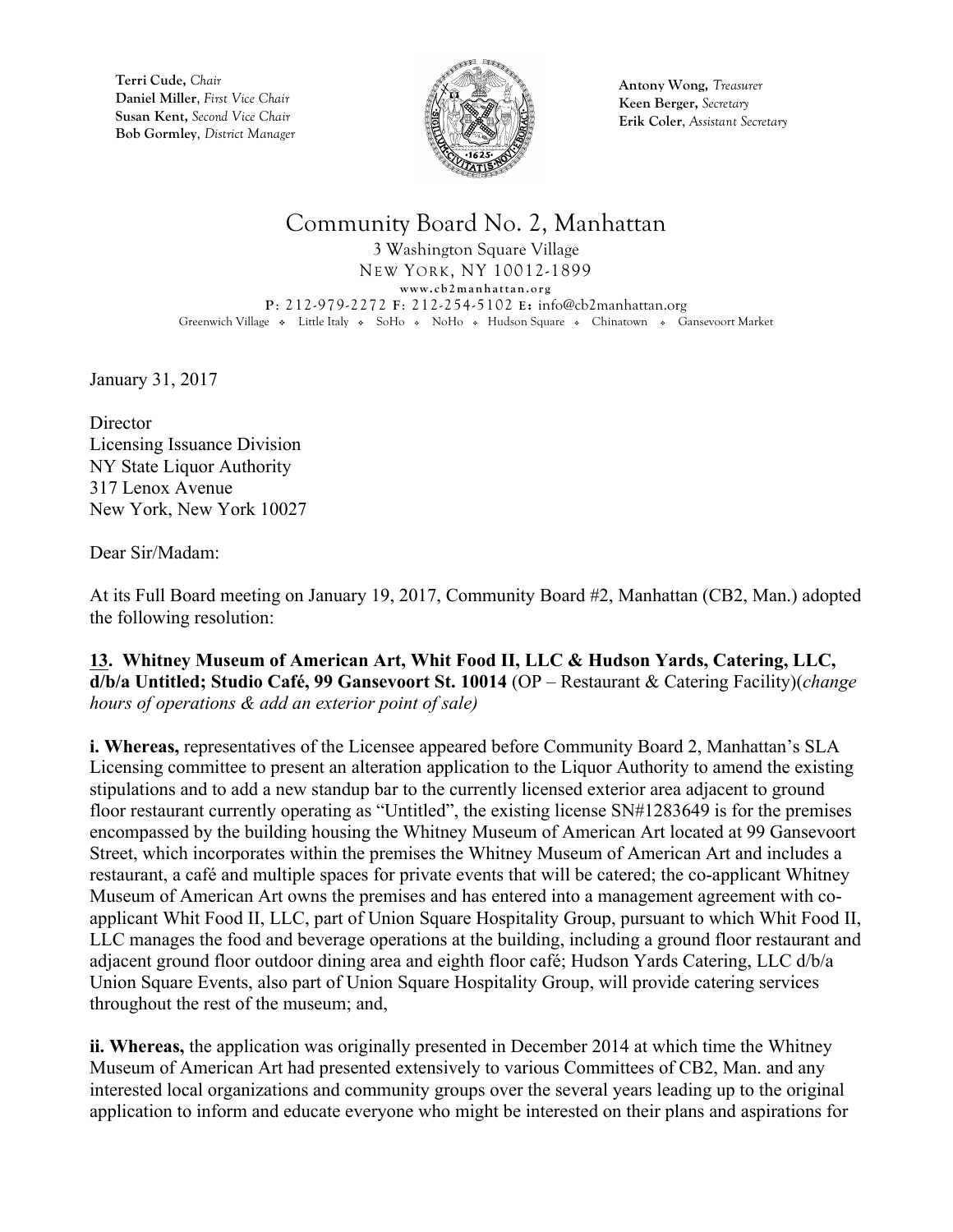their new location at 99 Gansevoort St., at each meeting, step and during each tour provided to interested members of CB2, Man., the eating and drinking establishments were pointed out and the various special unique areas within the Museum were explained; and,

**iii. Whereas,** since the original application and after having completed construction of the Museum and operating the premises, the Licensee is returning to CB2, Man. to make several changes including changes to their existing stipulations agreement; the changes include **(1)** to add an additional outdoor point of sale/stand up bar with no seats in the outdoor seating area adjacent to the ground floor restaurant "Untitled" in order to more quickly serve their outdoor dining patrons and to provide coffee service in the mornings and afternoons as well as non-alcoholic beverages, stanchions will be placed around the outdoor seating area and entry will be from a fixed point which will be managed by a staff member and patrons will be seated at specific tables., a waitlist will be maintained as necessary and if needed will be managed with electronic notifications and at no time will there be more patrons in the adjacent exterior space to the ground floor restaurant than there are patron seats in the ground floor area – there will be no standing patrons drinking any beverages without an available seat, **(2)** to extend the hours of operation of the outdoor terraces on Fridays and Saturdays only to 9:30PM, **(3)** to modify the requirements regarding measuring outside noise to going forward only be required if requested by CB2, Man. as a result of complaints, and **(4)** to remove requirements regarding DOT issues which have already been met; and

**iv. Whereas,** members of the community appeared and stated that the Museum had been running an excellent operation and there had been no complaints, there was no opposition to changes in the operation of the terraces and sound and traffic portions of the stipulations provided the provision for compliance for sound monitoring was re-implemented if there were future issues; there were some reservations expressed regarding adding a point of sale in the exterior dining area adjacent to "Untitled" on the ground floor, which is located between the museum and the highline, the concern was that because this bar would in fact be a "standup" bar at which patrons could order a drink directly at the bar and pay for the drink at that time that the seating area could become at outdoor open air standup dining area scene, next door under the Highline there is already a licensed premises with an outdoor dining area and outdoor bar, there were also concerns regarding lines of people queuing to enter the outdoor dining area in front of the establishment, there was some skepticism that the outdoor bar would improve food service to clientele because of the distance to the kitchen and interior bar from the outdoor area which is some distance away with the current layout; the concerns were alleviated to some extent given the quality of the operator of the restaurant who is well known to community members and has shown to be a good neighbor, the high caliber operation run by the Museum and the Licensees immediate agreement that despite the operation of a standup bar where patrons would order drinks themselves, they would never allow more patrons in the outdoor area than there were available seats, meaning that ultimately, if they operated with their full complement of allowed out door seats in the actual area which is 52, there would never be more than 52 patrons in the area, because at this time there is only seating available for roughly 32 patrons, there would never be more than 32 patrons in the outdoor area etc.; and,

**v. Whereas,** the original CB2, Man. resolution dated December/2014 outlines the operation in detail; and,

**vi. Whereas,** the Applicant executed an updated stipulations agreement with CB2, Man. that they agreed to submit to the SLA along with their alteration application and agreed would be attached and incorporated into the method of operation on the existing on-premise liquor license SN#1283649 stating that (changes to previous stipulations are struck through and changes underlined):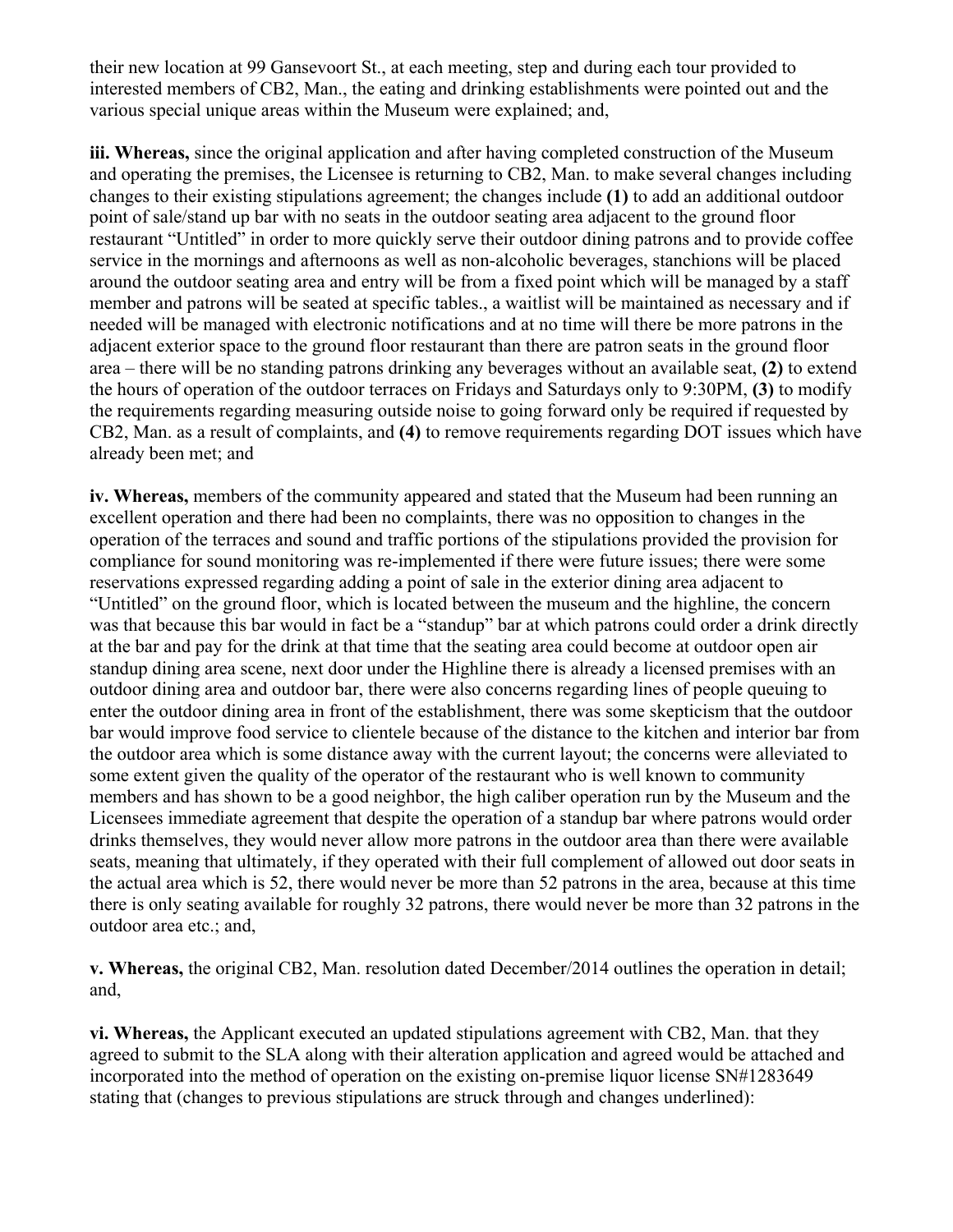### Restaurant and Café Hours of Operation:

#### Ground Floor Restaurant

*Interior Space* - 88 seats, 10 bar seats:

Posted Operating Hours will include soft closing hours – no reservations will be accepted after posted soft closing hours and no patrons without reservations will be seated after posted soft closing hours - Sunday to Thursday at 10pm and Friday to Saturday at 11pm. Hard Operating Hours – No Patrons shall remain after closing hour or be seated prior to opening hour: Sunday from 10am to 12am, Monday to Thursday from 9am to 12am, and Friday and Saturday from 9am to 1am.

#### *Exterior space* - 52 outdoor seats

Soft and Hard Operating Hours: will open at same time and close one hour earlier than the interior restaurant. Tables and chairs shall be removed at those closing times. An exterior "standup bar" will be added in the adjacent exterior space to the ground floor restaurant as indicated in floor plans provided to CB2. There will be no seats at the exterior "standup" bar, which will also be used for coffee service, alcoholic and non-alcoholic beverages. Stanchions will be placed around the adjacent exterior space for the restaurant on the ground floor and entry will be from a fixed point which will managed by a staff member and patrons will be seated at specific tables. A waitlist will be maintained as necessary and if needed will be managed with electronic notifications. At no time will there be more patrons in the adjacent exterior space to the ground floor restaurant than there are patron seats in the ground floor area – there will be no standing patrons drinking any beverages without an available seat.

#### 8th Floor Café and Adjoining Exterior Terrace

66 indoor seats, 10 bar seats, 52 outdoor seats

- 1. Both indoor areas and exterior terrace will be operated with hard operating hours of Saturday Sunday to Thursday from 10:30 am to 6:00 pm and Friday and Saturday from 10:30 am to 9:00 pm 9:30 pm. The indoor and outdoor areas will be closed Tuesday. At the closing time of 6pm daily with the exception of Friday and Saturday at 9<del>pm</del> 9:30pm, no patrons or guests shall remain in those areas.
- 2. In interior of the Ground Floor Restaurant and the 8th Floor Café, there will be quiet background music only; there will be no DJ, no live music, no dancing and no scheduled performances. There will be no music or amplified sound in the exterior spaces of the Ground Floor Restaurant and the 8th Floor Café at any time. Any sound or music from the interior of the Ground Floor Restaurant or  $8<sup>th</sup>$  Floor Café will not be heard in the adjoining exterior space.
- 3. Any Windows, Doors or French Doors adjoining the cafe, bar, or dining areas will be closed no later than 10pm (remain in a fixed closed position except for ingress and egress).
- 4. For all parties or events held on any of the museum's exterior spaces, no music or amplified sound will be permitted. However, there may be up to 6 special events per calendar year identified well in advance with exterior music or amplified sound that may be held only on the 5th floor terrace. The volume at which any music or amplified sound is utilized for those 6 events must conform to the limits described in #5 below and all such parties and events will end by 11:00pm with all patrons and guests having left the  $5<sup>th</sup>$  floor terrace at 11:00pm. Those 6 exceptions for music or amplified sound on the  $5<sup>th</sup>$  floor terrace must be identified well in advance and made known to any local residents who request to be notified at least 2 weeks in advance (email notice is acceptable) and to the  $6<sup>th</sup>$  Precinct and CB2.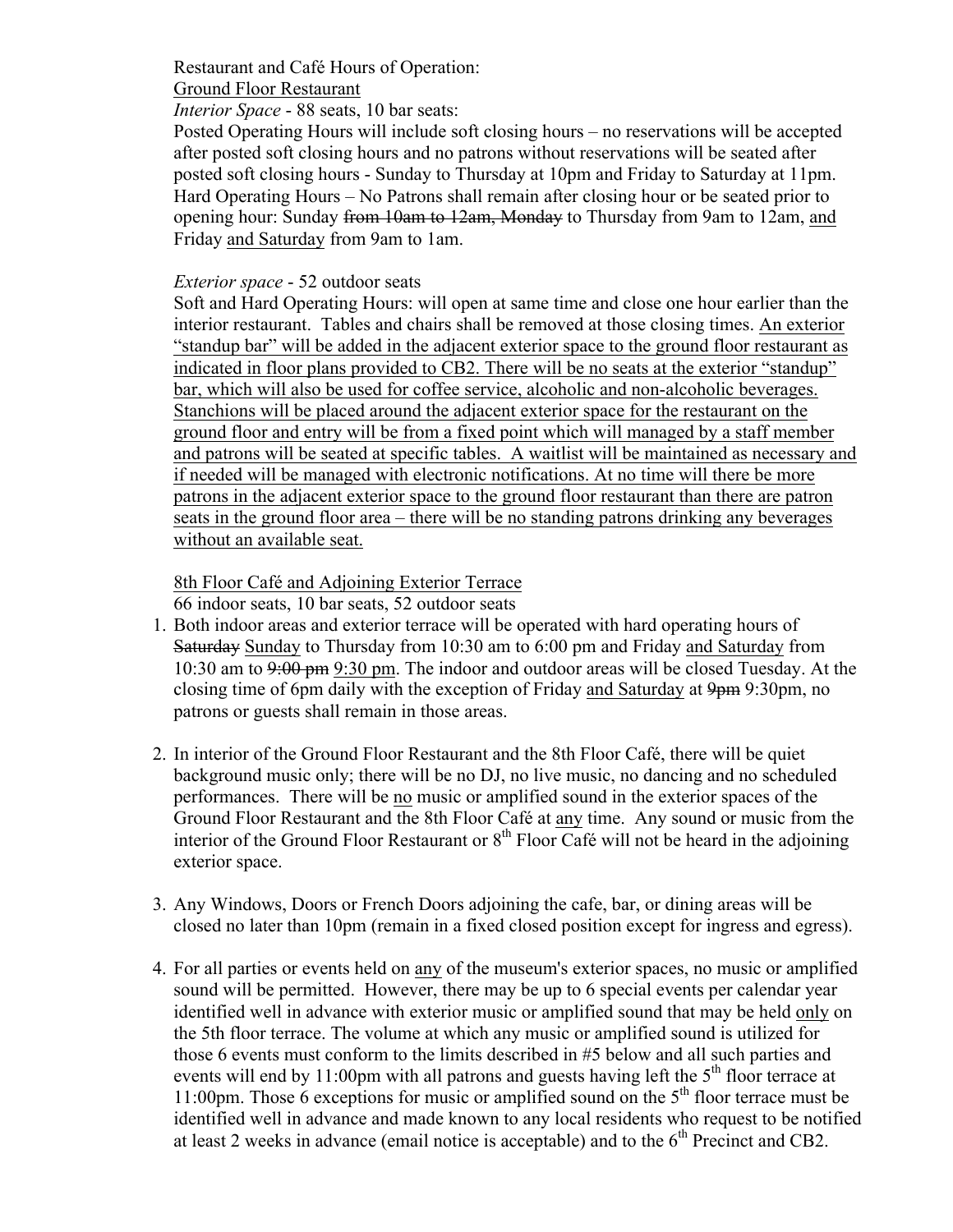- 5. For all exterior art or programmatic activity, the Whitney will monitor and gather accurate db readings at frequencies down to 25 hz, and will ensure that at no time will sound levels exceed 10db (7db after 10pm) over the ambient noise level when measured using both Aweighted and C-Weighted decibel scales. [From January/2017 forward, should there be complaints and after meeting with and at the request of CB2 regarding those complaints, the Whitney would resume at CB2's request for all exterior art or programmatic activity to monitor and gather accurate db readings at frequencies down to 25hz will ensure that at no time will sound levels exceed 10db (7db after 10pm) over the ambient noise level when measured using both A-weighted and C-Weighted decibel scales. These measurements will be taken 15 feet away from, and at the same height as, the railings which mark the boundaries of the space where the music is being played.] Sub-woofers will not be installed. All individuals, artists or companies responsible for any aspect of music or amplified sound or any sound affiliated with exterior art or programmatic activity in exterior areas will be made aware of these requirements and a specific individual shall be identified for ensuring compliance during all times of operation. That individual may be an employee of the Whitney. The Whitney and the Community will revisit these sound limits after the Museum has been operating for 6 months or as necessary should residents or the museum be experiencing any sound related issues. All exterior art or programmatic activity involving music or amplified sound or other sound will finish by 11:00pm with 6 exceptions allowed per year.
- 6. The Whitney Museum of American Art (The Whitney) will request that the New York City Department of Transportation (DOT) change the parking regulations on the north side of Gansevoort Street between Washington St. and 10th Avenue to "No Standing Anytime." The Whitney will also request that DOT allow two-way traffic on 10th Ave. between Horatio and 14th Streets and discourage northbound traffic on 10th Ave from turning east on Little West 12th Street. The Whitney will also request that DOT install signage at Gansevoort and 10th Ave. encouraging motorists to use West Street for travel both North and South. If there are no objections from the owner of 95 Horatio St., the Whitney will also request that DOT change the parking regulations on the south side of Gansevoort to "No Standing after 8pm." The Whitney will also request the creation of a Taxi Stand in the immediate area, to relieve congestion on Washington Street. The Whitney agrees to revisit any DOT related issues as necessary to mitigate traffic impacts.
- 7. The Whitney will station one or more properly attired and well identified traffic management agents outside the Museum during any events that are expected to draw unusually high numbers of vehicles, especially taxis and for hire vehicles, to help insure that Gansevoort Street and  $10<sup>th</sup>$  Avenue adjoining the Museum do not at any time become blocked or obstructed by double-parked or standing vehicles.
- 8. All parties and special events in any of the interior areas of the Museum will end by midnight with all patrons and guests having left at that time. There may be up to 6 exceptions per year for special events lasting until 2am in the interior areas of the museum only. Those 6 exceptions must be identified well in advance and made known to any local residents who request to be notified at least 2 weeks in advance (email notice is acceptable) and to the  $6<sup>th</sup>$  Precinct and CB2. At 2 am for the 6 exceptions, all patrons and guest shall have exited the premises.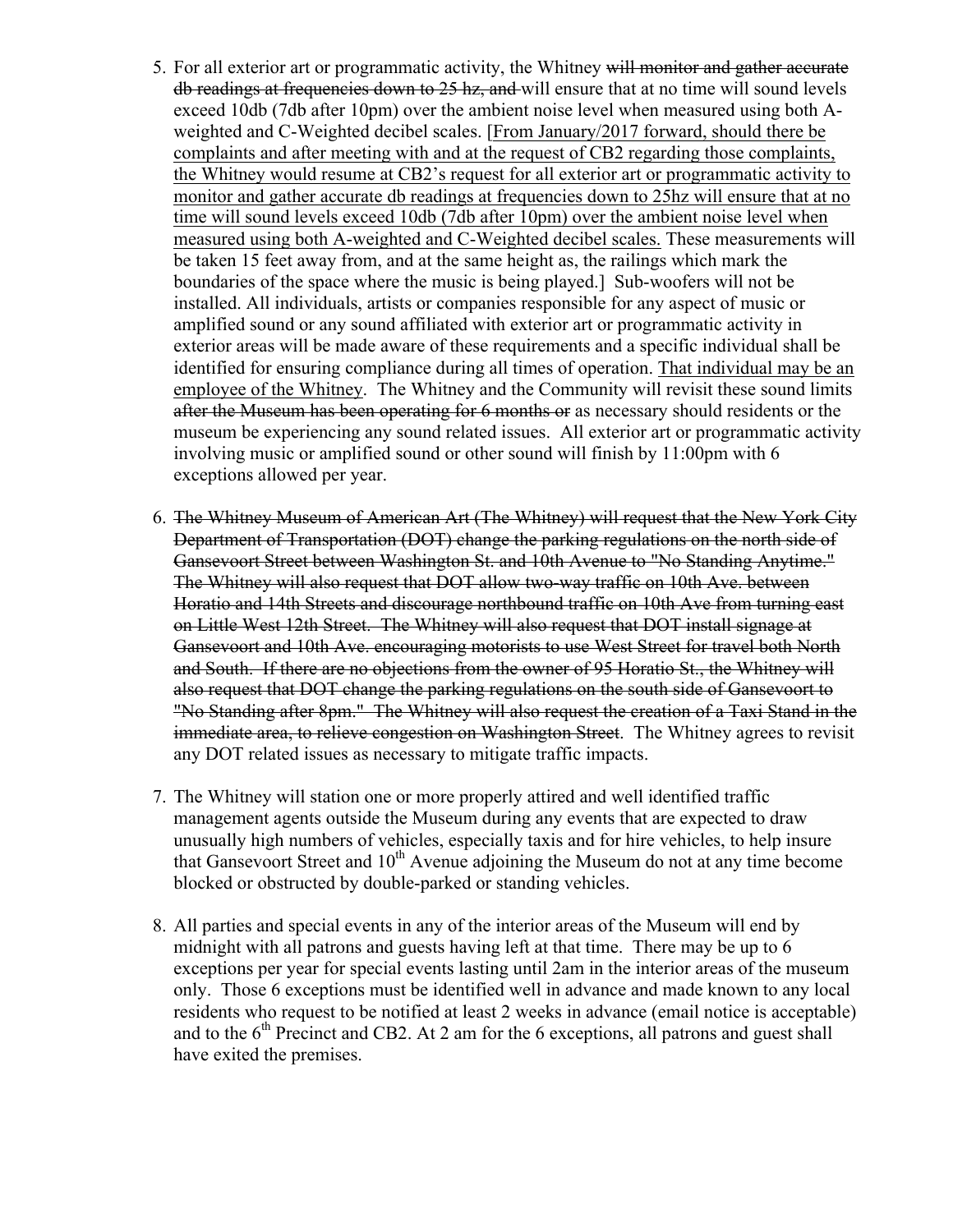- 9. No outside caterers or outside groups will serve alcohol within the premises except those that appear on the license. Should there be any changes to the operators of the Ground Floor Restaurant, 8<sup>th</sup> Floor Café or event caterer for any portion of the premises, The Whitney will return to CB2, Man. to present the alteration with the new operators who will agree to the existing stipulations and any modifications as necessary to reflect any ongoing documented issues.
- 10. All information and details as presented to CB2, Man. in December of 2014 and January of 2017 except as modified in this agreement are presented in good faith and are accurate and complete. Should there be any changes, The Whitney will return to CB2 as soon as practical to present those changes.

**THEREFORE BE IT RESOLVED** that CB2, Man. recommends **denial** of an alteration application as described above for the existing On Premise Liquor License SN#1283649 for the **Whitney Museum of American Art, Whit Food II LLC, Hudson Yards Catering LLC, d/b/a Whitney Museum; Restaurant: Untitled; Café: Studio Café; 99 Gansevoort St. 10014** as described above **unless** the statements the applicant has presented are accurate and complete, and that those conditions and stipulations agreed to by the applicant above are incorporated into the existing "Method of Operation" on the SLA On Premise Liquor License.

Vote: Passed, with 30 Board members in favor, and 2 in opposition (R. Goldberg, S. Russo).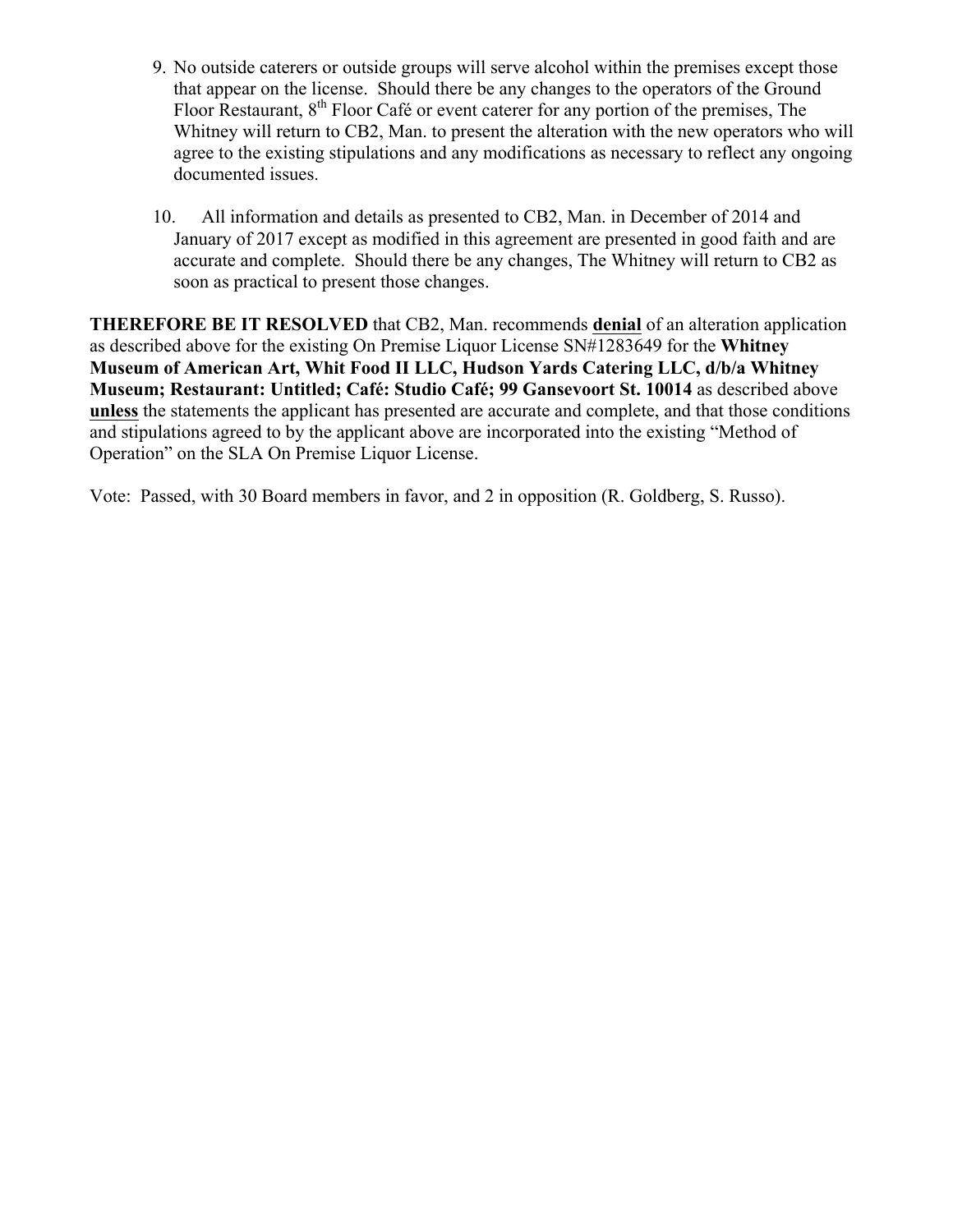

**Antony Wong,** *Treasurer* **Keen Berger,** *Secretary* **Erik Coler**, *Assistant Secretary*

### Community Board No. 2, Manhattan

3 Washington Square Village NEW YORK, NY 10012-1899 **www.cb2manhattan.org P**: 212-979-2272 **F**: 212-254-5102 **E:** info@cb2manhattan.org Greenwich Village • Little Italy • SoHo • NoHo • Hudson Square • Chinatown • Gansevoort Market

January 31, 2017

**Director** Licensing Issuance Division NY State Liquor Authority 317 Lenox Avenue New York, New York 10027

Dear Sir/Madam:

At its Full Board meeting on January 19, 2017, Community Board #2, Manhattan (CB2, Man.) adopted the following resolution:

### **14. Casita West Village, LLC, d/b/a Casita, 681 Washington St. 10014 (OP – Restaurant)**

**i. Whereas,** the Applicant appeared before Community Board 2, Manhattan's SLA Licensing committee for a  $2<sup>nd</sup>$  time after having been recommend for denial the  $1<sup>st</sup>$  time in 12/2016 when they previously appeared proposing hours of operation until 4AM and subsequently withdrawing that presentation and is now presenting an amended presentation for a new application to the Liquor Authority for a new on-premise liquor license for a full service neighborhood and family friendly restaurant serving breakfast, lunch and dinner with a gourmet market incorporated into the restaurant; the primary focus of the premises is to serve the immediate neighborhood as the principals of this establishment already own and operate a late night restaurant/destination location within the same building and a gourmet deli within the same building; the applicant presented and agreed to a number of stipulations outlined below; and,

**ii. Whereas,** this application is for a new restaurant on-premise liquor license located in a mixed use building located on the ground floor on Washington St. between Charles St. and West  $10^{th}$  St. for a roughly 1,325 sq. ft. premise with 13 tables and 59 seats and 1 bar with 7 seats, there may be a sidewalk café in the future if it is approved by the NYC DCA, however if there is a sidewalk café it will incorporate no more than 4 tables and 8 seats, there are no other outdoor areas for patrons, and no benches on the sidewalk, there is an existing Certificate of Occupancy; there are openings within the premises into another licensed premises, specifically a delicatessen owned and operated by the same principles which has a Grocery Beer License, SN# 11258009; and,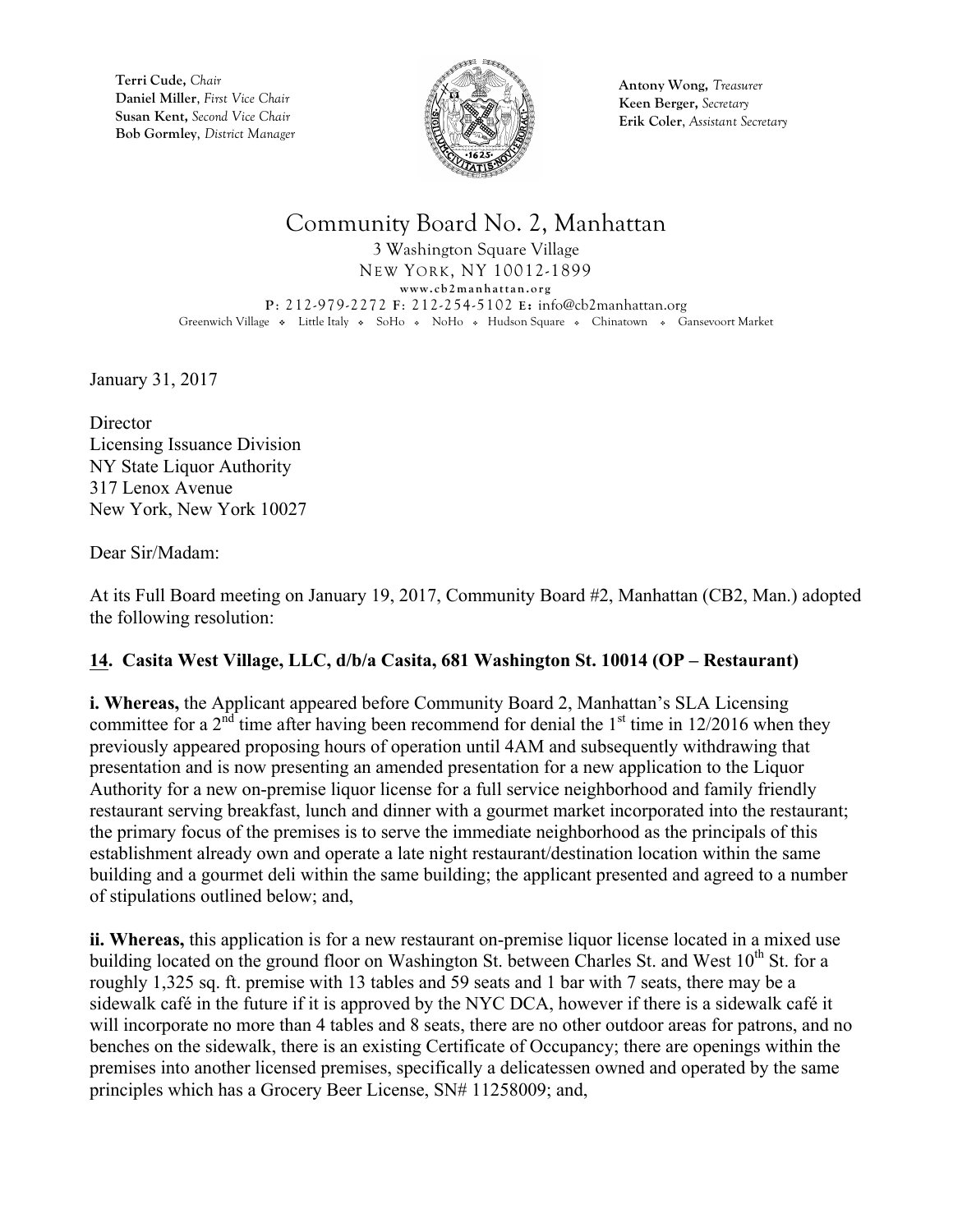**iii. Whereas,** the hours of operation will be from 7AM to 12AM Sunday to Thursday and 7AM to 1AM Friday and Saturday, all patrons will be cleared and no patrons will remain after stated closing times, music will be quiet background only consisting of music from ipod/cd's (i.e. no active manipulation of music – only passive prearranged music), all doors and windows will be closed by 10pm and anytime there is amplified music except for patron ingress and egress, the applicant is aware that the proposed French door style façade has the potential to create a quality of life impact but was emphatic that this would not be the case, there will be no d.j., no promoted events, no private parties, no scheduled performances or cover fees, no outdoor speakers, there will be no TV's, any installed speakers will point into the establishment so as no music escapes the premises; and,

**iv. Whereas**, the principles own the commercial condo unit on the ground floor within which the premises is located; that commercial condo unit occupies the entire ground floor of the residential building in which the premises is located; the commercial condo unit is split into 4 distinct business which are all owned by the principals for this application and include a late night/destination restaurant named Casa La Femme which is licensed with a full on-premise liquor license, SN#1200529, a deli grocery named Charles Gourmet Produce which is licensed with a grocery beer and wine products license, SN#1258009 and a Dry cleaner and Laundry business name Couture Cleaners; and,

**v. Whereas,** the Applicant agreed to execute a stipulations agreement with CB2, Man. that they agreed to submit to the SLA and agreed would be attached and incorporated in to the method of operation on the restaurant on-premise liquor license stating that:

- 1. Premise will be advertised and operated as a full service restaurant serving breakfast, lunch and dinner and gourmet market.
- 2. The hours of operation will be from 7AM to 12AM Sunday to Thursday and 7AM to 1AM Friday and Saturday. All patrons will be cleared and no patrons will remain after stated closing times.
- 3. The premises will operate as a full service restaurant with Spanish and Mediterranean food with a gourmet market, a full food menu will be available at all times and the kitchen will remain open at all hours of operation.
- 4. The premises, or any portion of the premises will not operate as a "lounge", tavern or sports bar.
- 5. The premise will not have televisions.
- 6. The premises will not permit dancing and will never seek a NYC DCA Cabaret License.
- 7. The premises will not operate a backyard garden or any outdoor area for commercial purposes (not including licensed sidewalk café).
- 8. The premises will operate their sidewalk café no later than 10 PM 7 days a week (no patrons will remain in sidewalk café after sidewalk café closing hour).
- 9. The premises will play quiet ambient-recorded background music only. All music levels and volumes will at all times comply with all New York City Laws and Regulations and will not be audible in adjacent residences at anytime.
- 10. The premises will not have DJ's, live music, cover charges or promoted events.
- 11. The premises will close all doors and windows at 10PM every night and anytime there is amplified music. Doors will not be propped open after those hours.
- 12. There will be no unlimited drink or all you can eat and drink specials.
- 13. There will be no bottomless brunches or boozy brunches.
- 14. The sidewalk café will have no more than 4 tables and 8 seats if licensed by the NYC DCA.
- 15. The premises will comply with the law and there will be no outdoor speakers.
- 16. The premises will not expand the indoor seating area and licensed drinking area in the future.
- 17. Music will not be audible per the NYC noise laws outside the premises.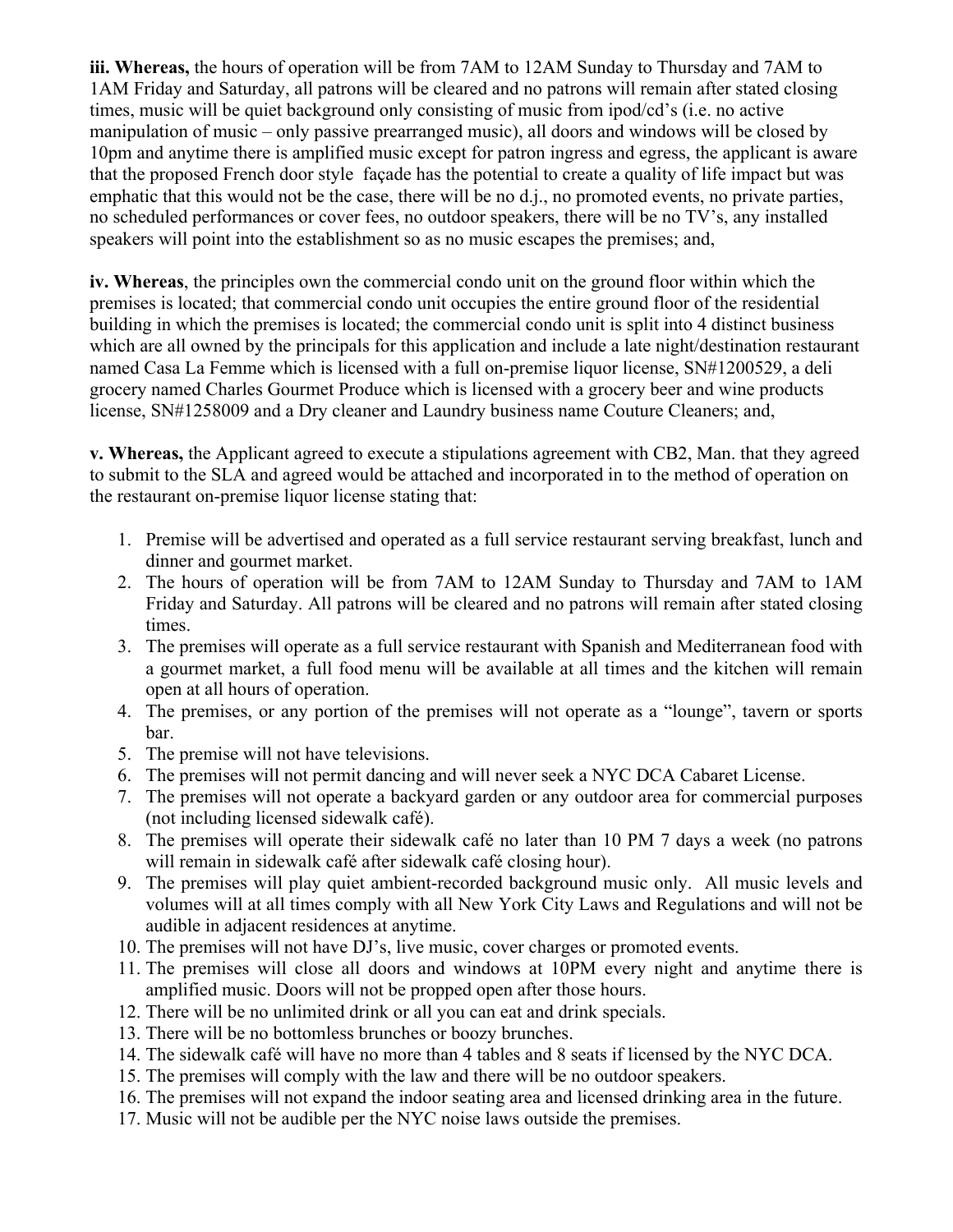**vi. Whereas,** the premises is located in an area that is highly residential and quiet in the evenings and not surrounded by late night establishments, there are residential units above and residential buildings across the street; and,

vii. Whereas, Village Community School (vcsnyc.org) located at 272-278 West 10<sup>th</sup> St. is a Kindergarten through 8th Grade School in buildings with addresses indicated on the NYC Building Information System including 278-280 Washington St and 663-665 Washington St.; the school is located on the Southeast Corner of Washington St. and West  $10<sup>th</sup>$  St.; a community group stated that the school is used exclusively as a school and that is also the understanding of CB2 and that their measurements "as the crow flies" from the closest regularly used door of the school to the entrance door of the proposed establishment is within 200ft; CB2 respectfully requests that the SLA review whether the proposed premises would be in violation of the 200 ft rule prior to the review and issuance of this license; and,

**viii. Whereas,** the Applicants have operated over time a number of establishments within NYC with full on-premise liquor licenses which the applicant states have been without incident; an extensive outline and summary addressing various aspects of public interest was presented along with a petition in support and letters of recommendation from both impacted parties and non-impacted parties; the applicant met with local groups in person and through representatives on the phone and hosted the most recent holiday party for one of the local block association within their other licensed premises Casa La Femme, which is located in the same building; and

**ix. Whereas,** several members of the community appeared in opposition both times the applicant presented their application and a number of letters in opposition were received with various levels of opposition including issues with the high number of liquor licenses within the West Village and other quality of life concerns; compelling concerns were raised regarding the operation of the Principals other location within the same building, Casa La Femme, as related to noise, both music from the premises when doors are open, which on occasion are also open when there are live Dance performances, and from loud patrons; CB2 has received complaints in the past and there have been 311 Complaints over the years and current letters received by CB2 outline that in warmer months this still occurs, complaints were also made regarding loud groups on occasion leaving the other establishment in the evening up to 4:30AM and moving through this quiet residential area (there are no other similar establishments in the immediate area which generate this type of noise); there was significant concern from immediately impacted neighbors regarding late night hours of operation that were defined as beyond 11pm and midnight and late hours of operation for the sidewalk café which was defined as operations beyond 10pm; there were also concerns that this location would cater to a later drinking crowd being mindful that most true dining establishments in the area are closed by 11pm or midnight; there were concerns that this premises would be combined with the delicatessen in the corner of this building in the future resulting in another large licensed establishment in a quieter predominantly residential area; it was also brought up during the 1<sup>st</sup> presentation to CB2 for this application that the Principals other establishment Casa La Femme may have been incorrectly presented as not subject to the 500-ft. rule when presented to the SLA when in fact there were clearly more than 3 licensed premises within 500 ft. at the time of the application, at that time the premises stated to CB2 as part of their method of operation that Casa La Femme's hours of operation would only be from 5PM to 1AM, it now operates until 4AM on the weekends without having returned to CB2 to alter their method of operation; CB2 had requested the applicant to appear in 9/2010 as a result of complaints by residents to CB2 and to 311, but by the time the applicant was called at that meeting those residents had already left the meeting, at the time the principals stated the residents concerns were unfounded and that they were unfairly being targeted and profiled; and,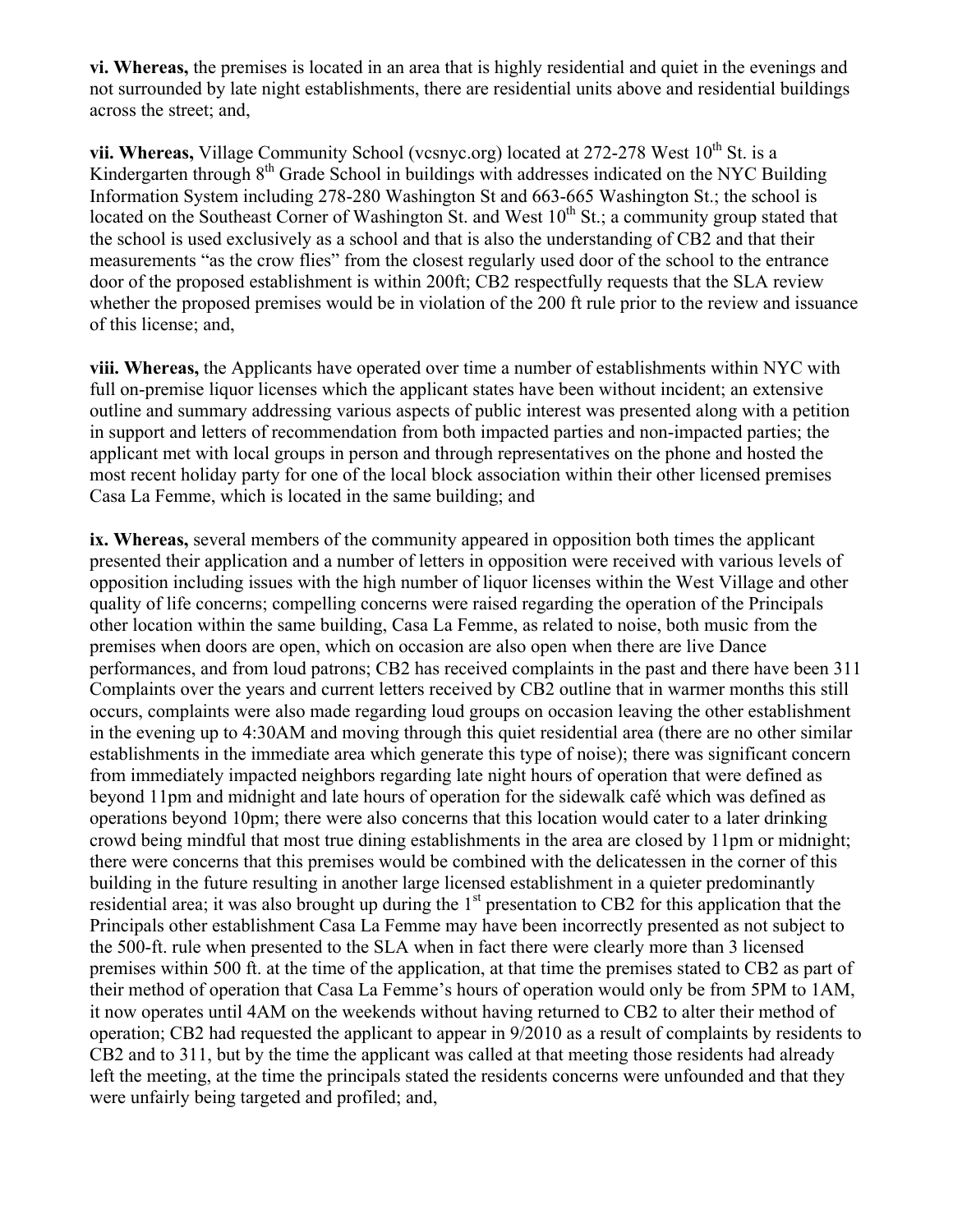**x. Whereas,** the Applicant agreed to the above stipulations with the express understanding that they addressed the concerns raised by residents in opposition and CB2, Man. and the Principal was emphatic that all stipulations would be adhered to without question including the hours of operation of the interior and the sidewalk café and closing of doors and windows; the applicant further stated that he did not agree with the past complaints raised and that they were absolutely a non-issue and would be a non-issue going forward and that he would immediately address any valid issues raised; he further stated that as the owner of all 4 ground floor businesses in the building it was important for him to run businesses which do not impact the quality of life of his neighbors; and,

**THEREFORE BE IT RESOLVED** that CB2, Man. recommends **denial** of a new Restaurant On-Premise Liquor License for **Casita West Village, LLC, d/b/a Casita, 681 Washington St. 10014 unless** the statements the Applicant has presented are accurate and complete, and that those conditions and stipulations agreed to by the Applicant above are incorporated into the "Method of Operation" on the SLA Restaurant On-Premise License; and,

**THEREFORE BE IT FURTHER RESOLVED** that CB2, Man. respectfully requests that the Liquor Authority review and determine whether the issuance of this license would comply with the "200-ft. rule" prior to reviewing the license application and prior to the issuance of any license as it relates to Village Community School, which is located at  $272-278$  West  $10<sup>th</sup>$  St on the Southeast corner of West  $10^{th}$  St. and Washington St.; should the 200-ft. rule result as an agenda item at a future SLA full board meeting, CB2 respectfully request to be notified in advance.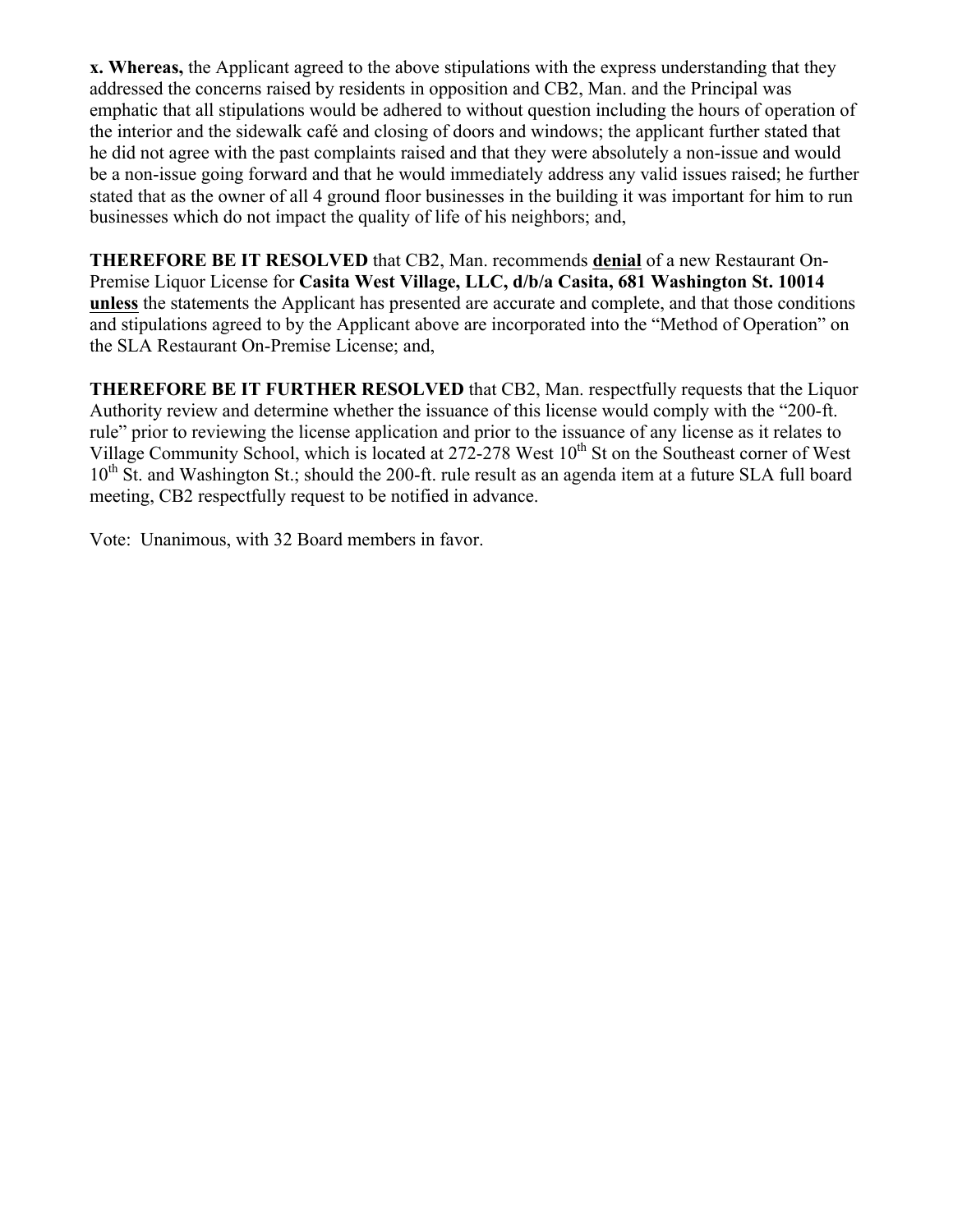

**Antony Wong,** *Treasurer* **Keen Berger,** *Secretary* **Erik Coler**, *Assistant Secretary*

### Community Board No. 2, Manhattan

3 Washington Square Village NEW YORK, NY 10012-1899 **www.cb2manhattan.org P**: 212-979-2272 **F**: 212-254-5102 **E:** info@cb2manhattan.org Greenwich Village • Little Italy • SoHo • NoHo • Hudson Square • Chinatown • Gansevoort Market

January 31, 2017

**Director** Licensing Issuance Division NY State Liquor Authority 317 Lenox Avenue New York, New York 10027

Dear Sir/Madam:

At its Full Board meeting on January 19, 2017, Community Board #2, Manhattan (CB2, Man.) adopted the following resolution:

### *THE FOLLOWING ARE RESOLUTIONS FOR ALL APPLICANTS THAT WERE LAID OVER, WITHDRAWN, OR DID NOT APPEAR BEFORE THEIR REQESTED HEARING:*

### **15. The Mess 13, LLC, d/b/a The Mess, 22 E. 13th St. 10003** (OP – Restaurant)

**Whereas,** at CB2, Manhattan's SLA Licensing Committee #2 Meeting on January  $12^{th}$ , 2017 the Applicant requested to **layover** this application for a new restaurant on-premise liquor license and will either appear in February/2017or will resubmit the application for consideration at a future CB2 SLA Licensing Committee meeting prior to any filings with the SLA should they proceed; the layover was requested in order to continue to meet with local residents and to address outstanding issues in particular as they relate to improperly installed mechanical equipment for which ECB Violations have been issued, ECB violations #35195321L and #35167696J and for ECB Violations for operation of a place of assembly w/o a current certificate of operation, ECB violation #35167697L and for an altered/changed building occupied w/o a valid certificate of occupancy ECB violation # 35167695h; there was considerable concern as this application was submitted as a "transfer application" and it appears as if the underlying license for the previous entity was issued in error as current licensee from which the applicant is seek to "transfer" the license from had stated in 2012 that they would "file for a change to the certificate of operation prior to operating the establishment to properly reflect the proposed occupancy" as a part of their application; the previous principles are investors in the new entity; there is community opposition at this time as well; and,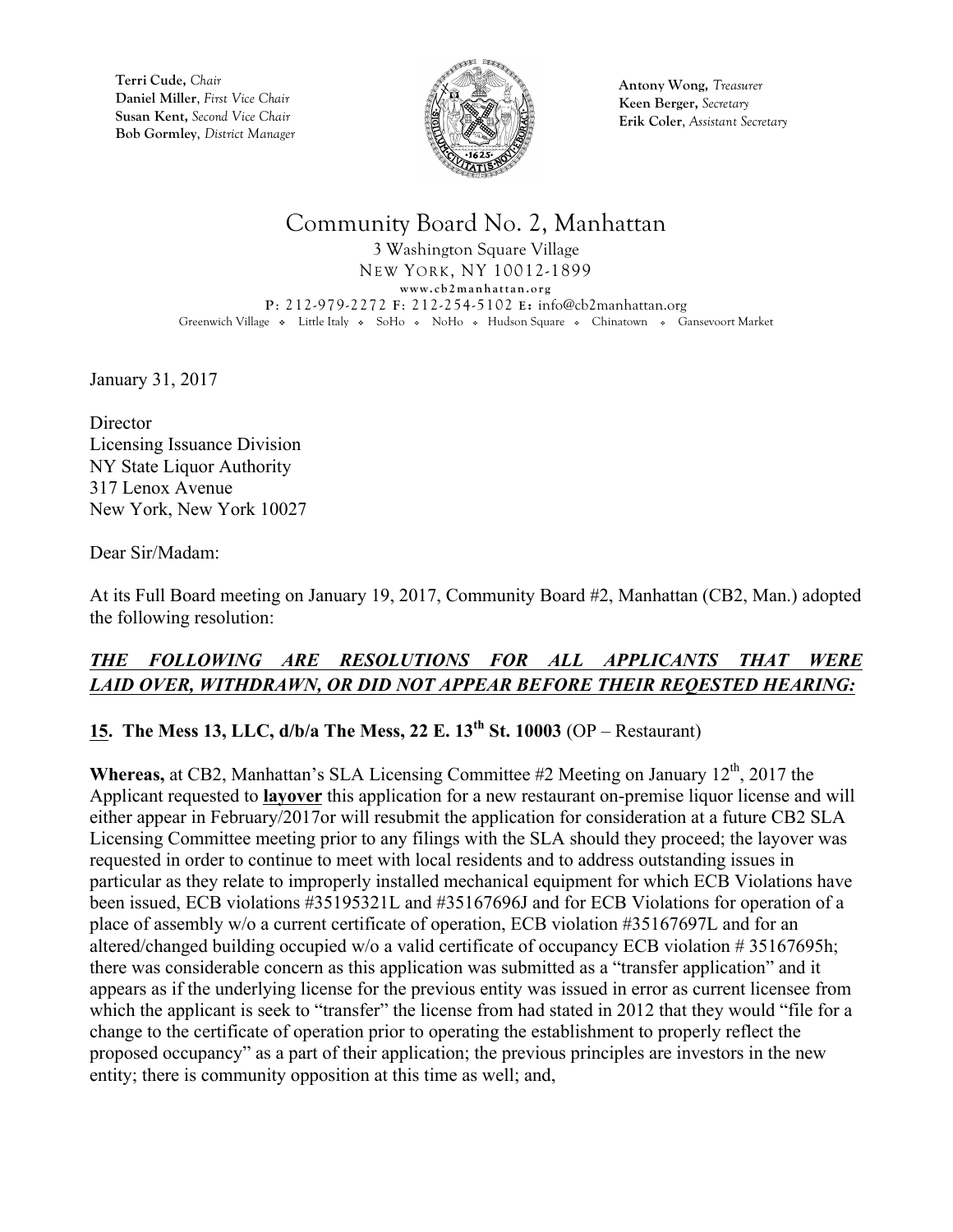**THEREFORE BE IT RESOLVED** that CB2, Man. strongly recommends that the SLA **deny** any type of proposed on premise liquor license, tavern wine license, restaurant wine license, any other beer and wine license, corporate change, class change, alteration, transfer, upgrade or changes to any existing license for **The Mess 13, LLC, d/b/a The Mess, 22 E. 13th St. 10003 until** the Applicant has presented their application in front of CB2's SLA Licensing Committee and CB2 has forwarded a recommendation to the SLA and requests that the SLA send this Applicant back to CB2, should this application proceed directly to the SLA, in order that this important step not be avoided and that the concerns of the Community be fully heard.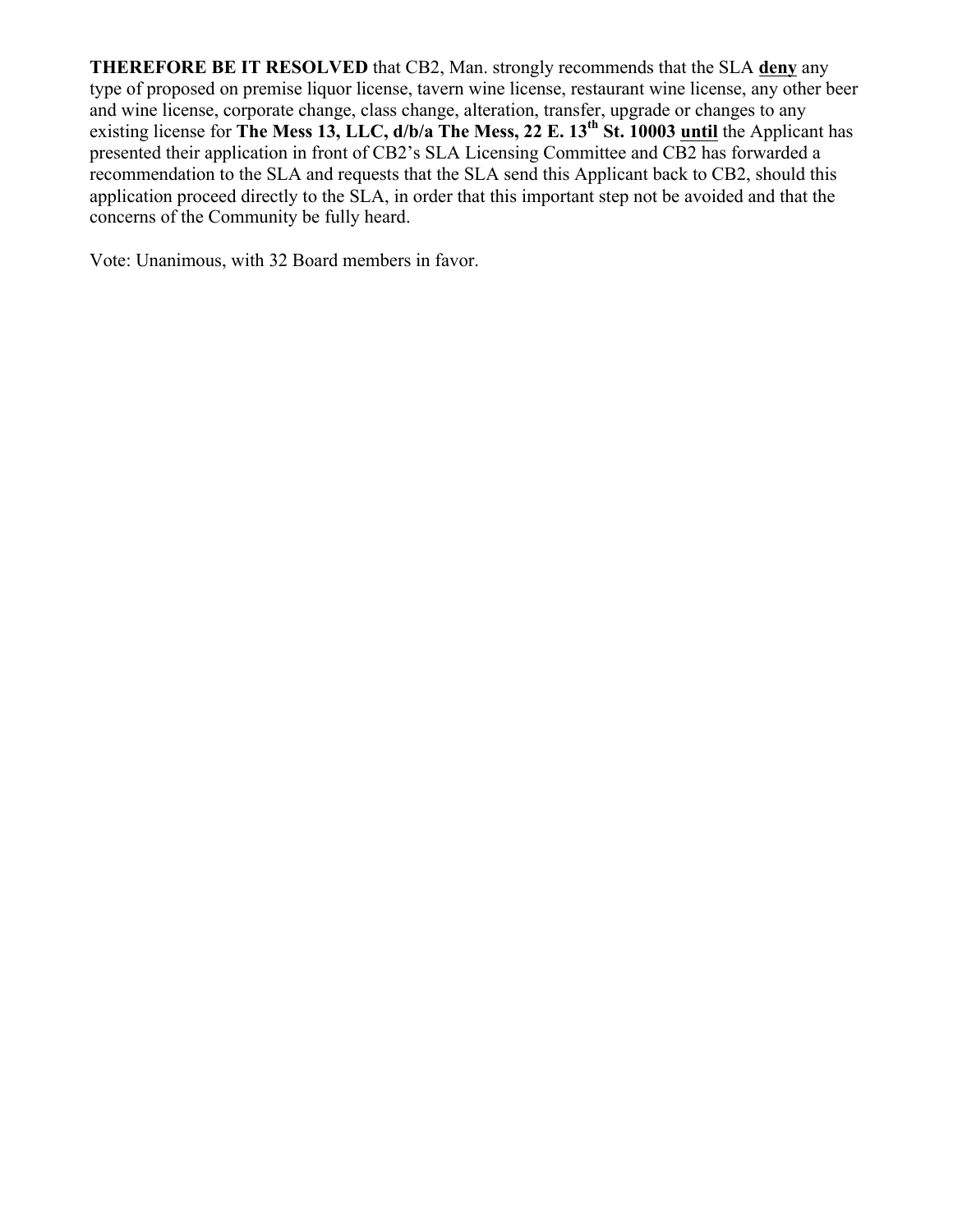

**Antony Wong,** *Treasurer* **Keen Berger,** *Secretary* **Erik Coler**, *Assistant Secretary*

### Community Board No. 2, Manhattan

3 Washington Square Village NEW YORK, NY 10012-1899 **www.cb2manhattan.org P**: 212-979-2272 **F**: 212-254-5102 **E:** info@cb2manhattan.org Greenwich Village • Little Italy • SoHo • NoHo • Hudson Square • Chinatown • Gansevoort Market

January 31, 2017

**Director** Licensing Issuance Division NY State Liquor Authority 317 Lenox Avenue New York, New York 10027

Dear Sir/Madam:

At its Full Board meeting on January 19, 2017, Community Board #2, Manhattan (CB2, Man.) adopted the following resolution:

#### **16. The Vault, LLC, d/b/a Lively, Vault at 675 Hudson St. 10014 (Corp Change OP – Restaurant SN#1226150 - Layover)**

**Whereas**, prior to CB2, Manhattan's SLA Licensing Committee #2 Meeting on January 12th, 2017, the Applicant requested to again **layover** this application for a corporate change to an existing onpremise liquor license, the premises being currently closed, and they will resubmit the application for consideration at a future CB2 SLA Licensing Committee meeting prior to any filings with the SLA should they proceed;

**THEREFORE BE IT RESOLVED** that CB2, Man. strongly recommends that the SLA **deny** any type of proposed on premise liquor license, tavern wine license, restaurant wine license, any other beer and wine license, corporate change, class change, alteration, transfer, upgrade or changes to any existing license for **The Vault, LLC, d/b/a Lively, Vault at 675 Hudson St. 10014 until** the Applicant has presented their application in front of CB2's SLA Licensing Committee and CB2 has forwarded a recommendation to the SLA and requests that the SLA send this Applicant back to CB2, should this application proceed directly to the SLA, in order that this important step not be avoided and that the concerns of the Community be fully heard.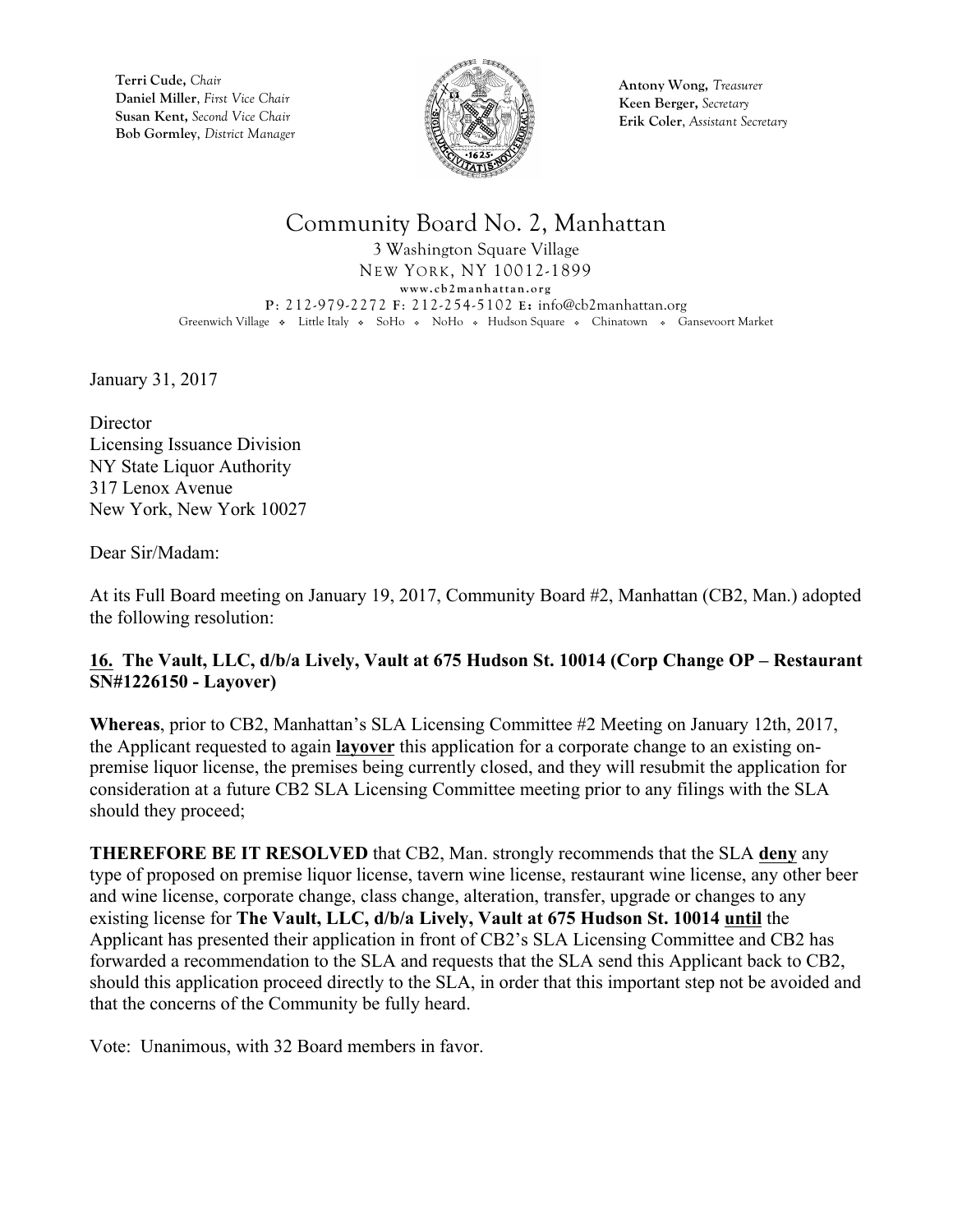

**Antony Wong,** *Treasurer* **Keen Berger,** *Secretary* **Erik Coler**, *Assistant Secretary*

### Community Board No. 2, Manhattan

3 Washington Square Village NEW YORK, NY 10012-1899 **www.cb2manhattan.org P**: 212-979-2272 **F**: 212-254-5102 **E:** info@cb2manhattan.org Greenwich Village • Little Italy • SoHo • NoHo • Hudson Square • Chinatown • Gansevoort Market

January 31, 2017

**Director** Licensing Issuance Division NY State Liquor Authority 317 Lenox Avenue New York, New York 10027

Dear Sir/Madam:

At its Full Board meeting on January 19, 2017, Community Board #2, Manhattan (CB2, Man.) adopted the following resolution:

#### **17. RH NY MP F&B, LLC, d/b/a TBD (Restoration Hardware), 9-19 Ninth Ave. 10014 (NEW RW - Retail Store and Restaurant – outdoor rooftop – complex) (Laid over)**

**Whereas**, after appearing before CB2, Manhattan's SLA Licensing Committee #2 Meeting on December 15<sup>th</sup>, 2016 the Applicant requested to **layover** this application in December 2016 and again in January 2017 for a new restaurant wine license for a 5 story premises operating as an upscale interior design gallery/interior decorating establishment and furniture showroom with a full service restaurant on the  $5<sup>th</sup>$  floor and grab and go/pantry on the 4<sup>th</sup> floor and exterior showroom area on the  $5<sup>th</sup>$ floor in order to have further dialogue if necessary and consider the requests of the committee and local residents; the SLA Committee was prepared to present a resolution recommending Denial of the Application to the Full Board of CB2 Manhattan in December 2016 in particular as it related to use of outdoor music on the exterior portions of the  $5<sup>th</sup>$  Floor, but was willing to re-calendar the item on the January 2017 Agenda provided the applicant did not file his application with the SLA until then, CB2 is willing to again re-calendar the item in February 2017;

**THEREFORE BE IT RESOLVED** that CB2, Man. strongly recommends that the SLA **deny** any type of proposed on premise liquor license, tavern wine license, restaurant wine license, any other beer and wine license, corporate change, class change, alteration, transfer, upgrade or changes to any existing license for **RH NY MP F&B, LLC, d/b/a TBD (Restoration Hardware), 9-19 Ninth Ave. 10014 until** the Applicant has re-presented their application in front of CB2's SLA Licensing Committee and CB2 has forwarded a recommendation to the SLA and requests that the SLA send this Applicant back to CB2, should this application proceed directly to the SLA, in order that this important step not be avoided and that the concerns of the Community be fully heard.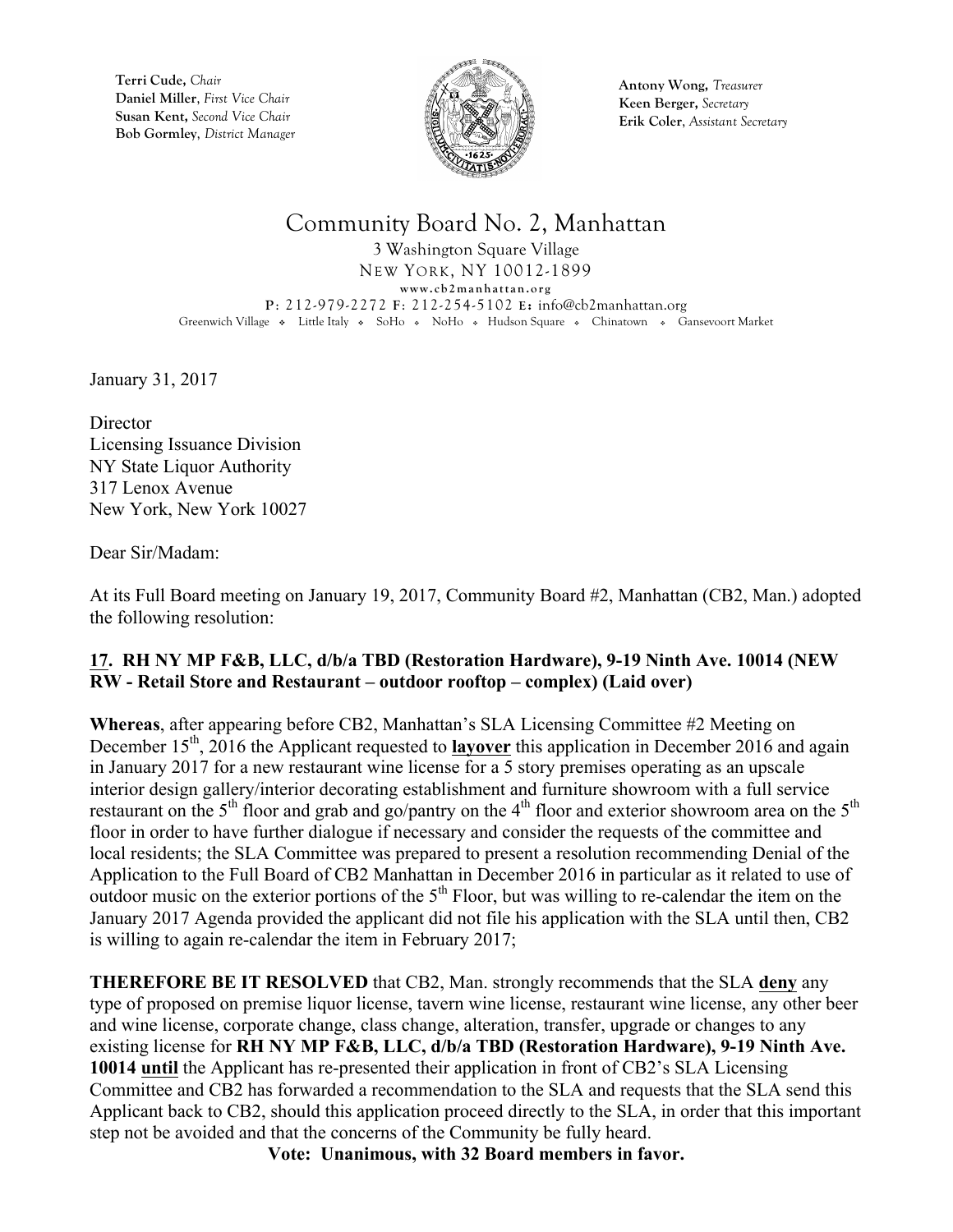

**Antony Wong,** *Treasurer* **Keen Berger,** *Secretary* **Erik Coler**, *Assistant Secretary*

## Community Board No. 2, Manhattan

3 Washington Square Village NEW YORK, NY 10012-1899 **www.cb2manhattan.org P**: 212-979-2272 **F**: 212-254-5102 **E:** info@cb2manhattan.org Greenwich Village • Little Italy • SoHo • NoHo • Hudson Square • Chinatown • Gansevoort Market

January 31, 2017

**Director** Licensing Issuance Division NY State Liquor Authority 317 Lenox Avenue New York, New York 10027

Dear Sir/Madam:

At its Full Board meeting on January 19, 2017, Community Board #2, Manhattan (CB2, Man.) adopted the following resolution:

### **18. 120 Uni Roast, LLC, d/b/a Roast Kitchen, 120 University Place 10003 (RW – Restaurant) (laid over)**

**Whereas**, prior to this month's CB2, Manhattan's SLA Licensing Committee #2 Meeting on January 12th, 2017, the Applicant requested to **layover** this application for a new restaurant wine license and they will resubmit the application for consideration at a future CB2 SLA Licensing Committee meeting prior to any filings with the SLA should they proceed;

**THEREFORE BE IT RESOLVED** that CB2, Man. strongly recommends that the SLA **deny** any type of proposed on premise liquor license, tavern wine license, restaurant wine license, any other beer and wine license, corporate change, class change, alteration, transfer, upgrade or changes to any existing license for **120 Uni Roast, LLC, d/b/a Roast Kitchen, 120 University Place 10003 until** the Applicant has presented their application in front of CB2's SLA Licensing Committee and CB2 has forwarded a recommendation to the SLA and requests that the SLA send this Applicant back to CB2, should this application proceed directly to the SLA, in order that this important step not be avoided and that the concerns of the Community be fully heard.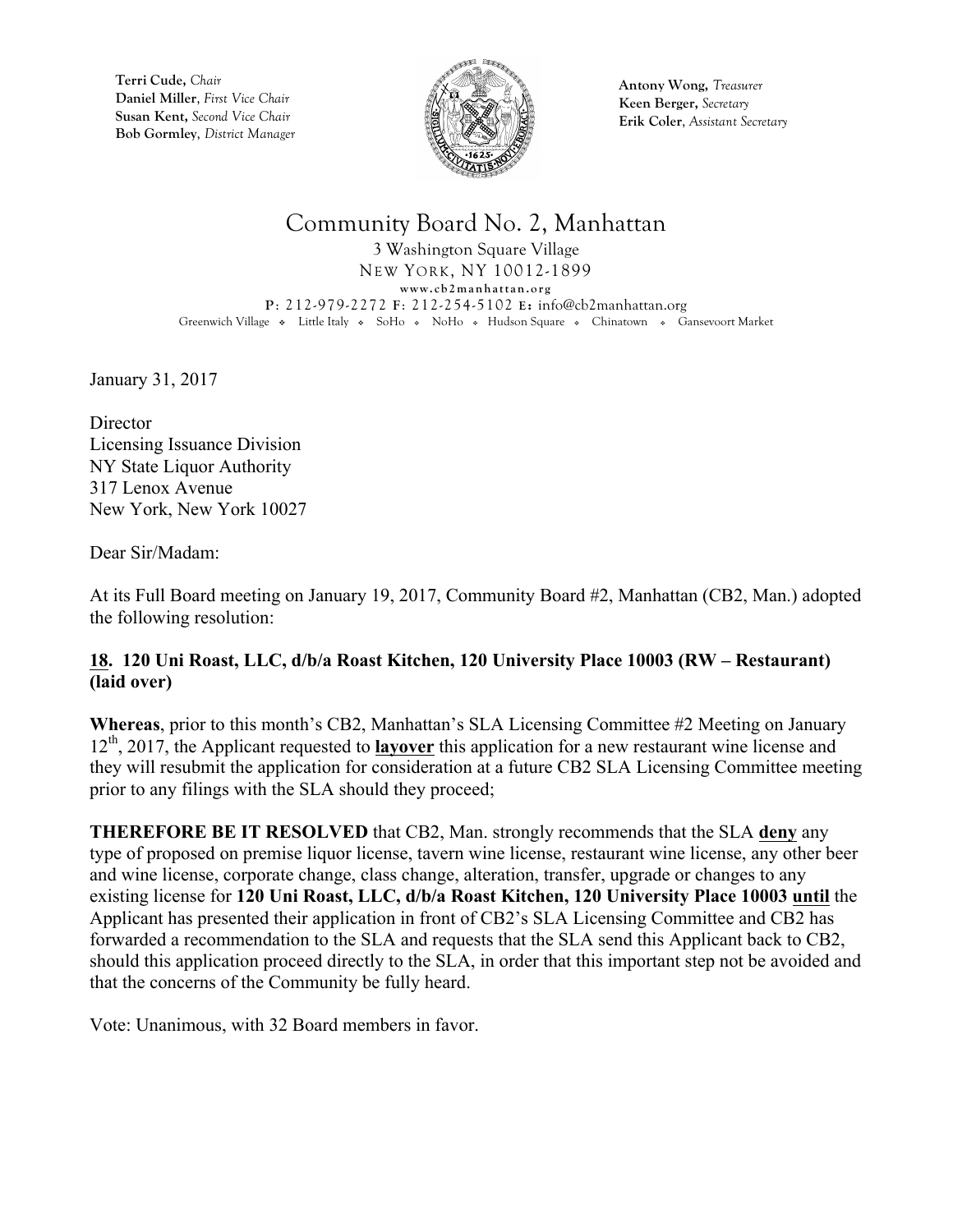

**Antony Wong,** *Treasurer* **Keen Berger,** *Secretary* **Erik Coler**, *Assistant Secretary*

## Community Board No. 2, Manhattan

3 Washington Square Village NEW YORK, NY 10012-1899 **www.cb2manhattan.org P**: 212-979-2272 **F**: 212-254-5102 **E:** info@cb2manhattan.org Greenwich Village • Little Italy • SoHo • NoHo • Hudson Square • Chinatown • Gansevoort Market

January 31, 2017

**Director** Licensing Issuance Division NY State Liquor Authority 317 Lenox Avenue New York, New York 10027

Dear Sir/Madam:

At its Full Board meeting on January 19, 2017, Community Board #2, Manhattan (CB2, Man.) adopted the following resolution:

### **19. FB 35 East 13, Inc, d/b/a N/A, 35 E. 13th St. 10003 (OP – BAR, currently operating as BAR 13, includes late-night live music, Rooftop, DJs and Patron Dancing) (laid over)**

**Whereas**, prior to this month's CB2, Manhattan's SLA Licensing Committee #2 Meeting on January 12th, 2017 the Applicant requested to **layover** this application for a new on-premise liquor license across multiple floors with outdoor rooftop and they will resubmit the application for consideration at a future CB2 SLA Licensing Committee meeting prior to any filings with the SLA should they proceed; there is significant community opposition;

**THEREFORE BE IT RESOLVED** that CB2, Man. strongly recommends that the SLA **deny** any type of proposed on premise liquor license, tavern wine license, restaurant wine license, any other beer and wine license, corporate change, class change, alteration, transfer, upgrade or changes to any existing license for **FB 35 East 13, Inc., 35 E. 13<sup>th</sup> St. 10003** until the Applicant has presented their application in front of CB2's SLA Licensing Committee and CB2 has forwarded a recommendation to the SLA and requests that the SLA send this Applicant back to CB2, should this application proceed directly to the SLA, in order that this important step not be avoided and that the concerns of the Community be fully heard.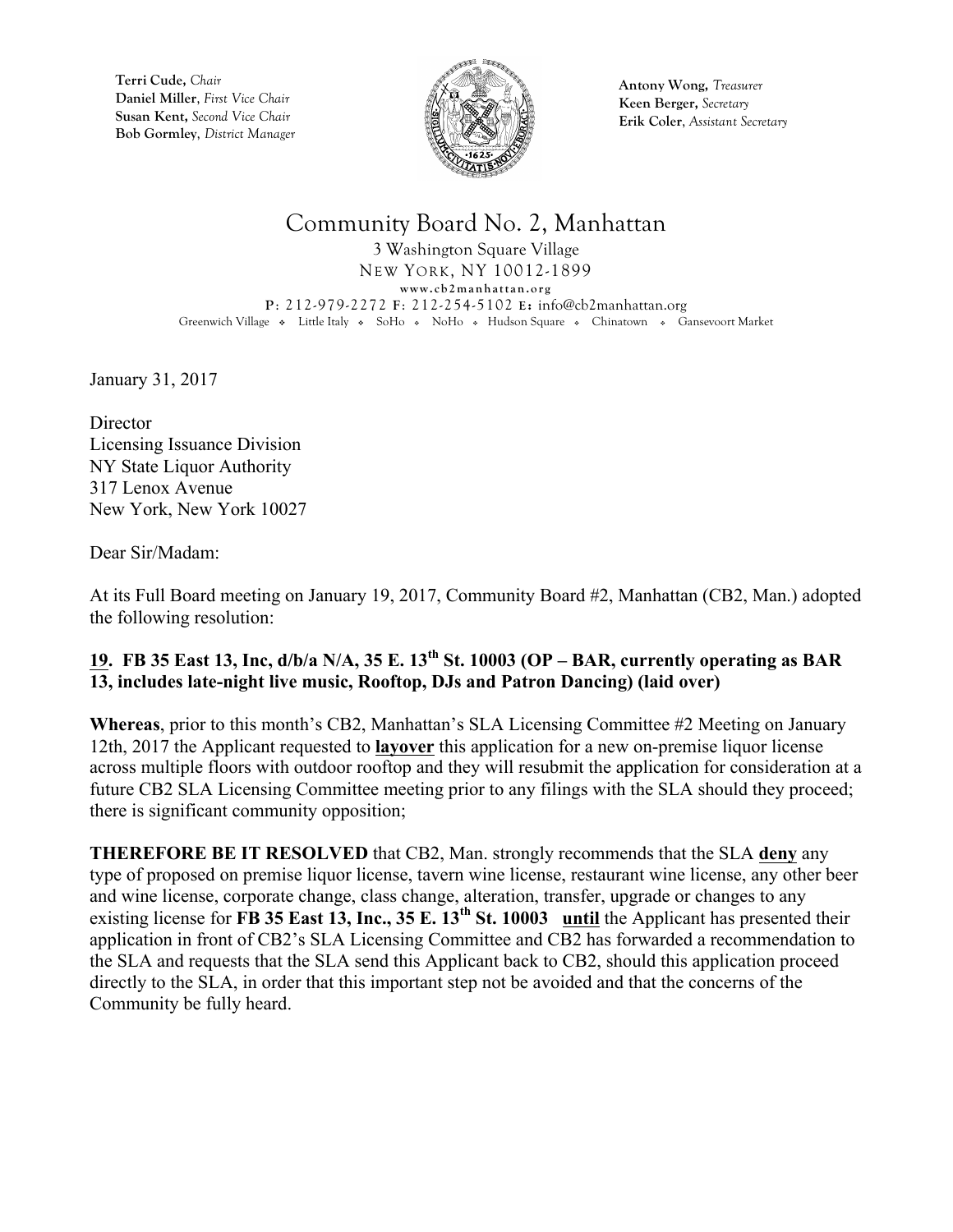

**Antony Wong,** *Treasurer* **Keen Berger,** *Secretary* **Erik Coler**, *Assistant Secretary*

## Community Board No. 2, Manhattan

3 Washington Square Village NEW YORK, NY 10012-1899 **www.cb2manhattan.org P**: 212-979-2272 **F**: 212-254-5102 **E:** info@cb2manhattan.org Greenwich Village • Little Italy • SoHo • NoHo • Hudson Square • Chinatown • Gansevoort Market

January 31, 2017

**Director** Licensing Issuance Division NY State Liquor Authority 317 Lenox Avenue New York, New York 10027

Dear Sir/Madam:

At its Full Board meeting on January 19, 2017, Community Board #2, Manhattan (CB2, Man.) adopted the following resolution:

### **20. San Roku, LLC, d/b/a Raku, 48 MacDougal St. 10012 (OP – Restaurant) (laid over)**

**Whereas**, prior to this months CB2, Manhattan's SLA Licensing Committee #2 Meeting on January 12th, 2017, the Applicant requested to **layover** this application for a new restaurant on-premise liquor license and they will resubmit the application for consideration at a future CB2 SLA Licensing Committee meeting prior to any filings with the SLA should they proceed;

**THEREFORE BE IT RESOLVED** that CB2, Man. strongly recommends that the SLA **deny** any type of proposed on premise liquor license, tavern wine license, restaurant wine license, any other beer and wine license, corporate change, class change, alteration, transfer, upgrade or changes to any existing license for **San Roku, LLC, d/b/a Raku, 48 MacDougal St. 10012 until** the Applicant has presented their application in front of CB2's SLA Licensing Committee and CB2 has forwarded a recommendation to the SLA and requests that the SLA send this Applicant back to CB2, should this application proceed directly to the SLA, in order that this important step not be avoided and that the concerns of the Community be fully heard.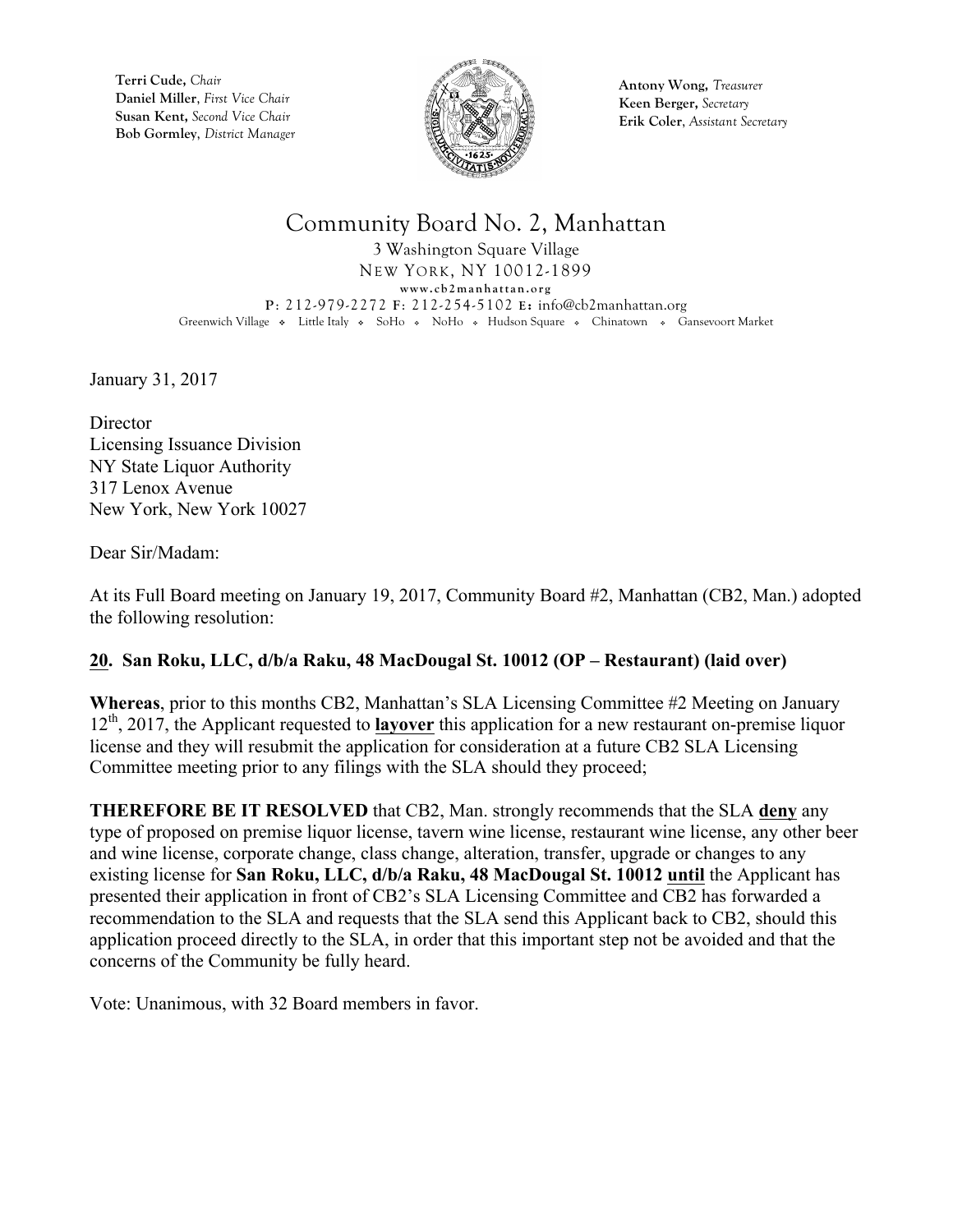

**Antony Wong,** *Treasurer* **Keen Berger,** *Secretary* **Erik Coler**, *Assistant Secretary*

## Community Board No. 2, Manhattan

3 Washington Square Village NEW YORK, NY 10012-1899 **www.cb2manhattan.org P**: 212-979-2272 **F**: 212-254-5102 **E:** info@cb2manhattan.org Greenwich Village • Little Italy • SoHo • NoHo • Hudson Square • Chinatown • Gansevoort Market

January 31, 2017

**Director** Licensing Issuance Division NY State Liquor Authority 317 Lenox Avenue New York, New York 10027

Dear Sir/Madam:

At its Full Board meeting on January 19, 2017, Community Board #2, Manhattan (CB2, Man.) adopted the following resolution:

### **21. Icelandic Fish & Chips US, LLC, d/b/a N/A, 28 7th Ave. South 10014 (OP – Restaurant) (laid over)**

**Whereas**, prior to this month's CB2, Manhattan's SLA Licensing Committee #2 Meeting on January 12th, 2017, the Applicant requested to **layover** this application for a new restaurant on-premise liquor license and they will resubmit the application for consideration at a future CB2 SLA Licensing Committee meeting prior to any filings with the SLA should they proceed;

**THEREFORE BE IT RESOLVED** that CB2, Man. strongly recommends that the SLA **deny** any type of proposed on premise liquor license, tavern wine license, restaurant wine license, any other beer and wine license, corporate change, class change, alteration, transfer, upgrade or changes to any existing license for **Icelandic Fish & Chips US, LLC, d/b/a N/A, 28 7th Ave. South 10014 until** the Applicant has presented their application in front of CB2's SLA Licensing Committee and CB2 has forwarded a recommendation to the SLA and requests that the SLA send this Applicant back to CB2, should this application proceed directly to the SLA, in order that this important step not be avoided and that the concerns of the Community be fully heard.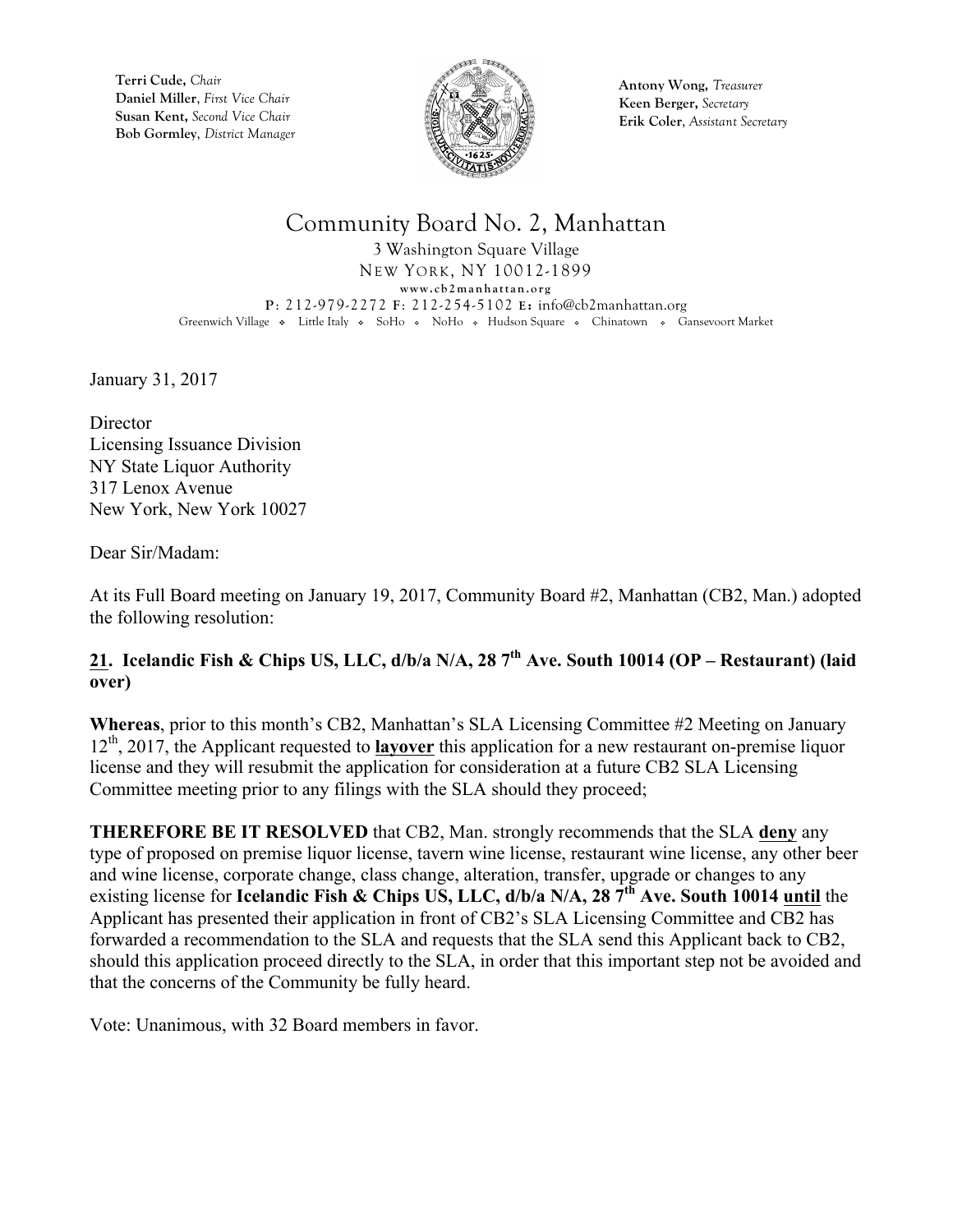

**Antony Wong,** *Treasurer* **Keen Berger,** *Secretary* **Erik Coler**, *Assistant Secretary*

## Community Board No. 2, Manhattan

3 Washington Square Village NEW YORK, NY 10012-1899 **www.cb2manhattan.org P**: 212-979-2272 **F**: 212-254-5102 **E:** info@cb2manhattan.org Greenwich Village • Little Italy • SoHo • NoHo • Hudson Square • Chinatown • Gansevoort Market

January 31, 2017

**Director** Licensing Issuance Division NY State Liquor Authority 317 Lenox Avenue New York, New York 10027

Dear Sir/Madam:

At its Full Board meeting on January 19, 2017, Community Board #2, Manhattan (CB2, Man.) adopted the following resolution:

### **22. The Meatpackers, Inc. , d/b/a TBD, 1-3 Little West 12th St. 10014 (OP – Restaurant with sidewalk cafe) (laid over)**

**Whereas**, prior to this month's CB2, Manhattan's SLA Licensing Committee #2 Meeting on January 12th, 2017 the Applicant requested to **layover** this application for a new on-premise liquor license and they will resubmit the application for consideration at a future CB2 SLA Licensing Committee meeting prior to any filings with the SLA should they proceed;

**THEREFORE BE IT RESOLVED** that CB2, Man. strongly recommends that the SLA **deny** any type of proposed on premise liquor license, tavern wine license, restaurant wine license, any other beer and wine license, corporate change, class change, alteration, transfer, upgrade or changes to any existing license for **The Meatpackers, Inc. d/b/a TBD, 1-3 Little West 12th St. 10014 until** the Applicant has presented their application in front of CB2's SLA Licensing Committee and CB2 has forwarded a recommendation to the SLA and requests that the SLA send this Applicant back to CB2 should this application proceed directly to the SLA, in order that this important step not be avoided and that the concerns of the Community be fully heard.